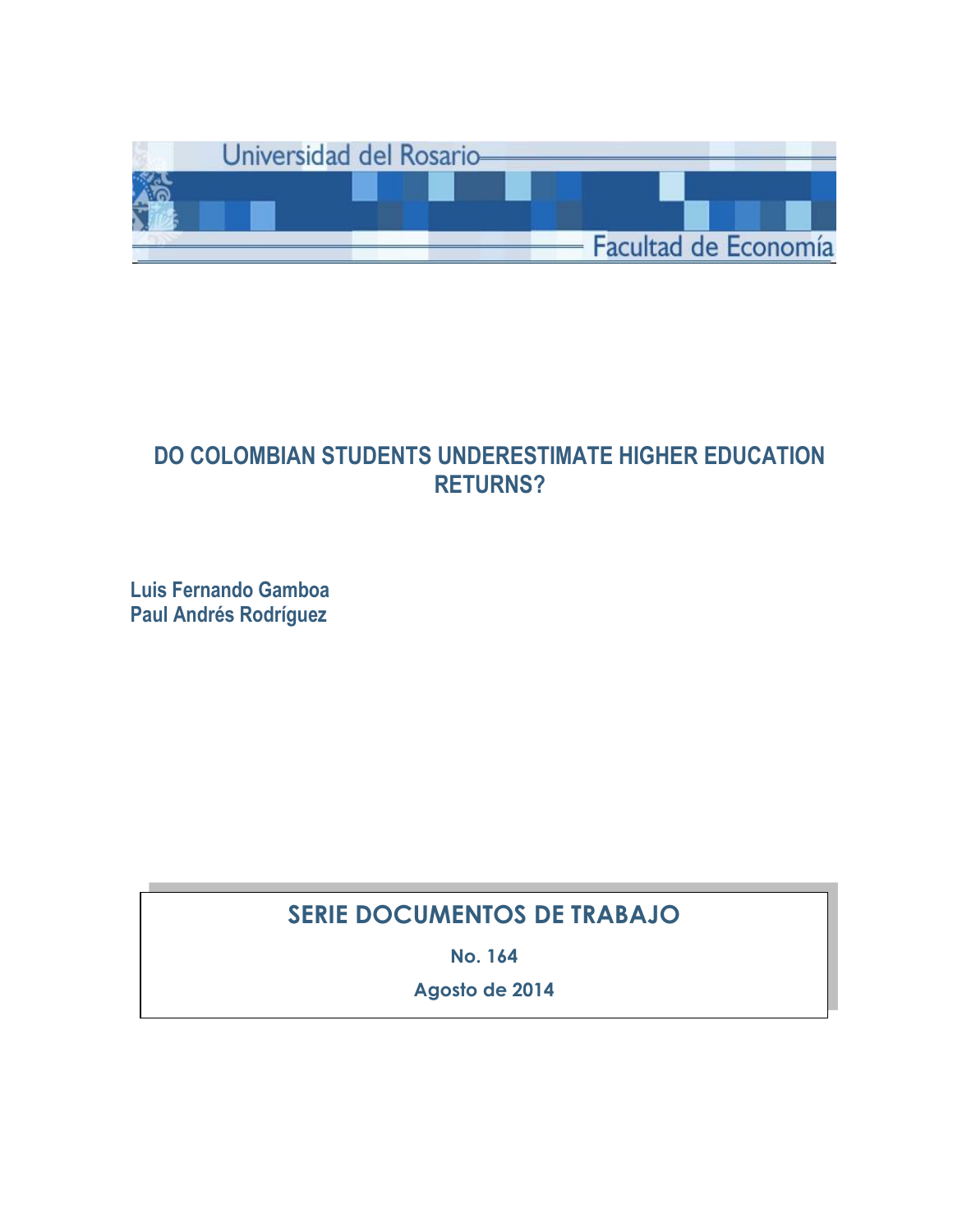# <span id="page-1-0"></span>Do Colombian students underestimate higher education returns?<sup>∗</sup>

Luis Fernando Gamboa Department of Economics, Universidad del Rosario [luis.gamboa@urosario.edu.co](mailto:luis.gamboa@urosario.edu.co)

Paul Andres Rodriguez-Lesmes Ph.D. student in Economics, University College London [p.lesmes.11@ucl.ac.uk](mailto:p.lesmes.11@ucl.ac.uk)

August 21, 2014

#### Abstract

We analyze the determinants of subjective returns of higher education in Colombia. The information on expectations has been collected in categories, motivating the use of interval regression and an ordered probit approaches for modeling the relationship between beliefs and measures of ability, conditioning on individual, school and regional covariates. The results suggest that there are considerable differences in the size of the expected returns according to some population groups and a strong dominance of college against technical education. Gender gaps disappear in college education but it is found that girls tend to believe that professional wages are more concentrated into higher income categories than boys. Finally, it seems that Colombian students overestimate the pecuniary returns to education.

Keywords: Subjective expectations, ex-ante returns, Colombia, schooling choices JEL: I25, J24, D84

<sup>∗</sup> The authors would like to acknowledge the access to databases provided by Adriana Molina, Miguel Orjuela and Andres Morales from ICFES. Fabio Sanchez, Juan F Vargas and Viviana Garcia provide us information about violence on Colombia. We also acknowledge the financial support provided by the Universidad del Rosario.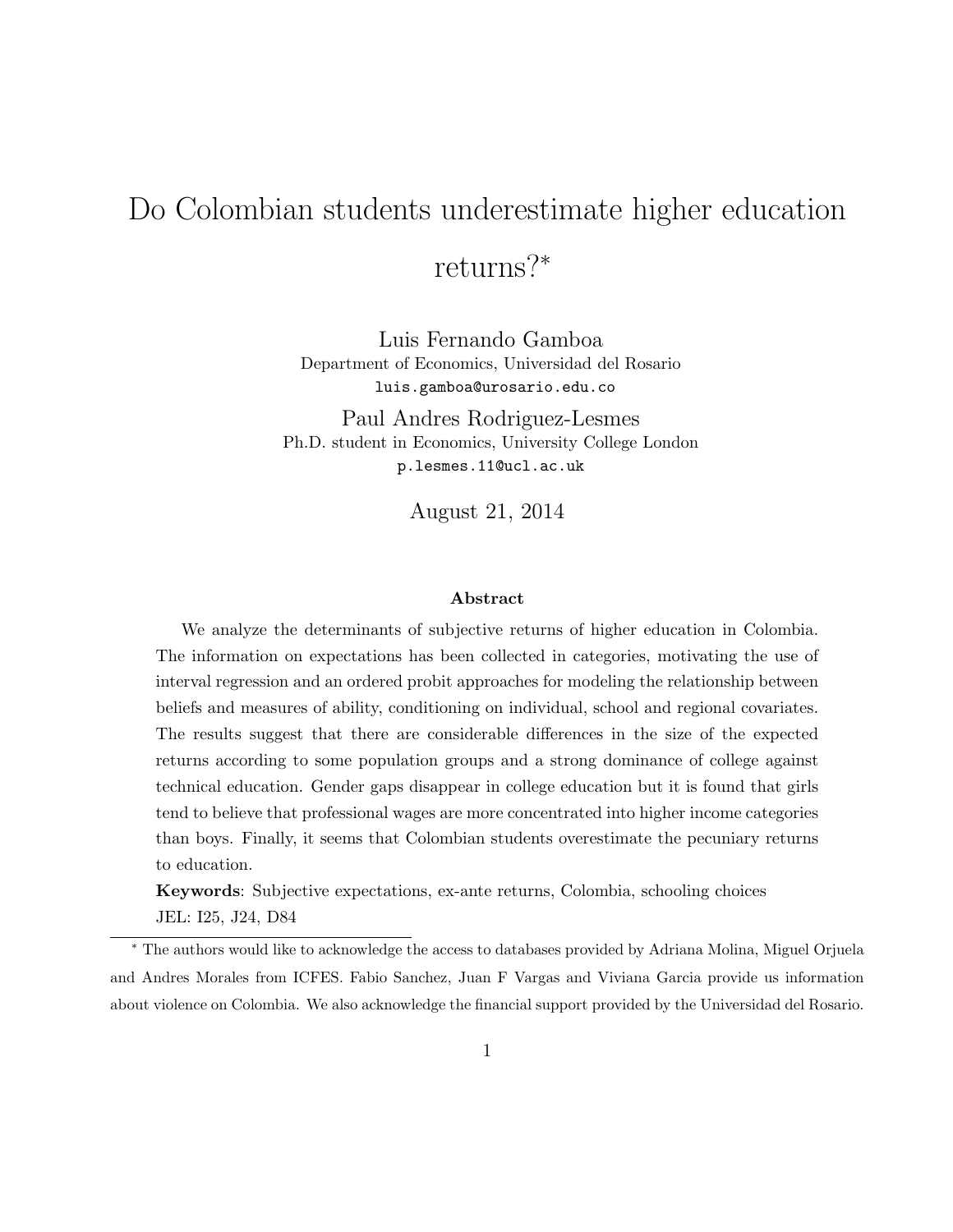### 1 Introduction

People make investments under uncertain schemes seeking goals such as profitability, better quality of life, wealth and so on. Education is not an exception. As [Oreopoulos and](#page-21-0) [Salvanes](#page-21-0) [\(2009\)](#page-21-0) suggest, individuals spend money and time to increase human capital, in hopes of greater lifetime wealth in return. But wealth is not the only goal since some people think that education also generates many experiences and affects various dimensions of skill that, in turn, affect central aspects of individuals' lives both inside and outside the labour market. Educational investments include multiple steps where there is a change in the identity of the individual who makes the decision. For basic and middle education, parents are in charge of choosing the type of school they want for their children. Parent investments could be determined by their expectations and goals [\(Banerjee and Duflo,](#page-20-0) [2012;](#page-20-0) [Alsop et al., 2006;](#page-20-1) [Flechtner, 2014\)](#page-20-2). For higher education it is, at least in most cases, the individual herself who chooses her most preferred option for studying or not in the future based on her own expectations.

There are multiple factors affecting this choice, including the perceived rate of return, self-perceived skills, the availability of the program and motivation regarding career. From the human capital framework, if the benefits people expect from having more education are greater than the costs of investing in schooling, parents will encourage more education and the individuals (students) will undertake the risk. The main problem of evaluating this choice comes from the fact that costs are probably easier to estimate than returns. People choose based on what they perceive to be the returns of their education, and these perceptions may be inaccurate due to information problems, causing events such as poverty traps when the returns effectively achieved are smaller than the money invested (bank credits plus interest). Financial costs could be considerably high when the period involved in obtaining an employment is long. Information asymmetries about the quality of education provided or changes in labour market conditions are also factors that affect returns. They are beyond the individual control, at least in some part. [Alsop et al.](#page-20-1) [\(2006\)](#page-20-1) mention that minorities tend to under-invest in their human capital accumulation as a consequence of beliefs such as that others are more capable and there is no sense in making choices that perpetuate their conditions. This situation is seen as a risk aversion that limits the probability of obtaining better future conditions. In contrast, privileged people tend to be highly optimistic about their own limits. Although education makes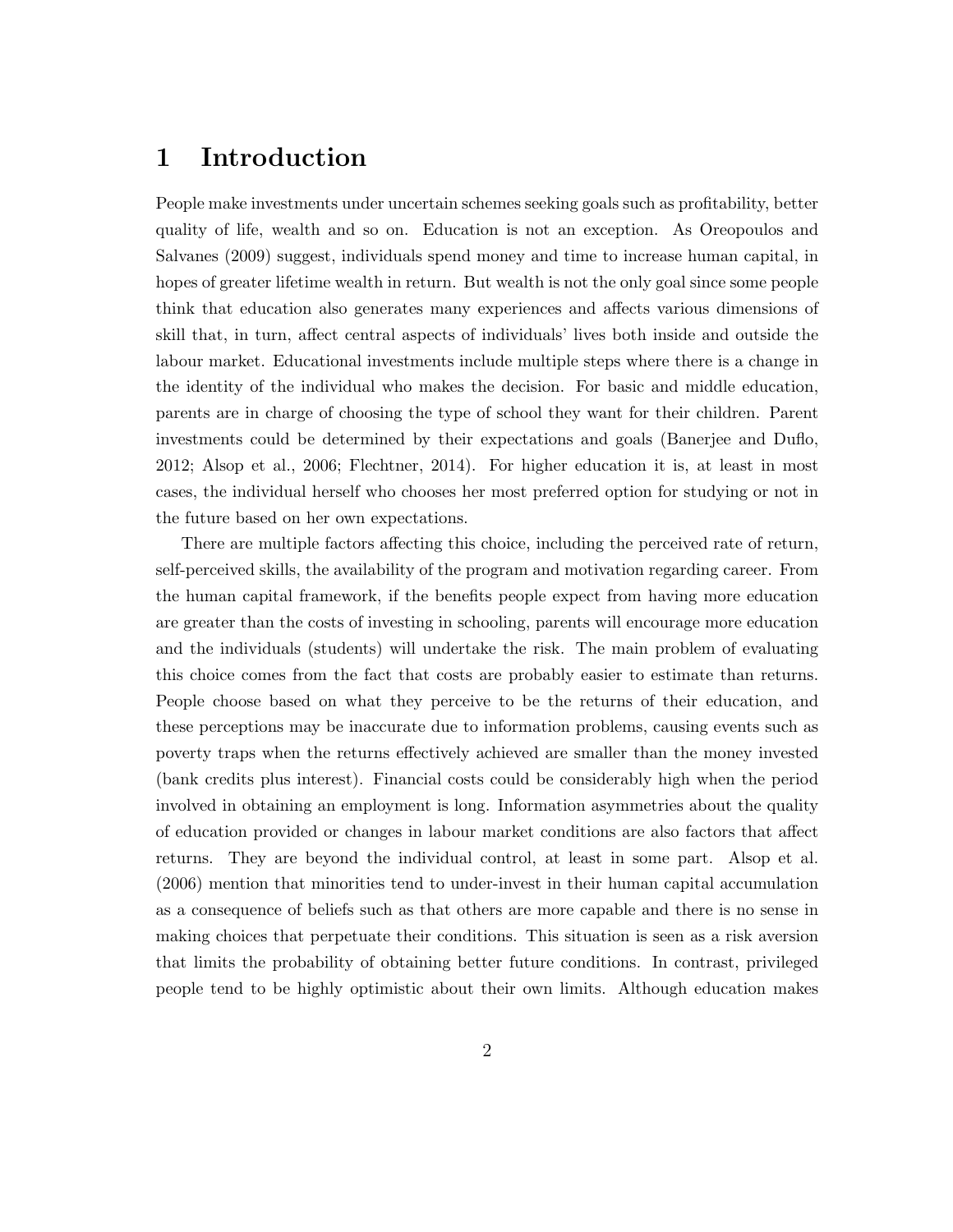people more informed about their rights and consequences of their choices, it is not clear that education will improve their future. [Jensen](#page-21-1) [\(2010\)](#page-21-1) finds that teenagers do not expect important benefits from secondary education. The low motivation could be translated into low effort and lower goals. [St-Hilaire](#page-21-2) [\(2002\)](#page-21-2) found that less than 75% of 8th and 9th students believe that they will finish college, and about 60 percent really does. Among the possible causes of these low aspirations we can mention the following: i. Poorer people have fewer resources and low access to credit, which makes them risk averse. ii. Misinformation about education benefits is more prevalent in developing countries [\(Banerjee and Duflo,](#page-20-0) [2012\)](#page-20-0).

The literature about ex post returns of higher education is extense, but this is not the case for ex ante returns. Recent evidence about ex post returns to education includes works about the returns of schooling [\(Manski and Dominitz, 1996;](#page-21-3) [Heckman et al., 2006\)](#page-21-4) as well as works about the econometric problems involved in earning equations [\(Hansen](#page-20-3) [et al., 2004;](#page-20-3) [Carneiro et al., 2011;](#page-20-4) [Heckman, 1979\)](#page-20-5). This literature tries to disentangle the importance of each factor on labour income but their main restriction is that time and space are changing the 'expected returns' distributions. The information available to each person, -when she opts for studying or not-, differs according to the environment and its own effort. Uncertainty about future wages can vary according to socioeconomic contexts, parental involvement in education and economic perspectives. Additionally, the way in which people build their own expectations is still being researched.

Recent studies on student's ex-ante perceptions about future salaries provide some intuitions that allow policy makers to discover student perceptions. The importance of insulation in Costa Rica [\(Jensen, 2010\)](#page-21-1), the role of reference points in Madagascar [\(Nguyen,](#page-21-5) [2008\)](#page-21-5), or the influence of credit constraint on student choices [\(Attanasio and Kaufmann,](#page-20-6) [2009\)](#page-20-6). Career choice is also studied from other perspectives [\(Klaauw, 2012\)](#page-21-6) but it is important to know that some of the returns in the students minds are also non pecuniary, as mentioned [Oreopoulos and Salvanes](#page-21-0) [\(2009\)](#page-21-0). There is also evidence of the role played by external or internal test on expected returns, choices and motivation in students [\(Stine](#page-21-7)[brickner and Stinebrickner, 2009;](#page-21-7) [Wiswall and Zafar, 2013;](#page-22-0) [Zafar, 2011,](#page-22-1) [2013;](#page-22-2) [Reuben](#page-21-8) [et al., 2013;](#page-21-8) [Sequeira et al., 2013\)](#page-21-9).

This study is focused on the case of Colombia, which has been experiencing an internal conflict with the presence of several armed groups since the second half of the twentieth century. As a result, the central government has allocated more resources from National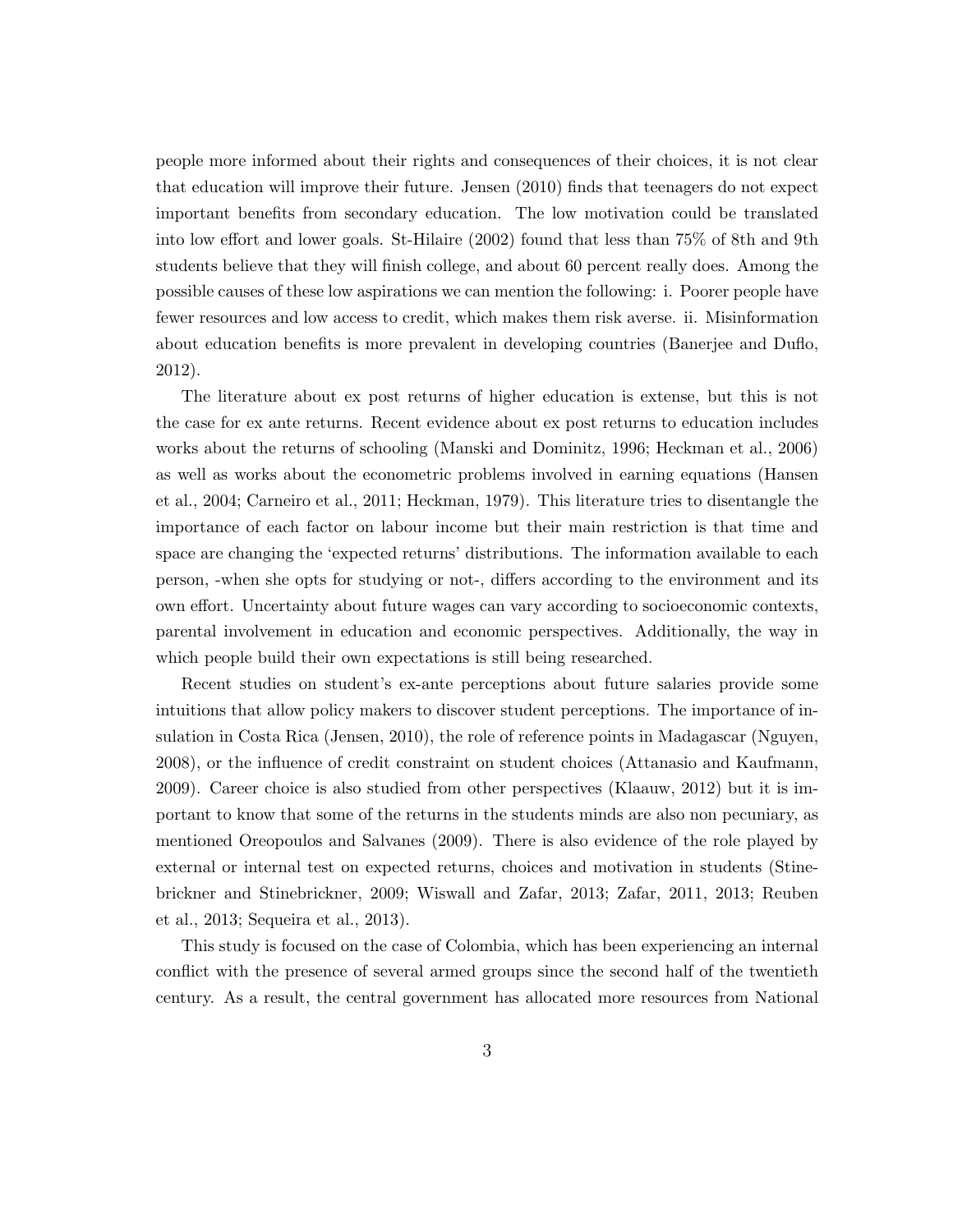Budget to the struggle against irregular groups than to education or health. However, some social indicators are improving slowly. For example, the illiteracy rate was about 15 percent at the end of the decade of the 1970s. The net enrollment rate in higher education was under 30 percent and about 60 percent for basic education in 1981. During recent years, Colombia has experienced a good economic situation (low unemployment and inflation rates, a stable economic growth and a reduction in fiscal deficit) as well as a reduction in internal conflict. These indicators have claimed the attention of international investors as one sign of a country with high potential for economic growth in the near future. Since 2000, under the so-called "Plan Colombia" program, some initiatives as "Familias en Accion" (a conditional cash transfer program) encourage enrollment in education as a way to avoid participation in armed conflict.

Using the biggest household survey in Colombia (GEIH: Gran Encuesta Integrada de Hogares), we estimate that the average hourly income for any worker who only has secondary education is about \$1.9 dollars (that is, the wage of someone who works 216 hours per month would be equivalent to \$410.4 dollars) while someone with an undergraduate diploma earns approximately \$5.6 dollars on average (\$1209 dollars). These values are highly different around the country as are other economic indicators. It is also found that wages ranges from \$1.3 (people with basic education) to \$6,6 dollars (higher education) at the state level. These differences are the result of a combination of factors (structural and transitory) that are often unknown by students when they decide whether or not continue their studies.

The purpose of this document is to identify differences in the subjective returns of higher education in Colombia and define their main determinants. This goal is accomplished by using a random sample of individuals for whom some questions were included in the national mandatory test at the end of middle education (SABER 11). The sample is equivalent to 10 percent of the total population enrolled in the last course of middle education, randomized at the inscription of the test. It is a very novel study given that there is no evidence about expected wages representative for an entire country that question different scenarios according to the type of higher education the student can adopt. We exploit the variation from the complete structure of the Colombian society and the sources of economic growth claims in order to understand the expectations of young generations that come from different living conditions.

Our results suggest the existence of important differences in the return expectations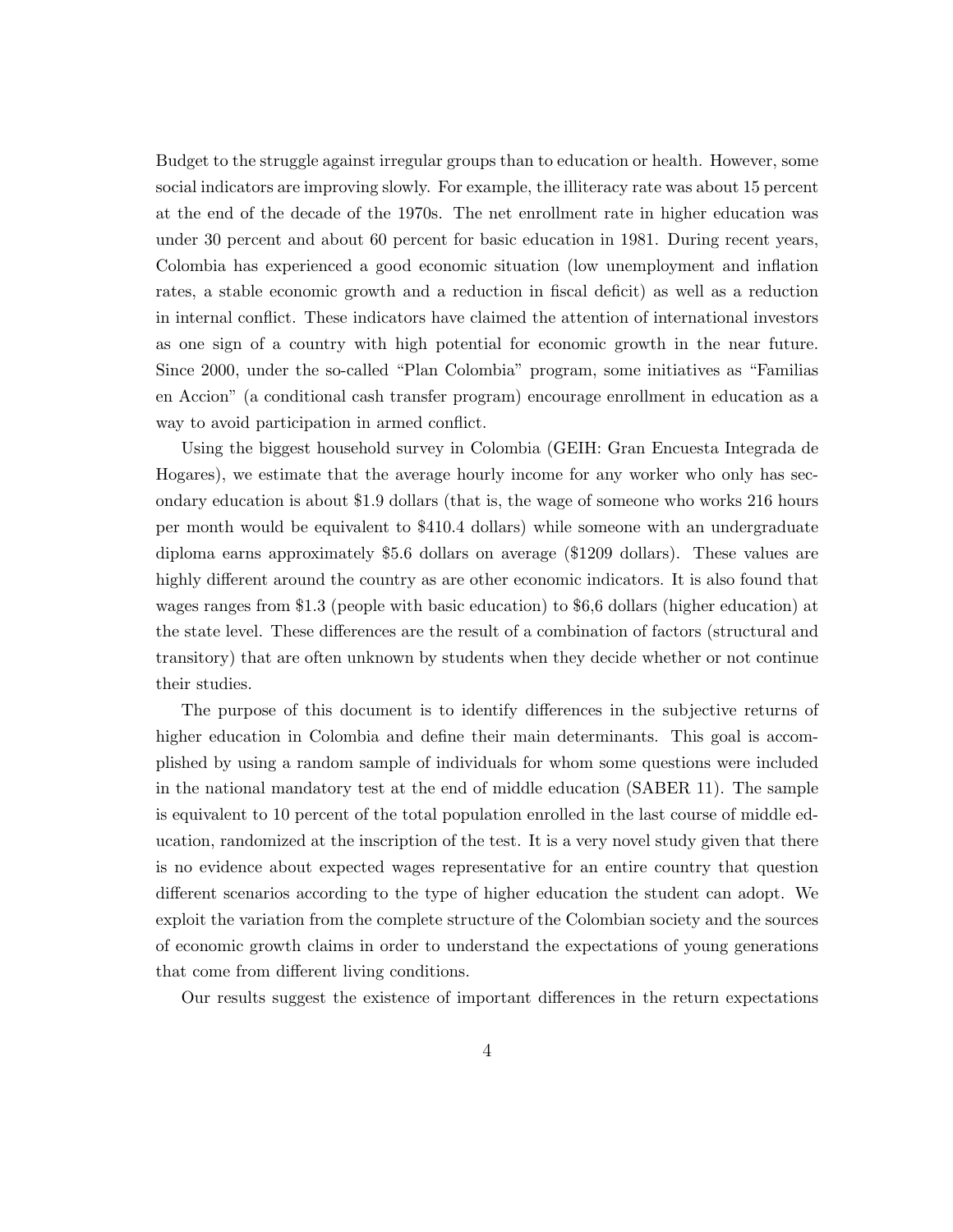on investing in higher education. These are explained in part by the existence of natural resources or illegal activities that influence the perceived importance of education, and the socioeconomic background. Technical education seems to be less appreciated than college but gender differences exist even before going to labour markets. The evidence also confirms that people with some liabilities feel less optimistic about the profitability of higher education. The structure of the paper is as follows. Section 2 discusses the formation of wage expectations. Section 3 describes the database and the main controls introduced into the empirical strategy. Section 4 presents the empirical strategy adopted throughout the paper. Section 5 summarizes the most relevant results under different methodologies. Section 6 offers a brief conclusion.

#### <span id="page-5-1"></span>2 Expected wages

Our paper essentially analyzes the formation of the wages expectations of teenagers. Our students, most of them aged between 15 to 18 years old, are in the last year of their secondary level studies and have to decide whether they to continue their education. As discussed before, at least one considerable fraction of this decision is based on the pecuniary benefits of obtaining more education. Under the neoclassical framework, wages are typically a function of labour productivity, which depends on the human capital provided by the employee and on particularities of the production function. Equation [1](#page-5-0) shows the relationship  $f(\cdot)$  between wages  $W_{ij,t+1}$  and education  $S_{ij,t}$  of the individual i living in region j in period  $t + 1$ . This relationship varies according to individual characteristics  $X_{ij}$ , to those of the labour market  $M_{j,t+1}$  and to other unobserved variables at period  $t+1$ . Expectations in t are based on these factors but they have to choose  $S_{ij,t}$  at t under incomplete information. In other words, they have to forecast how the labour markets will remunerate their current schooling choices given their personal characteristics. Our main goal is to determine how students perceive that present characteristics  $X_{ij}$  and  $M_{j,t}$ are related to the potential future wages  $W_{ij,t+1}$  conditional on their schooling choices:  $E_{ij,t}[W_{ij,t+1}|S_{ij,t}].$ 

<span id="page-5-0"></span>
$$
W_{ij,t+1} = f(S_{ij,t}, X_{ij}, M_{j,t+1}, v_{ij,t+1})
$$
\n(1)

Obtaining a good estimate of the pecuniary benefits (future wages) as a consequence of schooling choices  $S_{ij,t}$  is neither trivial nor free of bias. First, schooling is decided several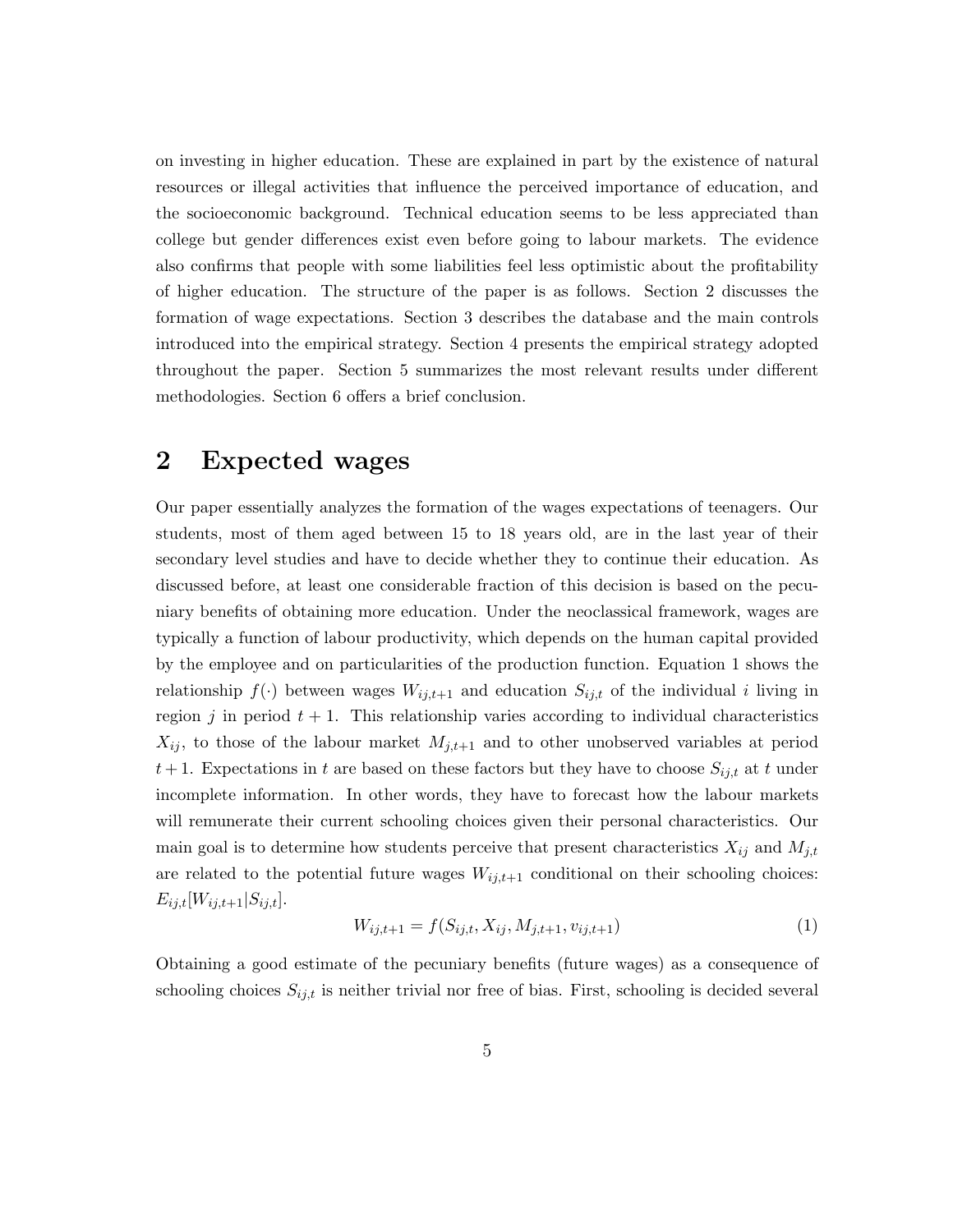years before the realization of wages, which means that the fundamental conditions might change considerably in global as well as in relative terms. Second, the flow of information is not perfect and some students might do not have accurate knowledge about  $M_i$  even in the the time period when thir choice is made(For instance, see [\(Jensen, 2010\)](#page-21-1)). And third, what do the students know about  $X_{ij}$ ? For instance,  $X_{ij}$  might include the "relative" ability" of the student, which is something that she might not understand very well, since her beliefs might be conditioned by her academic environment. In many cases, environment is so isolated that the information set excludes external factors to the municipality.

For simplicity, equation [2](#page-6-0) imposes a parametric specification to the relationship from equation [1.](#page-5-0)

<span id="page-6-0"></span>
$$
w_l = E_{ij,t}[W_{ij,t+1}|S_{ij,t} = l] = r_l + r_{lX}X_{ij} + r_{lM}M_{j,t} + r_{lM}\eta_{t+1,l} + v_{ij,l,t+1}
$$
(2)

First, we allow individual and regional characteristics to have different (linear and additive) relationships with wages according to the schooling level  $l \in 0, ..., L$ . Second, we are assuming that  $E[M_{j,t+1}] = M_j + \eta_{t+1}$   $\forall j$ . That is, students expect at most a systematic variation in the local economies following years which we will restrict it to be unrelated to current observed characteristics<sup>[1](#page-1-0)</sup>. Though this model imposes strong assumptions on the beliefs structure, it provides a basic framework for the analysis of wage expectations. Apart from the set of parameters  $\hat{r}$  in our model, we are interested in how the variables  $M_{j,t}$ and  $X_{ij}$  possibly determine schooling choices. The students from our analysis are close to obtaining education level  $l = 0$  so now they face the decision to either stop studying, pursue technical education studies,  $l = 1$ , or professional studies  $l = 2$ . Each choice involves different pecuniary and non-pecuniary costs and benefits. The present analysis provides information about one of the dimensions of such a process and is about the pecuniary returns,  $R_{l,1}$ , to study l against keeping only the high school degree. Equation [3,](#page-6-1) where  $c_l$  are the costs of obtaining level l, illustrates this concept. One could consider that an individual would decide to proceed to further education if  $R_{l,0}$  is above a particular threshold which depends on individuals' tastes.

<span id="page-6-1"></span>
$$
R_{l,0} = \frac{(w_l - c_l) - w_0}{w_0} \tag{3}
$$

We would like to know how this measure of the returns varies across the distribution  ${}^{1}$ For example, a general increase in wages every year for everyone in similar proportions.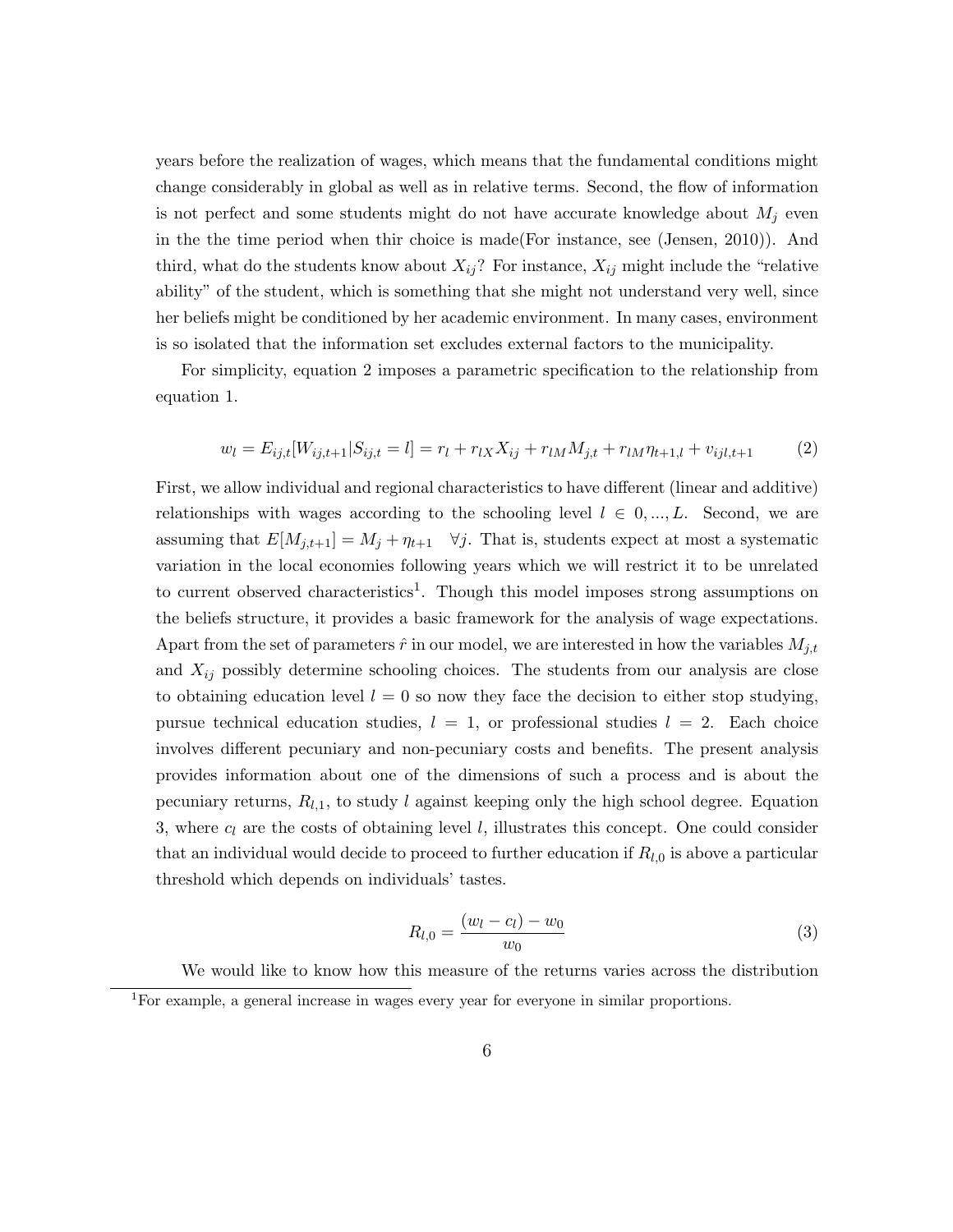of X. Even though the returns involve a measure of the costs  $c_l$ , we will assume that they are constant with respect to X as shown in equation [4](#page-7-0) for some levels of wages  $\bar{w_1}$  and  $\bar{w_0}$ .

<span id="page-7-0"></span>
$$
\frac{\partial R_{l,0}}{\partial X} = \frac{\partial \frac{w_l - w_0 - c_l}{w_0}}{\partial X} = \frac{\left(\frac{\partial w_l}{\partial X} - \frac{\partial w_0}{\partial X}\right)\bar{w}_0 - \frac{\partial w_0}{\partial X}(\bar{w}_1 - \bar{w}_0 - c_l)}{\bar{w}_0^2} \tag{4}
$$

For the case of discrete variables, we compute the variation from  $X = 0$  to  $X = 1$ . Equation [5](#page-7-1) shows the calculation, where the apostrophe denotes the value of the wages under the  $X = 1$  scenario.

$$
\frac{\Delta R_{l=1}}{\Delta X} = \frac{\bar{w}_1' - \bar{w}_0' - c_l}{\bar{w}_0'} - \frac{\bar{w}_1 - \bar{w}_0 - c_l}{\bar{w}_0} \n= \frac{\bar{w}_1'}{\bar{w}_0'} - \frac{\bar{w}_1}{\bar{w}_0} + c_l \frac{\bar{w}_0' - \bar{w}_0}{\bar{w}_0' \bar{w}_0} \n= \frac{\bar{w}_1 + (\bar{w}_1' - \bar{w}_1)}{\bar{w}_0 + (\bar{w}_0' - \bar{w}_0)} - \frac{\bar{w}_1}{\bar{w}_0} + c_l \frac{\bar{w}_0' - \bar{w}_0}{(\bar{w}_0 + (\bar{w}_0' - \bar{w}_0)) \bar{w}_0} \n= \frac{\bar{w}_1 + \Delta w_1}{\bar{w}_1 + \Delta w_2} \frac{\bar{w}_1}{\Delta w_0} - \Delta w_0
$$
\n(5)

<span id="page-7-1"></span>
$$
= \frac{\bar{w}_1 + \Delta w_1}{\bar{w}_0 + \Delta w_0} - \frac{\bar{w}_1}{\bar{w}_0} + c_l \frac{\Delta w_0}{(\bar{w}_0 + \Delta w_0)\bar{w}_0} \tag{6}
$$

In the following section we will discuss our empirical strategy, which aims to provide an idea of the underlying parameters of the model r, the average wages  $\bar{w}_0$ ,  $\bar{w}_l$  and the marginal effects  $\frac{\partial w_0}{\partial X}$ ,  $\frac{\partial w_0}{\partial X}$  for continuous variables and  $\Delta w_0$ ,  $\Delta w_1$  for discrete ones. Given these estimators, and assuming that  $c_l = 0$  in order to focus only on income expectations, we will perform the analysis in the results section.

### 3 Empirical Strategy

Our main object of interest is to understand the subjective distribution of  $\frac{\Delta w}{w}$ . That is, the relative gains in terms of earnings of obtaining education above secondary school, vary with respect to a set of characteristics  $X$ . However, the estimation of the underlying parameters of the model described in section [2](#page-5-1) is not straightforward as we do not observe w directly but a transformation of it. In other words, we can only observe a categoric version of the income in each scenario and we need to derive the variation of the returns which is a continuous measure. In consequence, we need to impose some restrictions on the way the answers in the data are related to the real object. We opt for using inverval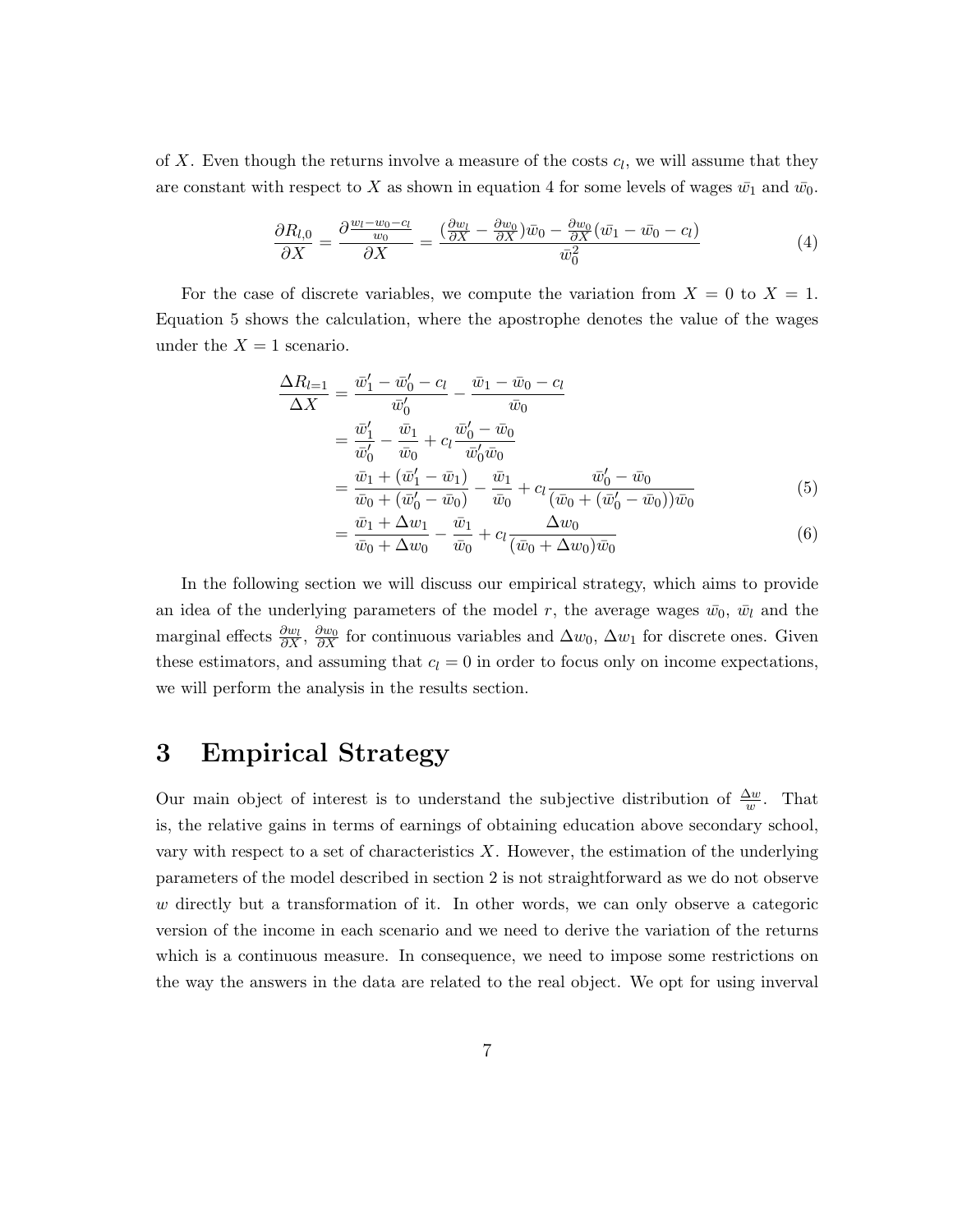regression and ordered probit analysis as our methods to undertake this drawback.

#### 3.1 Interval Regression

[Stewart](#page-21-10) [\(1983\)](#page-21-10) introduced the estimation of linear models which deal with information grouped in intervals, as in our case. The underlying variable  $w^*$  is observed in C intervals defined by the cutoffs  $\{\kappa_1, ..., \kappa_{C-1}\}$ : if w<sup>\*</sup> is between the values  $\kappa_{c-1}$  and  $\kappa_c$ , the categoric counterpart is going to take the value number  $w^c$  (see equation [7\)](#page-8-0).

<span id="page-8-0"></span>
$$
w_{ijl}^* = \theta \cdot Z_{ijl} + u_{ijl}
$$
  
= 
$$
\sum_{l=0}^{2} (r_l + r_{lX}X_{ij} + r_{lM}M_j) \cdot S_{ijl} + e_{ijl}
$$
 (7)

Our objective is to recover the structural parameters from the model in section [2](#page-5-1) summarized in vector  $\theta$  by imposing a restriction on the way the truncation is done. That is, we need to model the probability of an individual choosing a particular category  $w^c$ , as in equation [8.](#page-8-1)

<span id="page-8-1"></span>
$$
Pr(w_{ijl}^c) = Pr(\kappa_{c-1} \le w_{ijk}^* \le \kappa_c)
$$
  
= 
$$
Pr(\kappa_{c-1} - \theta \cdot Z_{ijl} \le e_{ijl} \le \kappa_c - \theta \cdot Z_{ijl})
$$
  
= 
$$
F_e(\kappa_c - \theta \cdot Z_{ijl}) - F_u(\kappa_{c-1} - \theta \cdot Z_{ijl})
$$
 (8)

We can assume  $F_e \sim N(0, \sigma^2)$  for simplicity, so the model can be easily estimated by maximum likelihood. As we assume that the category thresholds are credible, the marginal effects can be understood in the usual way (we are identifying both scale and direction of the model in section [2\)](#page-5-1).

In terms of the consistency of our estimations, there are several details to take into account. First, consistency is achieved if we assume  $e_{ijt}$  is uncorrelated with respect to  $X_{i,j}$ . This might be a strong assumption as unobserved characteristics as motivation might be related to better academic achievement and with higher expected returns; that would be reflected in an upward bias of our estimates. Second, the numbers in terms of 'pesos' of our estimates are highly determined by the values of the thresholds. How would the results change if the cutoffs were chosen in another way? This is provided by the normality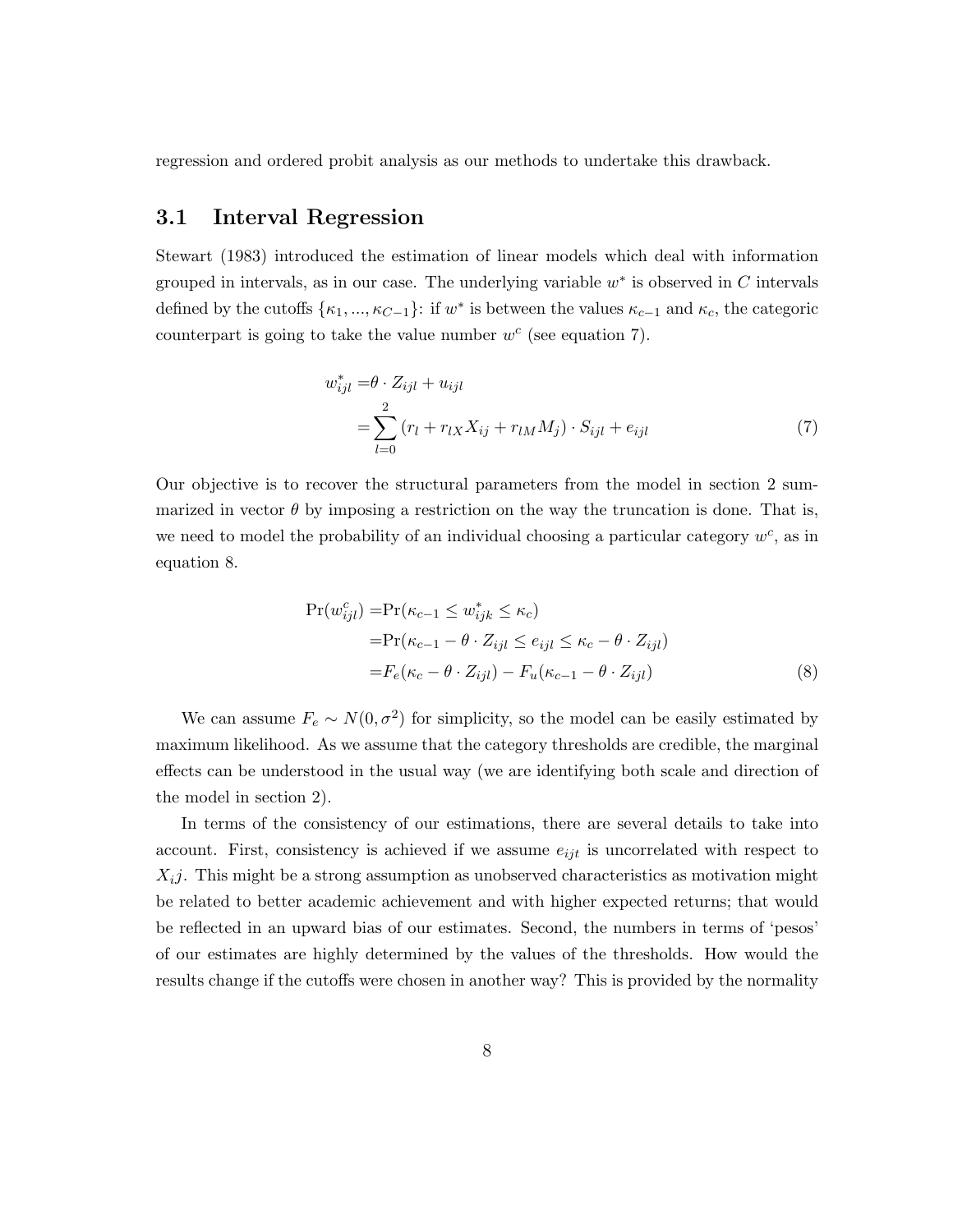assumption of  $e_{ijt}$ . Hence, we need to be very cautious when analyzing the numbers. The ordered probit analysis, which follows, will relax some of these assumptions as a robustness check of the direction of the coefficients, but still causal links are not guaranteed without further information.

#### 3.2 Ordered model approach

A slightly less restrictive approach would be to believe that the category cutoffs are completely meaningless. As a result, the R categories can only be interpreted as ordered values (see section [4.2\)](#page-12-0). In that case, instead of observing a censored version of  $w$ , the question is related to a latent index or future earnings  $y_{i,j,k}^*$ . Hence, equation [7](#page-8-0) under this relaxed assumption can be stated as follows:

$$
y_{ijl}^* = \tilde{\theta} \cdot Z_{ijl} + e_{ijl}
$$
  
= 
$$
\sum_{l=0}^2 (\tilde{r}_l + r_{lX} X_{ij} + r_{lM} M_j) \cdot S_{ijl} + e_{ijl}
$$

As a result, if we consider the empirical model in equation [8,](#page-8-1) our objective is to estimate the set of parameters  $\{\tilde{\theta}; \kappa_1, ..., \kappa_{C-1}\}$ . Notice that the sole differences are that we need to estimate the additional 5 cutoffs values, and, more important, our estimates  $\tilde{\theta}$  cannot identify both direction and scale from our structural model in section [2](#page-5-1) (as we do not know what it exactly  $y^*$  means). Under this set of assumptions, we can identify the increase on the probability to be in a specific response category  $y^c$  by increasing one of the "determinants" under different schooling scenarios.

#### 4 Data

#### 4.1 Main sources of information

The analysis of subjective returns requires the inclusion of multiple factors surrounding the students. It is common to suppose that parental background can help to increase the information set available to students in order to reduce information asymmetries. Other factors such as their own performance or information achieved through peers allow them to modify their knowledge (information set) about education profitability. On the other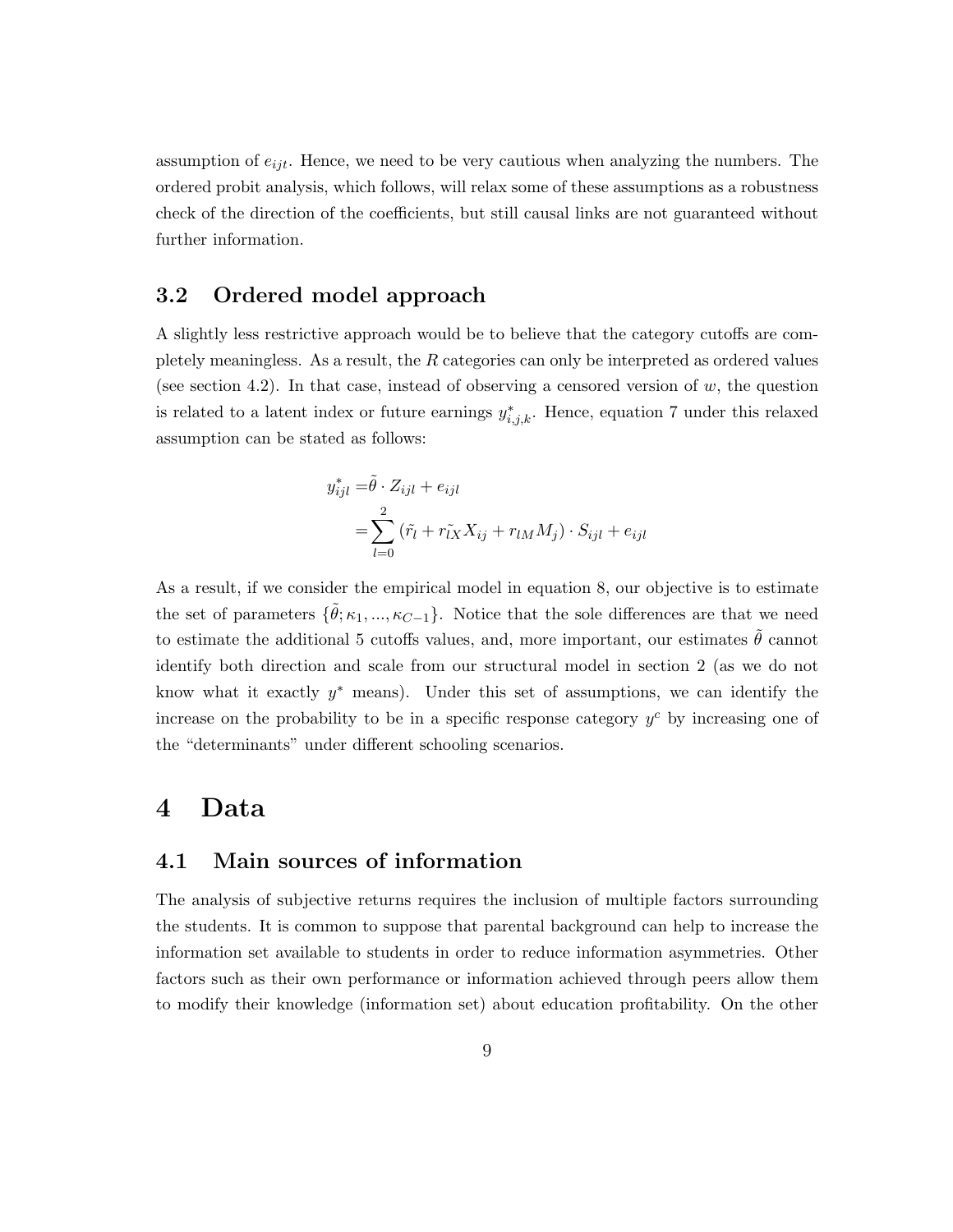hand, it is also true that external shocks might modify monetary returns from education. External shocks could be general for the entire country (i.e. changes in international export prices) or they also could be idiosyncratic affecting only relative or individual wages (i.e oil and coffee booms, parental unemployment or divorces that affect purchasing power).

The main source of information comes from the inscription form of the national mandatory test (SABER 11) administered by the  $ICFES<sup>2</sup>$  $ICFES<sup>2</sup>$  $ICFES<sup>2</sup>$ . All students have to take this test the last year of middle education,and most of the private universities use students scores for admission selection or to allocate scholarships. It is important to mention that the students fill out the application form at the beginning of the last year of middle education, and they take the test three months before the end of the course. These dates are associated with the coexistence of two principal school calendars in Colombia. For the year 2013, a set of questions was added to the on-line form answered by 10% of students on the two dates of the test (first and second semester). 56.822 students were asked these questions (88,8% from "calendar A" and 11,2 % from "calendar B"). The sample includes information for 24 out of the total [3](#page-1-0)2 *departmentos*<sup>3</sup> (similar to states) of Colombia, and it includes between 8.3% and 10.2% of the students who took the test. Included municipalities (1041 out of 1123) are represented on average by 10% of their students (at least 3.7%, at most 20%). Finally, schools included in the sample follow a similar figure: 10% of their students (at least 5%, at most 50%). The database required a cleaning process due to various reasons. The final set was composed of [4](#page-1-0)4481 observations.<sup>4</sup>.

The main characteristics of the dataset are summarized in Tables [1](#page-25-0) and [2.](#page-26-0) The average age of the sample is 16 years, reflecting that the choice of future investments in education is made by very young people. There is considerable dispersion in the mathematics and verbal performance at the individual level. It is important to note that exam results are determined after the questions regarding expected returns module are completed, so our expectations are not affected by the updating process of prior beliefs. The family's socioeconomic index, which is constructed using a set of variables that describe the physical assets owned by the household, reflects that the living conditions are equivalent to those

<sup>2</sup>Colombian Institute for evaluation of education, which is part of the Colombian Ministry of Education. <sup>3</sup>This is the 97% of the test-takers. Arauca, Amazonas, Casanare, Guania, Guaviare, Putumayo, San Andres

y Providencia,Vaupes and Vichada were not included due to missing information on wages.

<sup>4</sup>Missing information or extreme cases (scores equal to 0 or above 100) and students who come from different modalities of schools and people older than 30 years are dropped out of the analysis. See Table [9](#page-33-0) in the appendix [A](#page-33-1)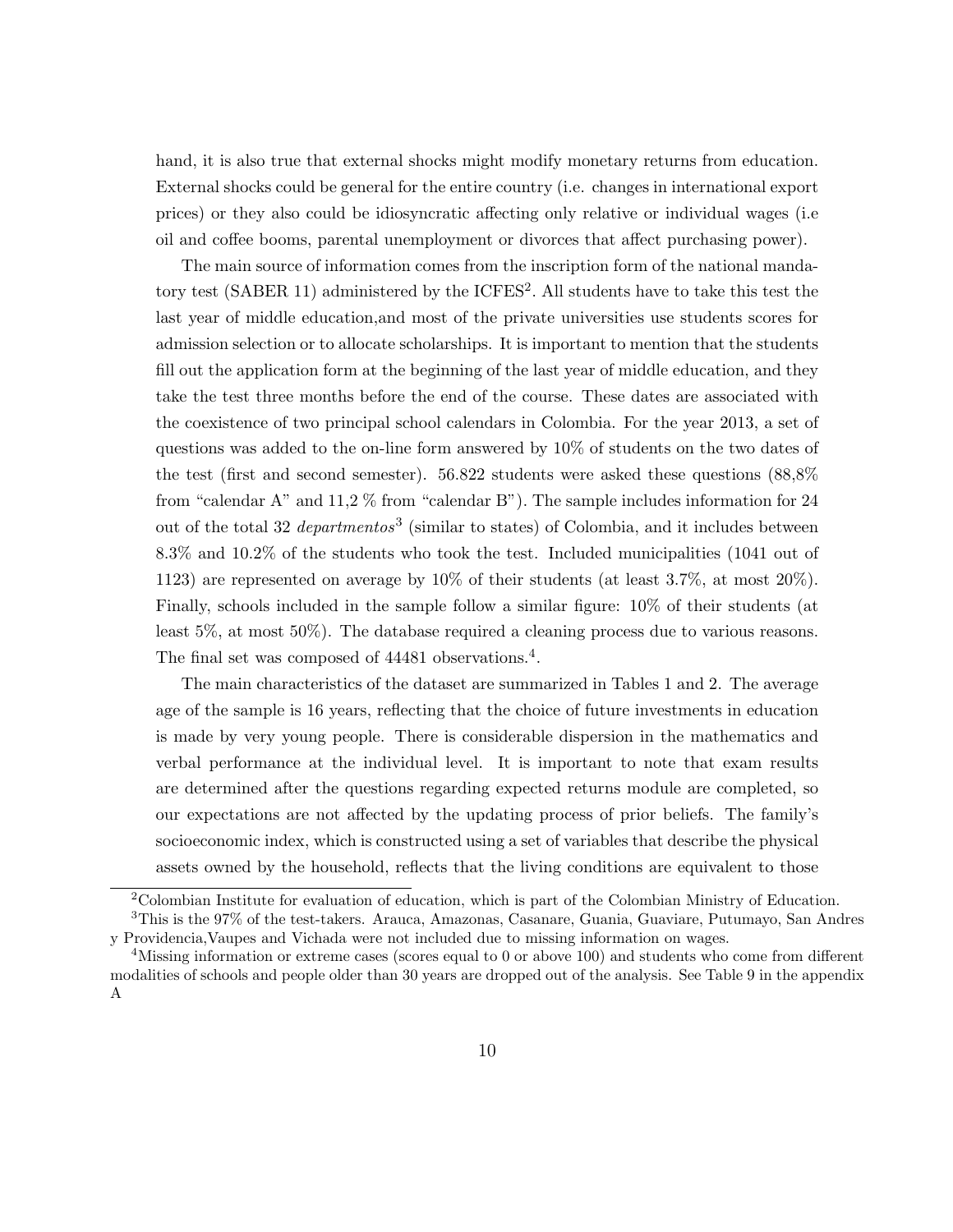of middle-low class<sup>[5](#page-1-0)</sup>. It is also important that the differences along the distribution are considerable, that is, the maximum is three times the mean. In addition to individual controls, a set of school and geographic variables are also included in order to control for economic and political differences. At the school level, there is higher incidence of cohorts above 90 students where boys are less numerous than girls. In addition to the information obtained from the application form, we add some controls from other sources (see table [3](#page-27-0) for more details) in order to have information about other important phenomena that the student could experience. For example, we include a set of variables related to the poverty level around the country ( average poverty per municipality, index of standard of living) , other set of variables that quantify indicators of armed conflict (civilian fatalities, anti drugs operations, guerrilla attacks and total number of armed clashes ). Since the existence of booms could affect subjective preferences toward education, we also include the number of licenses for extracting minerals (gold, silver, emeralds and so on). The set of variables related to armed conflict and violence seems to suggest that there are great differences among municipalities. For example, the homicide rate ranges from 0 to 417 per one hundred thousand inhabitants. The number of attacks carried out by armed groups between 2005 and 2009 is 9 on average, but on the upper side of this distribution we find more than 23 attacks during this period. This variable allows us to control the possible influence of illegal activities to enrollment in the educational system. Table [2](#page-26-0) also contains some descriptives for those variables that are dummies. The main characteristics to highlight are that more than 60 percent of the student population come from households with low educational background. That is, the fraction of students whose mother has professional education is less than 7% and less than 8% in the case of the father reflecting a similar situation of people around the country. Human capital in parents is crucial for the support provided to enroll in higher education but also because of its incidence on the student's motivation. It is interesting to note that the incidence of gold mines is near 14%. The proportion of students by gender is slightly lower for boys (45,3%) and about 77% come from public managed schools. Another aspect worth mentioning is the low incidence of students with any type of handicap (visual, auditory, physical movement and so on), but its inclusion is crucial in terms of perceived limitations and expectations for the future.

 $5$ This variable was constructed using the weights defined by the [\(ICFES, 2010\)](#page-21-11) but excluding parents education, as its variation is going to be analyzed separately.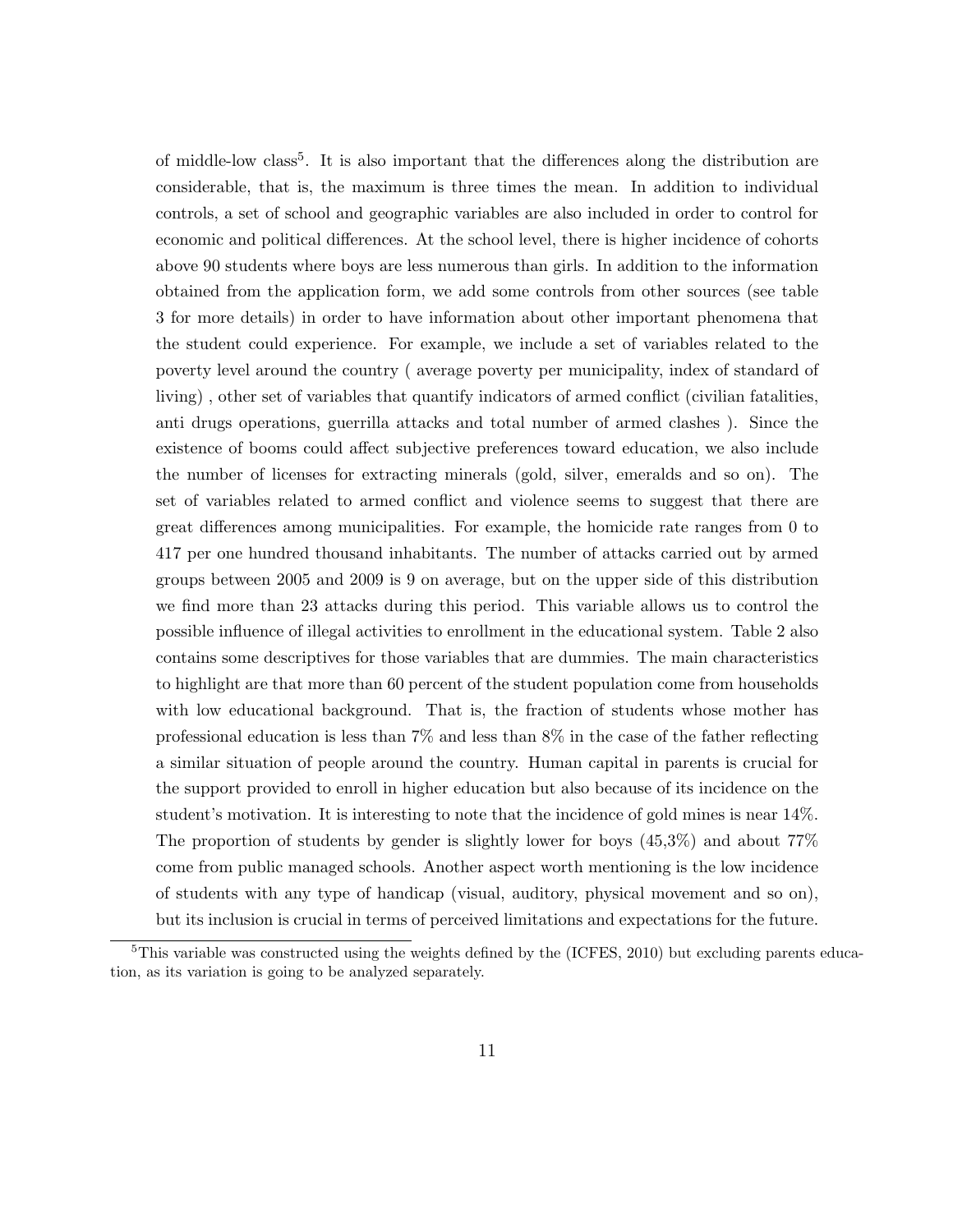#### <span id="page-12-0"></span>4.2 Subjective Income Expectations

The main question added to the test was: In five years, What monthly income do you think you would earn in each of the following situations?

- a) You only finish middle education and no more studies are carried out
- b) You study a technical career
- c) You finish higher education (any major) in a college or university

The answer options were categories established in terms of the minimum wage  $(MW)^6$  $(MW)^6$ . These categories, selected by the ICFES, were:

- 1. Less than 1 MW
- 2. Between 1 and 2 MW
- 3. Between 3 and 4 MW
- 4. Between 5 and 7 MW
- 5. Between 8 and 10 MW
- 6. More than 10 MW

It is true that the values of the categories are misleading as they are avoid the possibility of some intervals (ex. between 2 and 3 MW) and they are completely arbitrary. Though these are the most obvious problems (which we are going to address in the robustness checks by modifying the values of the cut-offs), there are conceptual issues that are harder to tackle. In particular, the fact that we are imposing values for the thresholds might generate anchoring; that is, individual responses might be determined in part due to the way the options are presented <sup>[7](#page-1-0)</sup>. Hence, even though we present some numbers that can be interpreted in terms of Colombian currency, they are mainly for illustrative purposes. In fact, our analysis will be mostly in terms of order rather than magnitude.

The distribution of students according to these questions are summarized in table [4.](#page-28-0) The proportion of the total population that earns more than 10 MW in Colombia is less

 $6$ For 2013, the minimum wage earned in Colombia was \$589500 COP equivalent to \$ US 320 American dollars. But it is important to mention that the employer has to pay an additional amount for social security that increase the salary up to \$ 470 American dollars in the case of formal markets

<sup>7</sup>[Attanasio et al.](#page-20-7) [\(2005\)](#page-20-7); [Attanasio](#page-20-8) [\(2009\)](#page-20-8); [Delavande et al.](#page-20-9) [\(2011\)](#page-20-9) are recommended for a deeper discussion of the main particularities of eliciting subjective survival probabilities.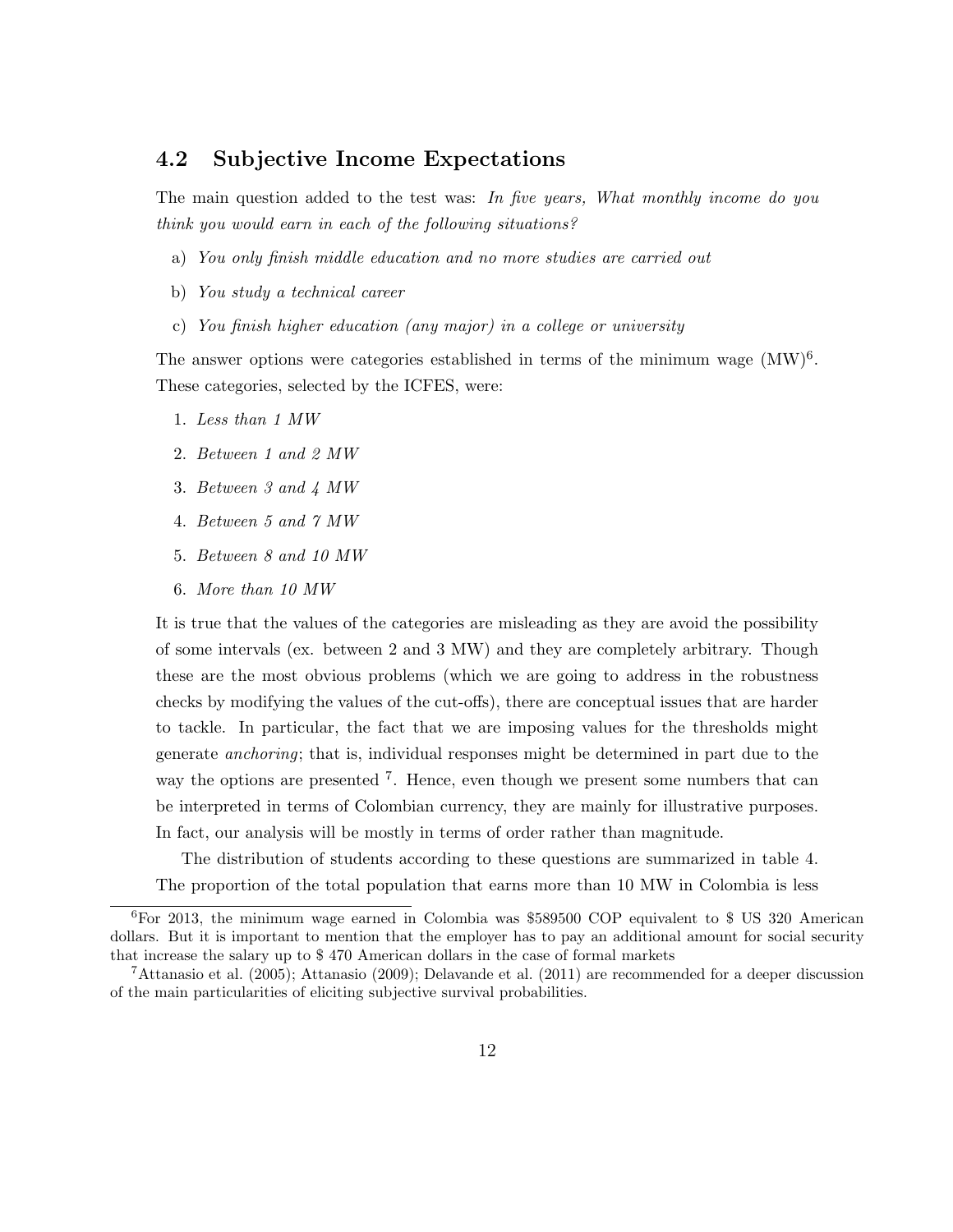than 15%. The fraction of students who believe that this category is possible is closest to zero. On the opposite side of the income distribution, an exploratory checking of the data suggests that the proportion of girls who perceive lowest incomes is higher than that of boys (60,34% against 55,7%), but in both cases most students (92%) think that they will receive less than 2 MW. When students are faced with the choice between technical or college education, their expectations are more optimistic for the latter. Having technical education, might provide between 3 and 4 MW for  $28.3\%$  of girls and  $31.5\%$  of boys, while more than 20% of students think that will earn 5 MW or more with a professional degree.

There are several points to analyse when we compare two scenaries (high school vs. technical or high school vs. university). First, the distribution of expected returns from technical or college education is on the right of wages expected from high school distribution as shown in figures [1](#page-23-0) and [2.](#page-23-1) Thus, it is clear that more years of education will provide better wages in the case of college but not of technical education. Second, we obtain that the fraction of boys self-reported in the category 1-2 MW decreases from 90% to 59% and 16% with completion high school, technical school and college, respectively. Girls show similar changes as compared with boys. Households with parents with high education tend to be more optimistic about the returns of college, but they do not perceive substantial differences between high school or technical education in terms of future wages. A complementary view of this fact emerges when one looks to students from private institutions. College will provide higher salaries for students from private schools than public ones, according to the perspective of the students themselves. This is an interesting fact, because it could reflect the perceived importance of the educational system in a population with notorious differences (See Table [4\)](#page-28-0).

There are not relevant differences in wage expectations between boys and girls because their distribution is very similar with the exception of technical education. In this case, the proportion of girls is 5 percentage points higher than for boys in the lower wage range. The importance of human capital and socioeconomic environment is evident in this non-conditional distribution. The fraction of students from low-quality schools (very inferior and inferior) who think their labour compensation associated with high school will be 1-2 MW is about 90%. It decreases to 69% and 20% in the case of studying a technical or college program. On the opposite side, students in high quality schools are more optimistic: Only 4.8% expect to earn the lowest category of wages in the case of having a college degree. It seems that education is perceived as more profitable in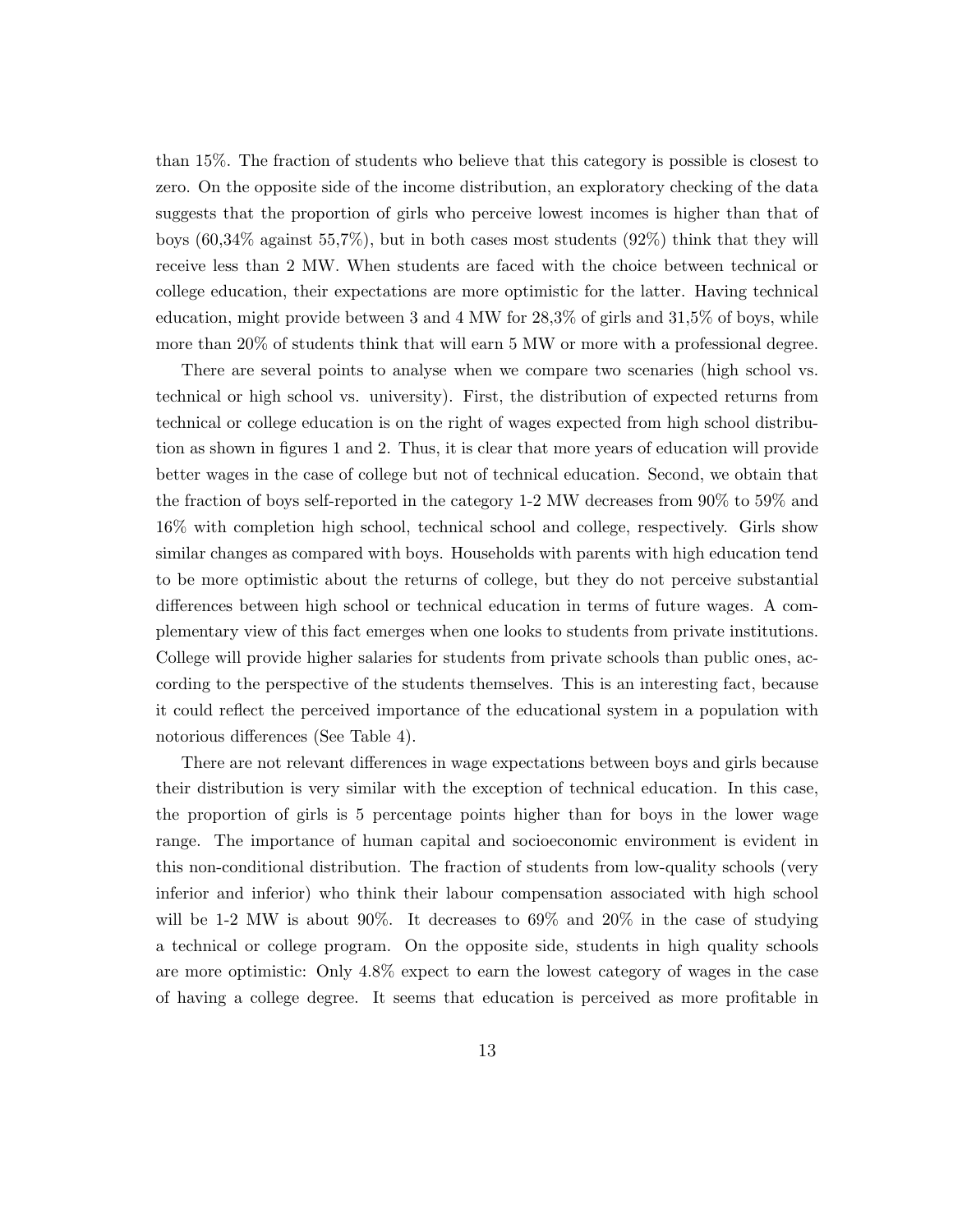high quality schools. The comparison of public against private managed schools suggests that technical studies do not provide much money. Parental education exhibits similar patterns. The proportion of students self ranked into the highest wage category increases with their parents' level of schooling. Having professional education reduces the fraction of students in the lower salary (1-2 MW) to less than 10%. Parents from lower socioeconomic backgrounds often have limited hopes for their children's education success, and these low expectations can be translated to the children themselves, leading them to underestimate their potential and future path and trapping them in a negative cycle throughout their lives. Those parents who underestimate the economic benefits of education are less likely to encourage their children. They provide fewer resources for studying market. The main problem with lower aspirations is that it could imply self-fulfilling undesired prophecies [Dalton et al.](#page-20-10) [\(2010\)](#page-20-10).

Finally, perhaps the most striking results came from comparing current labour market realizations and students expectations as shown in figures [3](#page-24-0) and [4.](#page-24-1) Here we have constructed a distribution of observed wages in 2013, from the GEIH, based on our students ages<sup>[8](#page-1-0)</sup> and gender. That is, we have constructed their wages in five years assuming that 2013 observed wages will not change at all within the age, gender and schooling level. While this assumption is excessively strong, as one could expect at least that wages will follow the inflation rate, it allows us to show a striking result: Colombian students do not underestimate college's graduated wages. Instead, they highly overestimate them. The nominal growth of wages should be employed to match the 2013 observed and 2018 expected wages distribution from figure [4.](#page-24-1) There are several points to take into account in order to analyse these figures. First, it is likely that overestimation is a result of the anchoring: students tend to grade college with a higher income category college wages just because they perceive them as "high". Second, students overestimate the income of high schools graduates as well; however, this seems to be unimportant relative to college wages. Third, since the question design omitted some categories, the central values of our distribution are biased. Fourth, our observed wage distribution came from a selected sample, so we do not know what would happen if the potential wages of those who do not work were included. Even if we take these concerns into account , they are unlikely to drive the differences. Our present data is unable to give a proper response to these questions.

<sup>8</sup>Their observed age plus 5 years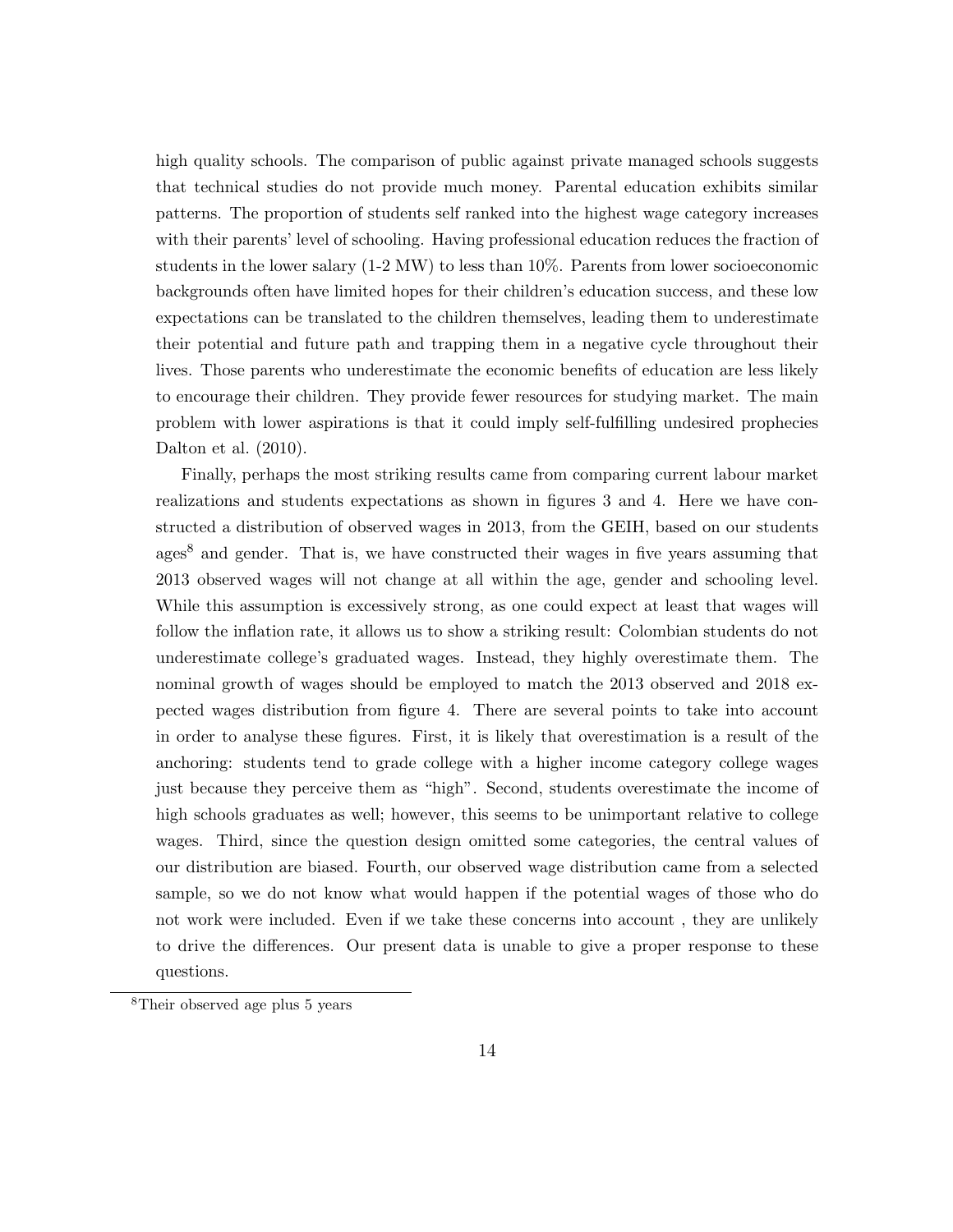### 5 Results

The estimation procedure included interval regression as well as a probit regression. For the former, we show the marginal effects for income labels and for the returns (See eq[.3\)](#page-6-1). In order to obtain a more accurate idea about the determinants of subjective returns, several controls are used. The set of variables included in the estimations contains personal characteristics (gender, age, the existence of any handicap, parents schooling and the type of school), academic variables (math and verbal scores, size of the school and gender composition of the cohort), variables about their place of residence (poverty level proxied by the IPM index, armed attacks, the rate of homicides, presence of gold mines) and a socioeconomic index.

The set of results using interval regression are summarized in the tables [5](#page-29-0) and [6.](#page-30-0) This expression is obtained after using different functional forms that include different controls (see Tables [10](#page-34-0) and [11](#page-35-0) in the appendix [A:](#page-33-1) the first three columns show the marginal effects for each academic level (high school, technical and professional) on income levels). The two final columns present the coefficients for returns of technical or College education. The first variable to highlight is the existence of any physical or cognitive limitation (handicap). It seems that people with any physical limitation perceive worse future for themselves that do other students. This is not a surprising finding, because it is possible that barriers to studying, high cost of health treatments or the perception of labour market discriminations are still common in developing countries. Although the fraction of people in this condition is a small part of the sample (less than 1%), there is a notable increase in the coefficient as educational level increases. It is also found that better students expect to earn lower salaries when they face different alternatives to college education. That is, higher the performance in math and verbal analysis are related to lower marginal effects in high school and technical school but higher effects in professional studies. This means that there could be a positive effect on self-confidence on future earnings. This fact is also reflected in the returns coefficient. An increase of 1 SD in verbal or math increases the perceived returns of professional education in 15.77 or 13.82 pp. with respect to completion of high school. This result comes from the fact that most students value middle education less than higher education. There are also gender differences in perceived returns. Boys tend to expect higher wages from basic and technical education than girls, but this difference disappears when incomes from colleges are studied. However, gender gaps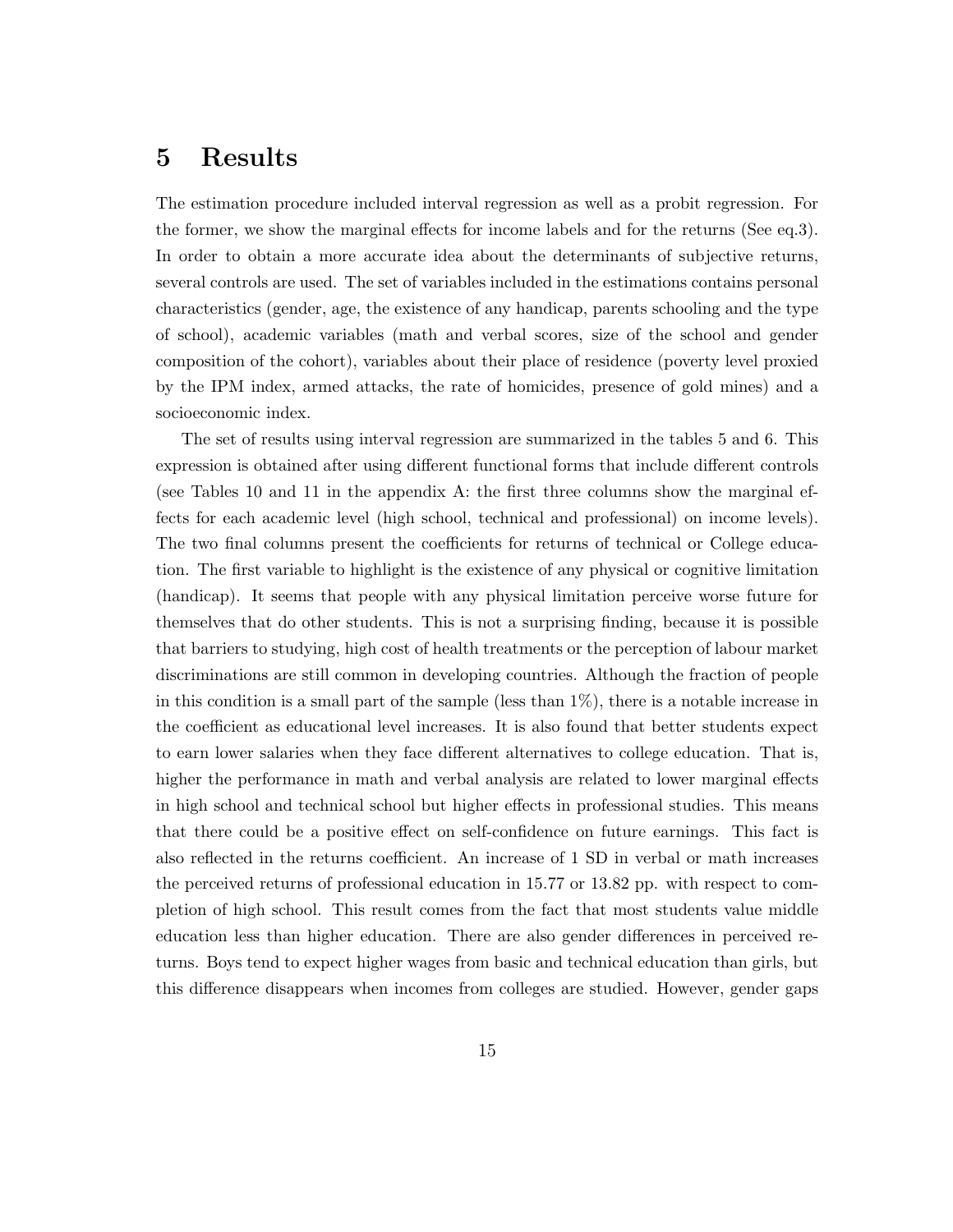tend to disappear in nominal terms (note that college returns for girls will be higher than boys' returns, which is reflected in a negative value). Parental education matters when parents' have a professional degree and students perceive lower incomes from technical education. When returns are analyzed, students whose parents have technical education feel very pessimistic about the returns of investment in this modality of education or in college education. They perceive lower returns, which is important in terms of the future they expect and their difficulties in improving living conditions. At a school level, it is found that students from better schools (high average performance on Saber 11) and private schools perceive higher incomes from all the possible scenarios. This is also found in the returns perceived by students from top ranked schools in math, and in the case of students from private schools' valuation of technical education.

The characteristics of the place of residence are very important in the expectations formation. This fact motivates the inclusion of variables about poverty conditions, violence and mining. The intuition behind this choice is that people who face positive transitory income shocks might be more prone to go to work instead of studying because they think more about short-term opportunity costs in the short run. Violence can also affect educational investments through perceptions about the future in each city. That is, when violence comes from activities such as trafficking, people might prefer to enroll in illegal activities and drop out of the school. The results seem to suggest that the existence of gold mines decreases expectations about income earned after some educational investment. This is not a surprising finding, since people in these municipalities live under the -gold boom- that disincentivizes human capital accumulation. At the same time, students from places with high incidence of violence seem to perceive that education is a good choice, due to they belief that education will increase their future incomes. Finally it is found that higher education provides higher returns in big cities, probably as a consequence of the availability of more educative institutions and better developed labour markets (see Tables [5](#page-29-0) and [6\)](#page-30-0). As a complementary way to show our results, we plot the predicted income using the interval regression procedure in the Figure [5.](#page-25-1) It is easy to see that there is a hierarchy among educational choices in favor of college education.

As a complementary view, we estimate an ordered probit model using the fact that perceived future incomes are collected in categories. The set of controls are the same as those in the interval regression, and their results are shown into the Tables [7](#page-31-0) and [8.](#page-32-0) As the ordered model does not collapse categories into a single measure, the probability in each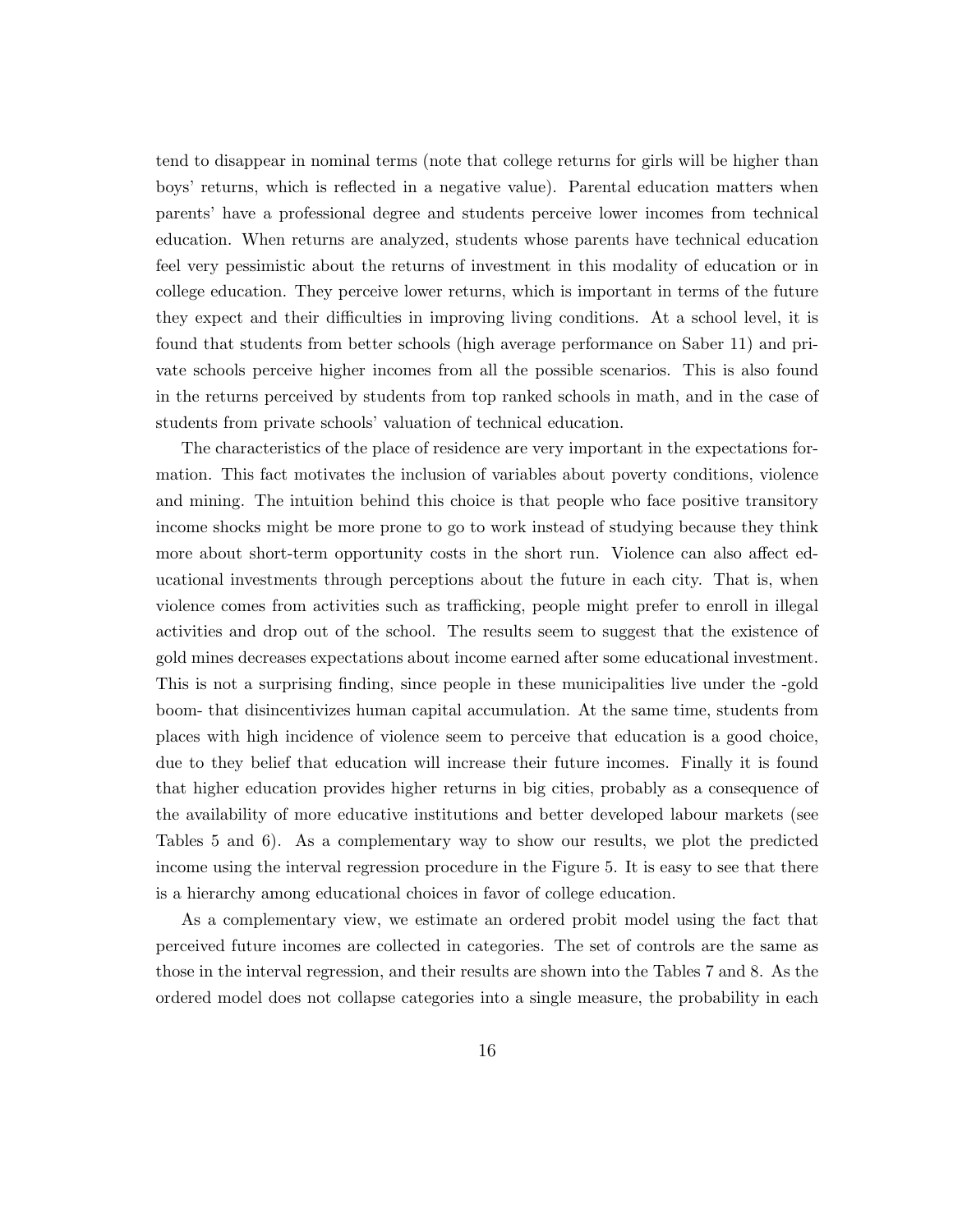one is an outcome itself. For simplicity, these tables only show marginal effects for the extreme cases ( lowest and highest categories). As the underlying parametric assumptions are the same as in the interval regressions, the main results are going to be the same in terms of direction. The comparison of probabilities tells us how the distribution is moving over the six categories. For instance, in the case of math or verbal scores, a higher value is related to a higher probability of reporting the lowest categories in high school and even technical education, but a higher probability of being in the highest income categories in the case of professional education. We can better understand the structure of gender differences using the ordered probit results. Being male reduces the probability of reporting the lowest income category conditional on high school (-4.5pp) and technical information(- 1.26pp) and slightly increases the probability of being in the highest category (0.01pp and 0.12pp respectively). For males compared with females, the probability of being in the lowest category is increased in 3.26pp. (4.54pp.), if they get a technical (professional) degree. As before, we can interpret this as the existence of an *expected* gender gap which only disappears under professional education. In addition, girls are more likely than boys to believe that professional wages are more concentrated into higher income categories.

One of our main concerns is the existence of predetermined cutoffs which also were specified in a very particular way. We would like to know how robust our results are to the values of the cutoffs. As we have just seen with the ordered probit analysis, the interpretation of the direction of the correlations is not going to change, as it is determined by the parametric structure of the model. The ideal exercise, if there is no other option that using categorical questions, might be to randomize different cutoffs across students in order to validate the sensitivity of individual responses. This is not an option for the present exercise.

What we see in Tables [12](#page-36-0) and [13](#page-37-0) are the possible values of the relationship if we use other cutoffs in order to translate the same order probit categories and probabilities into a single measure in thousands of pesos. First, our categories are defined as intervals of the type  $[A, B], [C, D]$  so we construct different options by modifying B and C cutoffs. Lower cutoffs panel redefine the categories as  $[A, B], [B, D]$ , reducing the left boundary of all the middle categories so it constitutes a lower bound for the estimates. High cutoffs increase the right boundaries. In our example the new categories would be  $[A, C], [C, D]$ . Hence, it constitutes an upper bound of the estimates. Finally, the *midpoint cutoffs* split the uncovered domain equally; in our example,  $[A,(B+C)/2], [(B+C)/2,D]$  which ends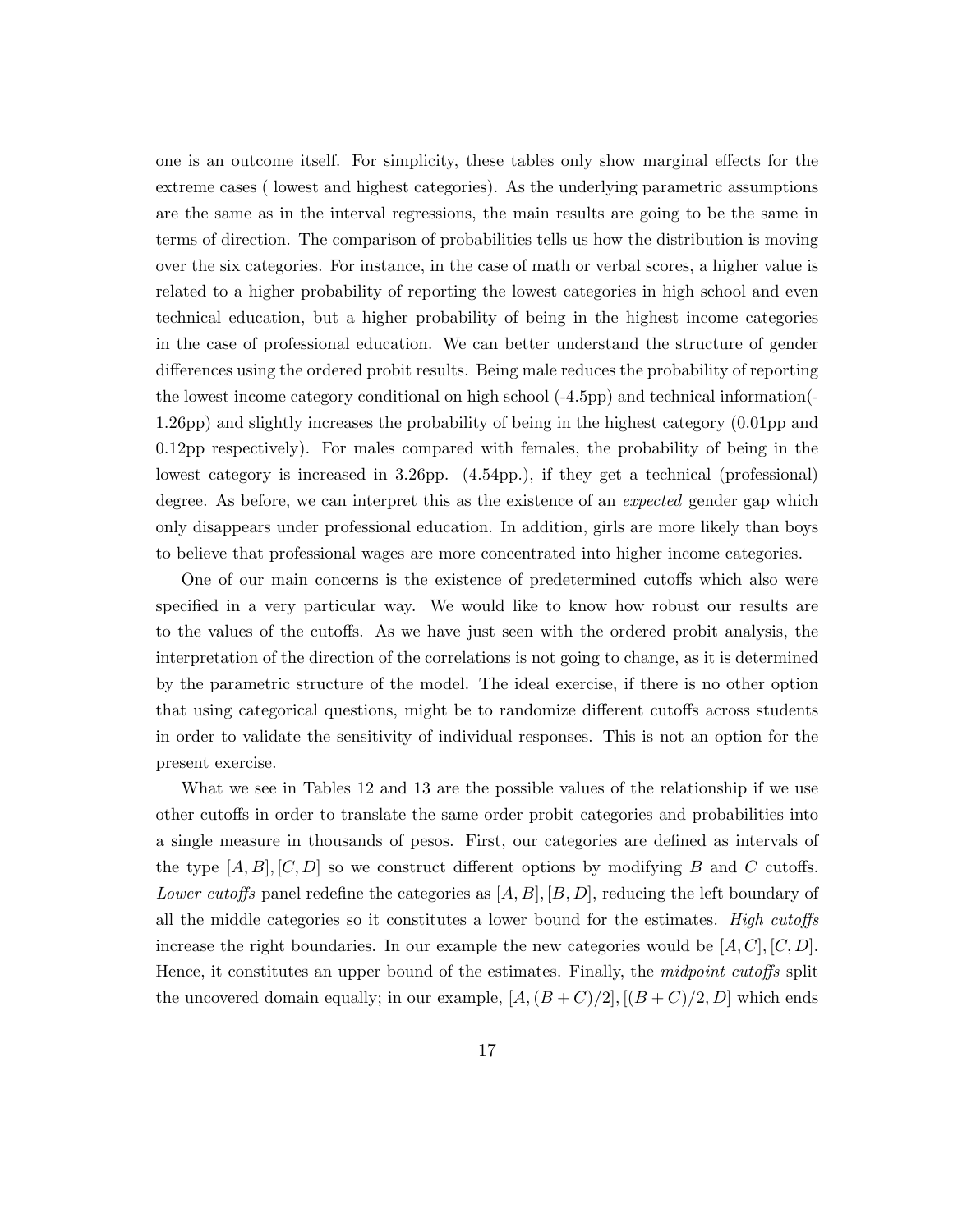up being very similar to our main results estimates. This exercise is closer to the idea of set identification: the true parameter would be somewhere in the interval defined by a set of assumptions different than the one we impose. For instance, 1 additional SD in the maths test scores is associated with a bonus in wages which is between \$21000 and \$27000 pesos. This region will be even larger if we consider the confidence intervals.

### 6 Conclusions

Nowadays nobody doubts the importance of educational policies for economic growth. However, one important aspect to which less attention is paid is the self-motivation of students and their perception about the future benefits of education. Students are influenced by their parents, classmates and other social factors in their formation of the perceived returns of education. The economic situation of the household might determine the rate of return of education by different channels. It is reasonable to believe that students and their parents are not well-informed about future returns of schooling in developing economies.

On one hand, the existence of multiple types of employment or sources of income might reduce the importance of having more education when people feel that it is not necessary for obtaining an important amount of money. On the other hand, the environment where the students live and their socioeconomic condition is a crucial factor in their subjective expectations. On one side, since low income households are risk averse and face severe credit constraints that limit their expectations of any educational investment, they tend to under-invest on education, as found by Fletchner (2004). On the opposite side, those who are more privileged are more likely to invest in education because they already have the economic resources and have information about their own conditions. In case of failure, they have financial support to recover. Students from small cities far from the center of economic activity might learn only about returns for activities specific to their city, rather than learning about returns in other developed areas, where jobs related to higher levels of schooling are more common.

Through this document we make use of small but representative data that seem to suggest the existence of heterogeneity in the returns formation. Having highly educated parents is positively related to higher expected incomes, but it is also true that education benefits are better valued in big cities (markets are developed and there are more higher education institutions) than in rural areas. The existence of gold mines and violent events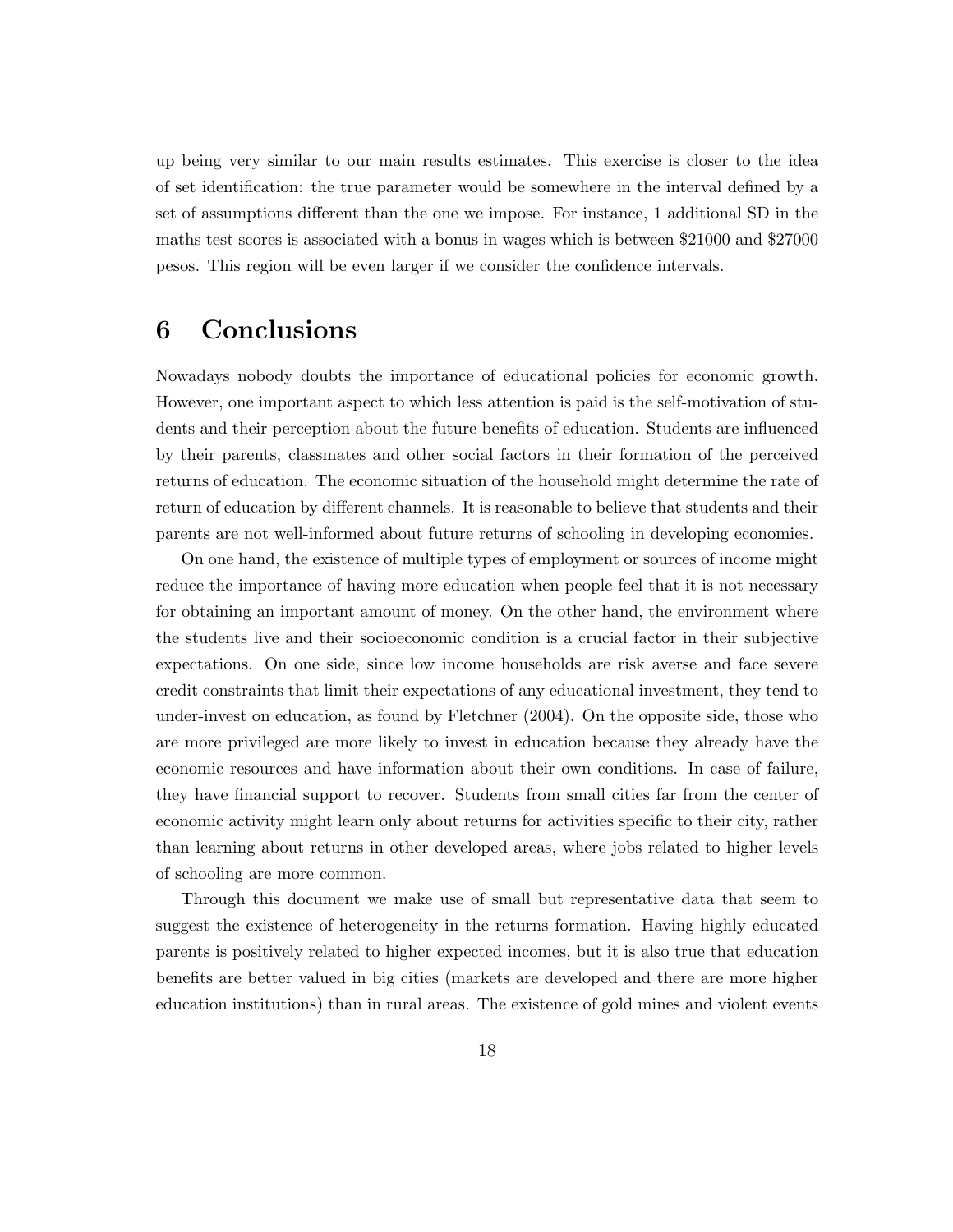near to home have contrary effects on expectations: more gold means more easy money and more violence is related to more incentives to accumulate education. The opportunity cost of being part of the conflict could be considerable, but when the student does not have alternative choices of being part of educational system the results are undesirable. It is also found that people who face some handicap are more pessimistic. In other words, they expect lower salaries and low returns from invest on education. Such differences in the expected returns should be taken into account on the design of new programs for higher education at colleges as well as in technical institutions. Thus, these results should be used as an input for an ongoing research agenda about the permanent evolution of student's expectations and their determinants under continuous technological change and economic growth. Developing countries as Colombia, who faced a strong armed conflict, need to increase human capital stock in order to foster economic development and to provide better opportunities for all their inhabitants. But it also requires that people feel that educational investments are profitable for improving their lives. They will not accumulate education if higher education is seen as a poverty trap (high cost and low returns). As a result, it is necessary to deepen the analysis about the channels through with expectations are formed and the influence of mass media, local factors and teaching practices on the perceived value of education. There is not much evidence to think that individuals with similar information form their expectations in the same way. It is still not clear how many factors influence students' and parents' choices about education. The existence of pecuniary and non-pecuniary benefits motivates investments, but we do not know how the process works. These are crucial questions for understanding the profitability of public policies targeted to foster human capital accumulation. New sources of information are needed to have a better comprehension of people's expectation patterns. Up until now, the use of external rewards as scholarships has been the most common initiative to increase enrollment, but there is not much evidence on the use of strategies to increase the perceived value of education.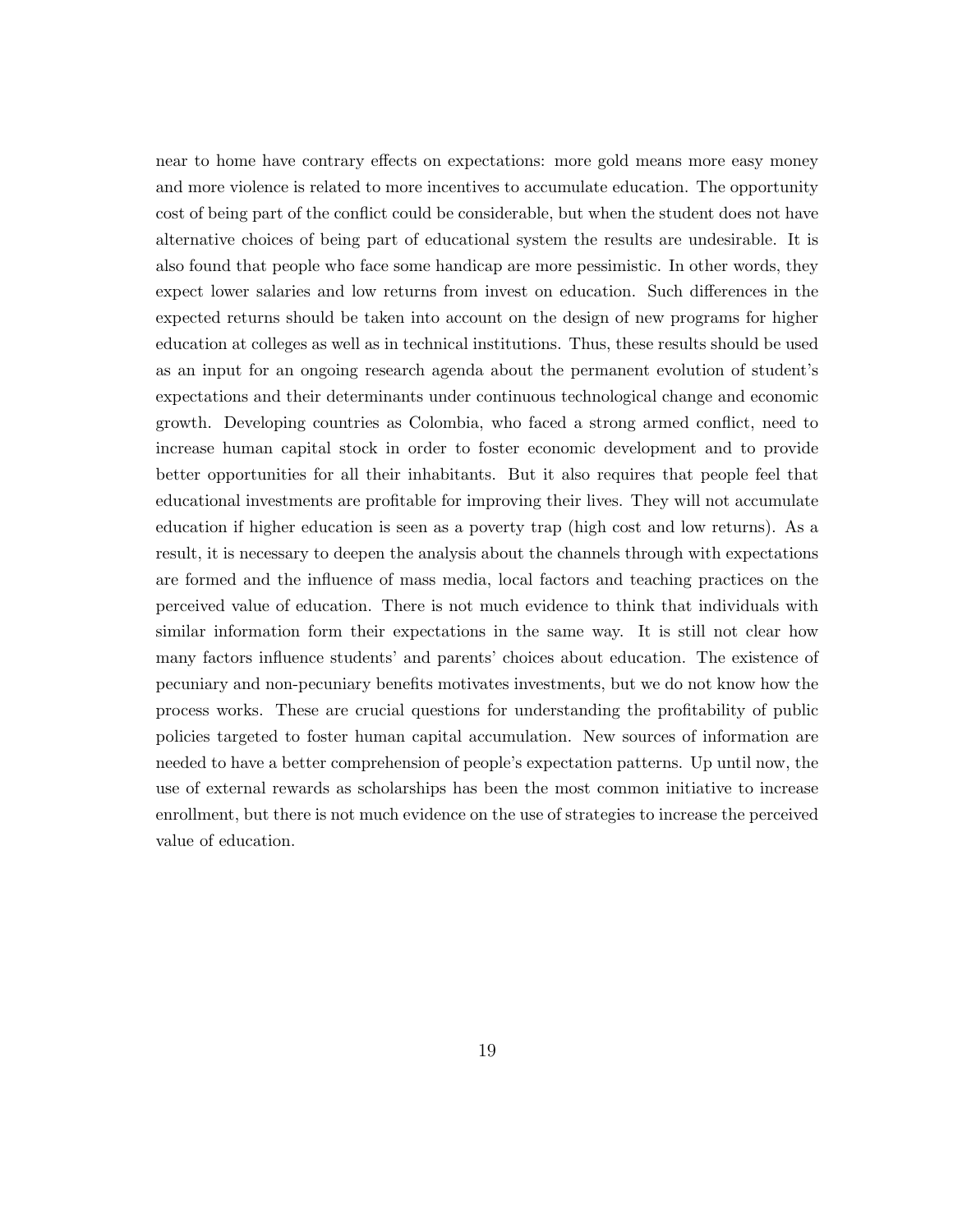### References

- <span id="page-20-1"></span>Alsop, R., M. Frost, and J. Holland (2006). Empowerment in Practice: From Analysis to Implementation. (Directions in Development).
- <span id="page-20-6"></span>Attanasio, O. and K. Kaufmann (2009). Educational choices, subjective expectations, and credit constraints. Technical report, National Bureau of Economic Research.
- <span id="page-20-7"></span>Attanasio, O., C. Meghir, and M. Vera-Hernánde (2005). Elicitation, validation, and use of probability distributions of future income in developing countries. Unpublished working paper, University College London.
- <span id="page-20-8"></span>Attanasio, O. P. (2009). Expectations and perceptions in developing countries: Their measurement and their use. The American Economic Review  $99(2)$ , pp. 87–92.
- <span id="page-20-0"></span>Banerjee, A. V. and E. Duflo (2012). Poor Economics. A Radical Rethinking of the Way to Fight Global Poverty. New York Public Affairs.
- <span id="page-20-4"></span>Carneiro, P., J. J. Heckman, and E. J. Vytlacil (2011). Estimating marginal returns to education. American Economic Review 101 (6), 2754–81.
- <span id="page-20-10"></span>Dalton, P. S., S. Ghosal, and A. Mani (2010). Poverty and aspirations failure. CAGE Online Working Paper Series.
- <span id="page-20-9"></span>Delavande, A., X. Gine, and D. McKenzie (2011). Measuring subjective expectations in developing countries: A critical review and new evidence. Journal of Development Economics  $94(2)$ , 151 – 163.
- <span id="page-20-2"></span>Flechtner, S. (2014). Aspiration traps: When poverty stifles hope. World Bank Inequality in Focus  $3(1)$ , 1–4.
- <span id="page-20-3"></span>Hansen, K. T., J. J. Heckman, and K. J. Mullen, K. J. (2004). The effect of schooling and ability on achievement test scores. Journal of Econometrics  $121(1-2)$ , 39–98.
- <span id="page-20-5"></span>Heckman, J. J. (1979, January). Sample selection bias as a specification error. Econometrica  $\frac{47(1)}{153-161}$ .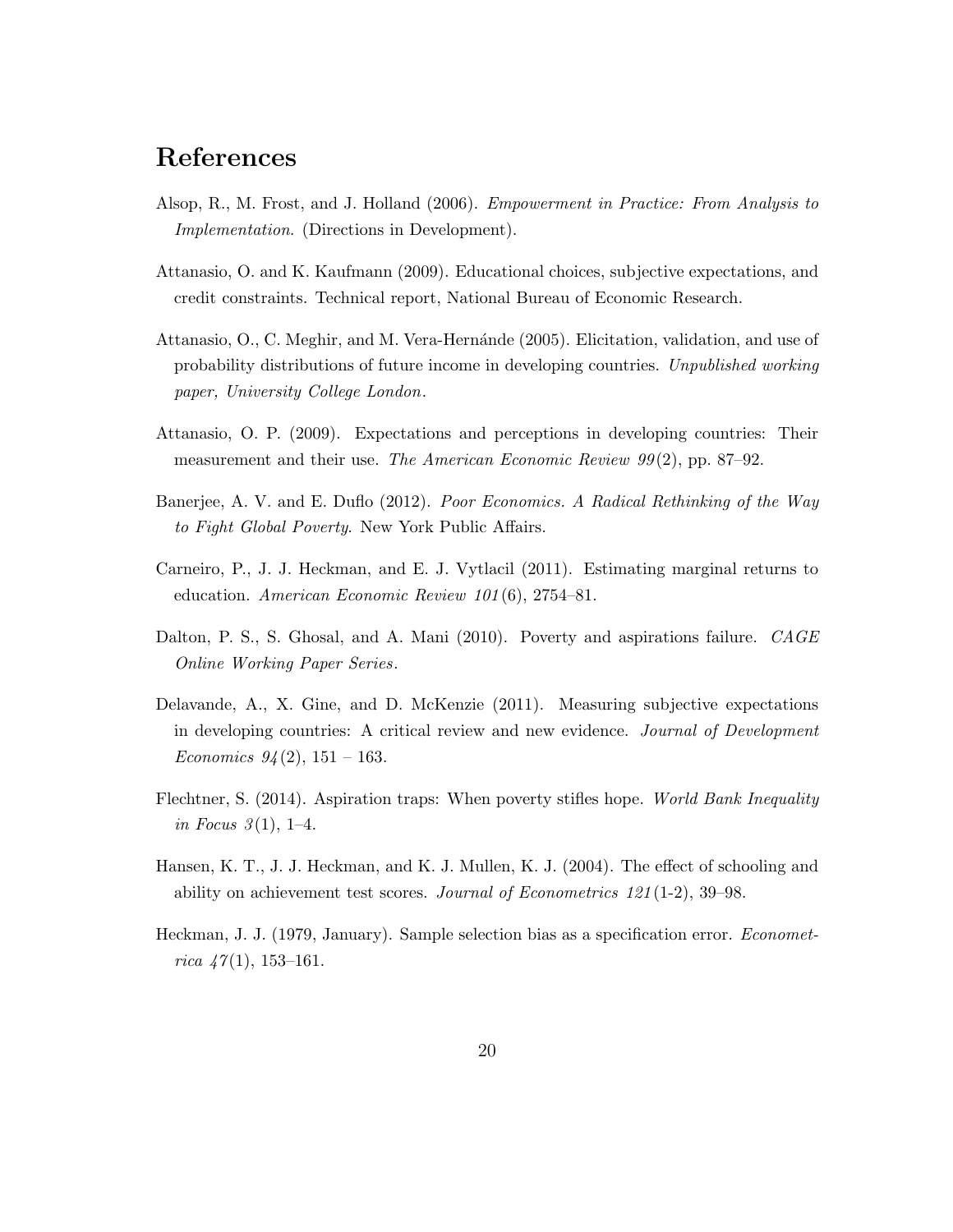- <span id="page-21-4"></span>Heckman, J. J., L. J. Lochner, and P. E. Todd (2006). Earnings Functions, Rates of Return and Treatment Effects: The Mincer Equation and Beyond, pp. 307–458. Handbook of the Economics of Education. Elsevier.
- <span id="page-21-11"></span>ICFES (2010). Metodología de construcción del indice de nivel socioeconómico de los estudiantes -inse- y de la clasificación soeconómica -cse- de los colegios. Technical report, Instituto Colombiano para la Evaluación de la Educación.
- <span id="page-21-1"></span>Jensen, R. (2010). The (perceived) returns to education and the demand for schooling. The Quarterly Journal of Economics 125 (2), 515–548.
- <span id="page-21-6"></span>Klaauw, W. v. d. (2012). On the use of expectations data in estimating structural dynamic choice models. Journal of Labor Economics  $30(3)$ , pp. 521–554.
- <span id="page-21-3"></span>Manski, C. and J. Dominitz (1996). Eliciting student expectations of the returns to schooling. Journal of Human Resources  $31(1)$ , 1–26.
- <span id="page-21-5"></span>Nguyen, T. (2008). Information, role models and perceived returns to education: Experimental evidence from madagascar. Unpublished manuscript.
- <span id="page-21-0"></span>Oreopoulos, P. and K. Salvanes (2009). How large are returns to schooling? hint: Money isn't everything. nber working papers 15339, national bureau of economic research, inc.
- <span id="page-21-8"></span>Reuben, E., M. Wiswall, and B. Zafar (2013, August). Preferences and biases in educational choices and labor market expectations: shrinking the black box of gender. working paper IZA Discussion Papers 7579, IZA.
- <span id="page-21-9"></span>Sequeira, S., J. Spinnewijn, and G. Xu (2013). Rewarding schooling success and perceived returns to education: Evidence from india.
- <span id="page-21-2"></span>St-Hilaire, A. (2002). The social adaptation of children of mexican immigrants educational aspirations beyond junior high school. Social Science Quarterly 83 (4), 1026–1043.
- <span id="page-21-10"></span>Stewart, M. B. (1983). On least squares estimation when the dependent variable is grouped. The Review of Economic Studies  $50(4)$ , 737–753.
- <span id="page-21-7"></span>Stinebrickner, T. and R. Stinebrickner (2009). Learning about academic ability and the college drop-out decision. Technical report, National Bureau of Economic Research.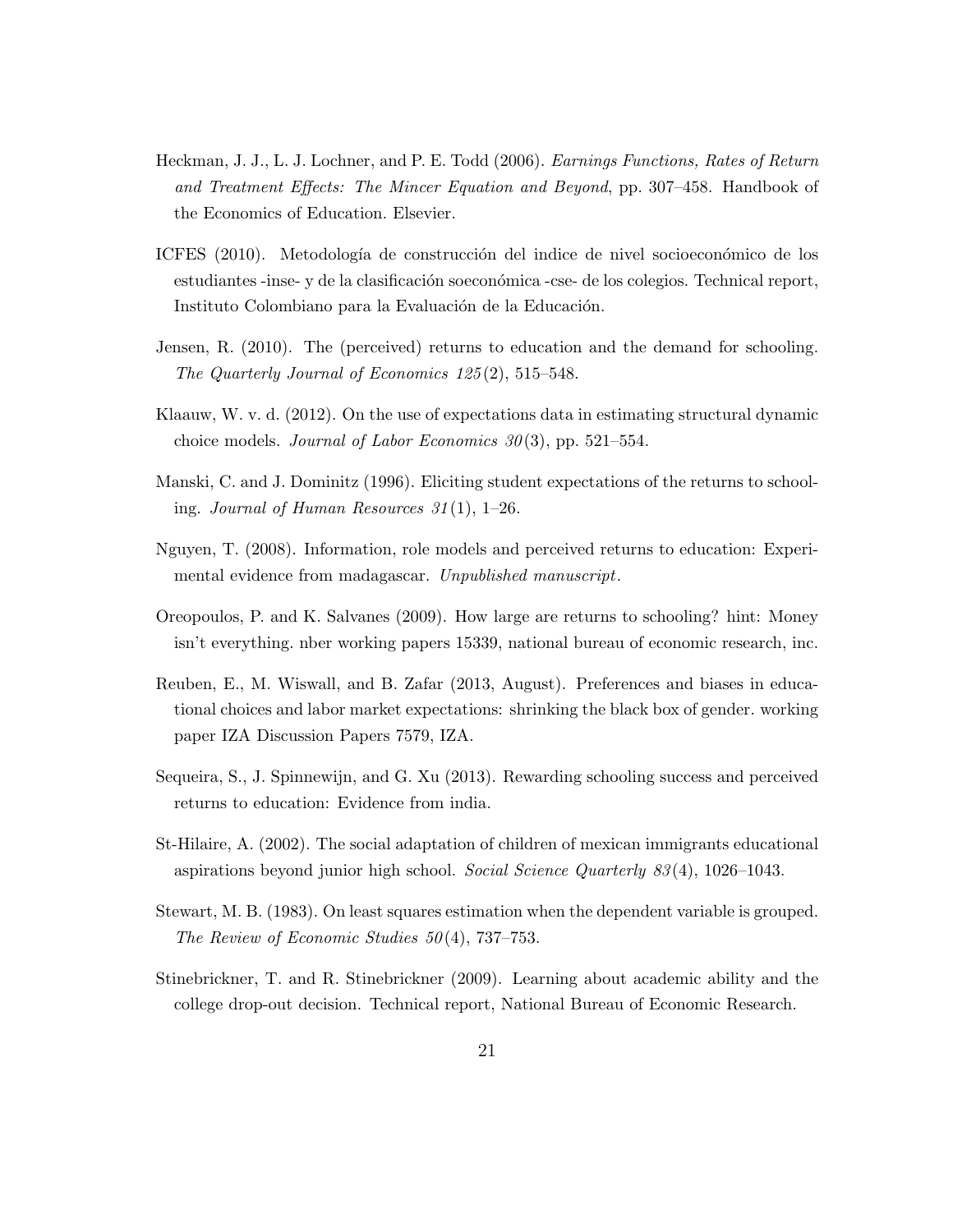- <span id="page-22-0"></span>Wiswall, M. and B. Zafar (2013). How do college students respond to public information about earnings. Federal Reserve Bank of New York Staff Report (516).
- <span id="page-22-1"></span>Zafar, B. (2011). How do college students form expectations? Journal of Labor Economics 29(2), pp. 301-348.
- <span id="page-22-2"></span>Zafar, B. (2013). College major choice and the gender gap. Journal of Human Resources  $48(3)$ , 545–595.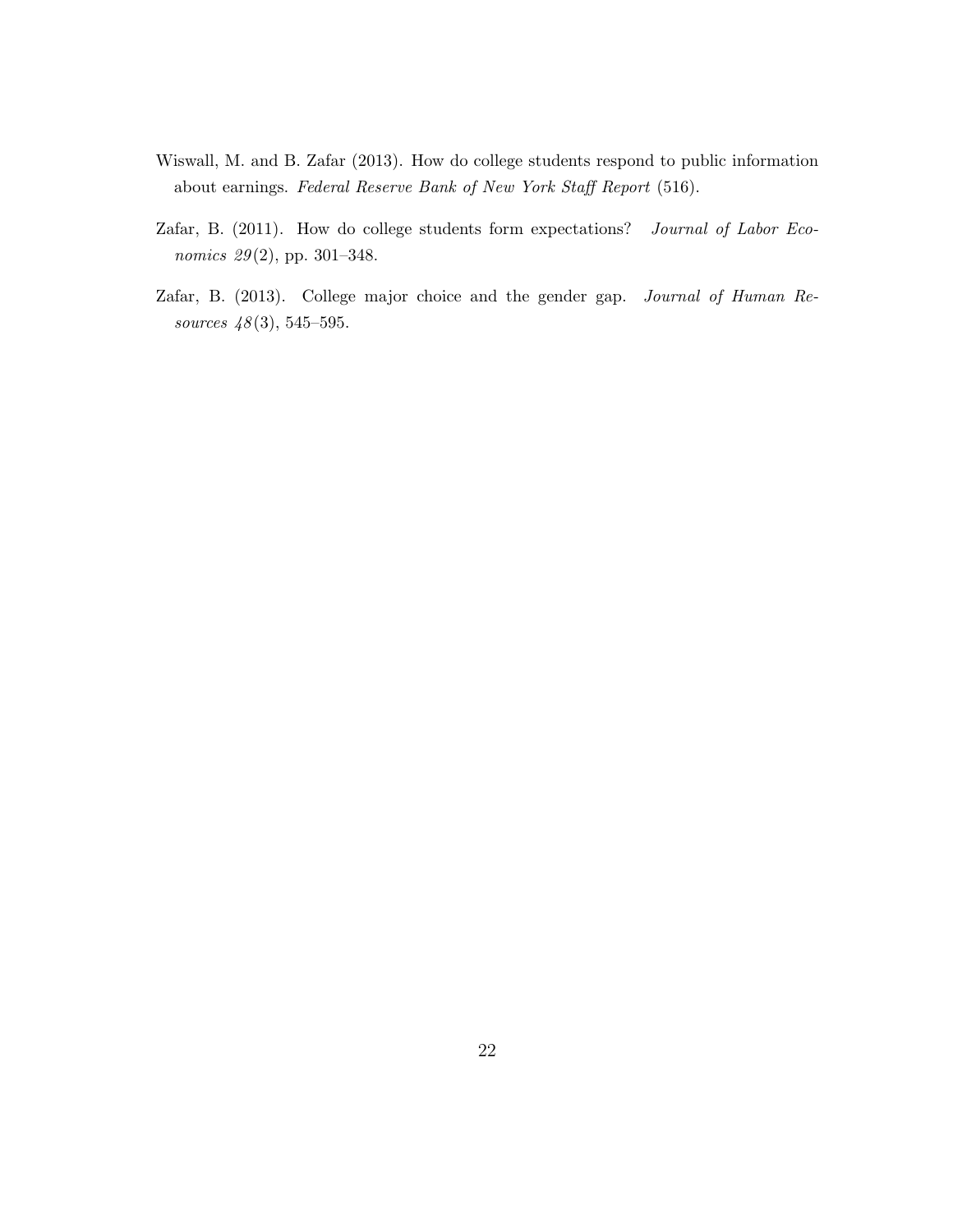<span id="page-23-0"></span>

Figure 1: Expected income for Technical education

Figure 2: Expected income for Professional degree (College)

<span id="page-23-1"></span>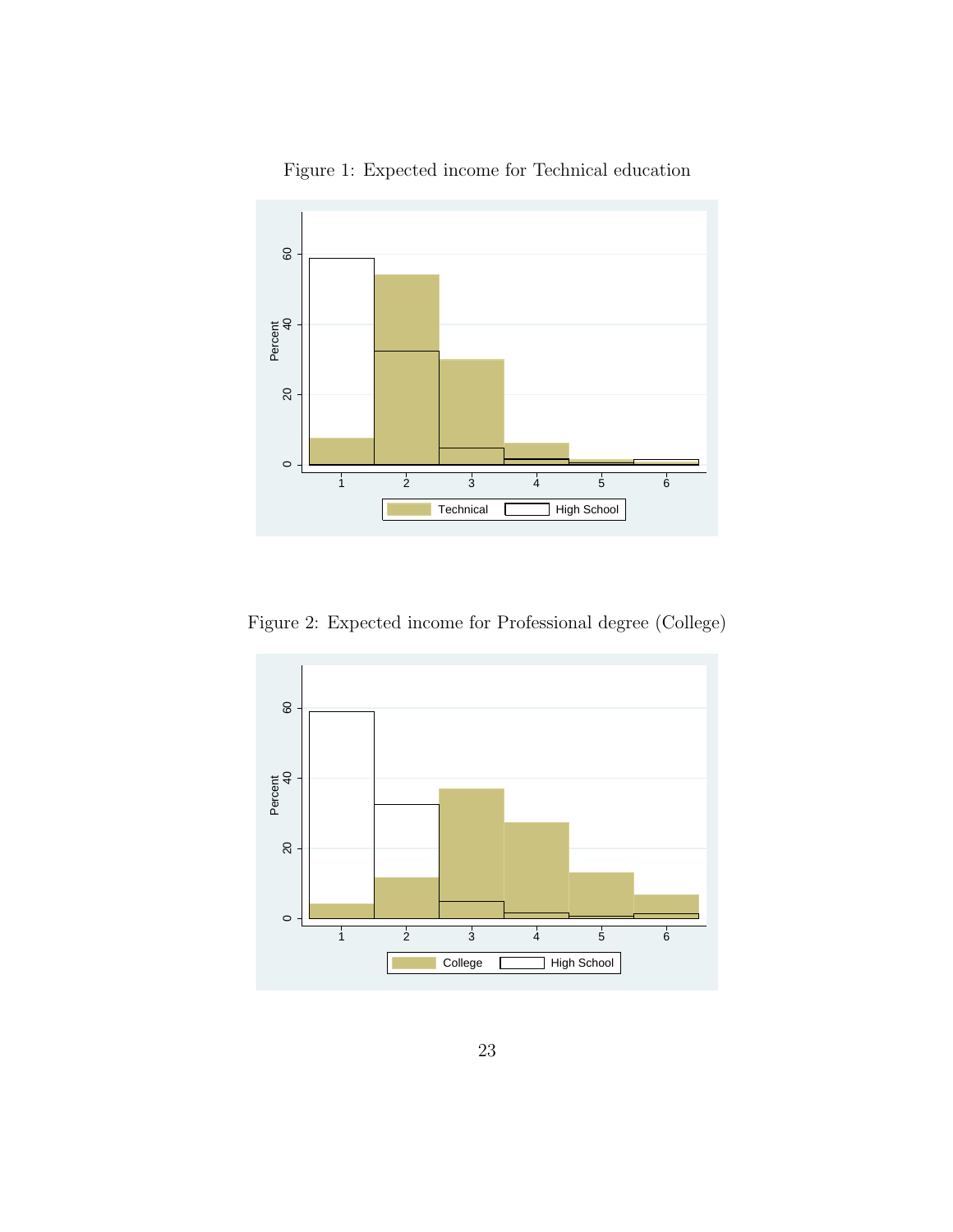<span id="page-24-0"></span>



Figure 4: Expected vs. Observed Incomes (College)

<span id="page-24-1"></span>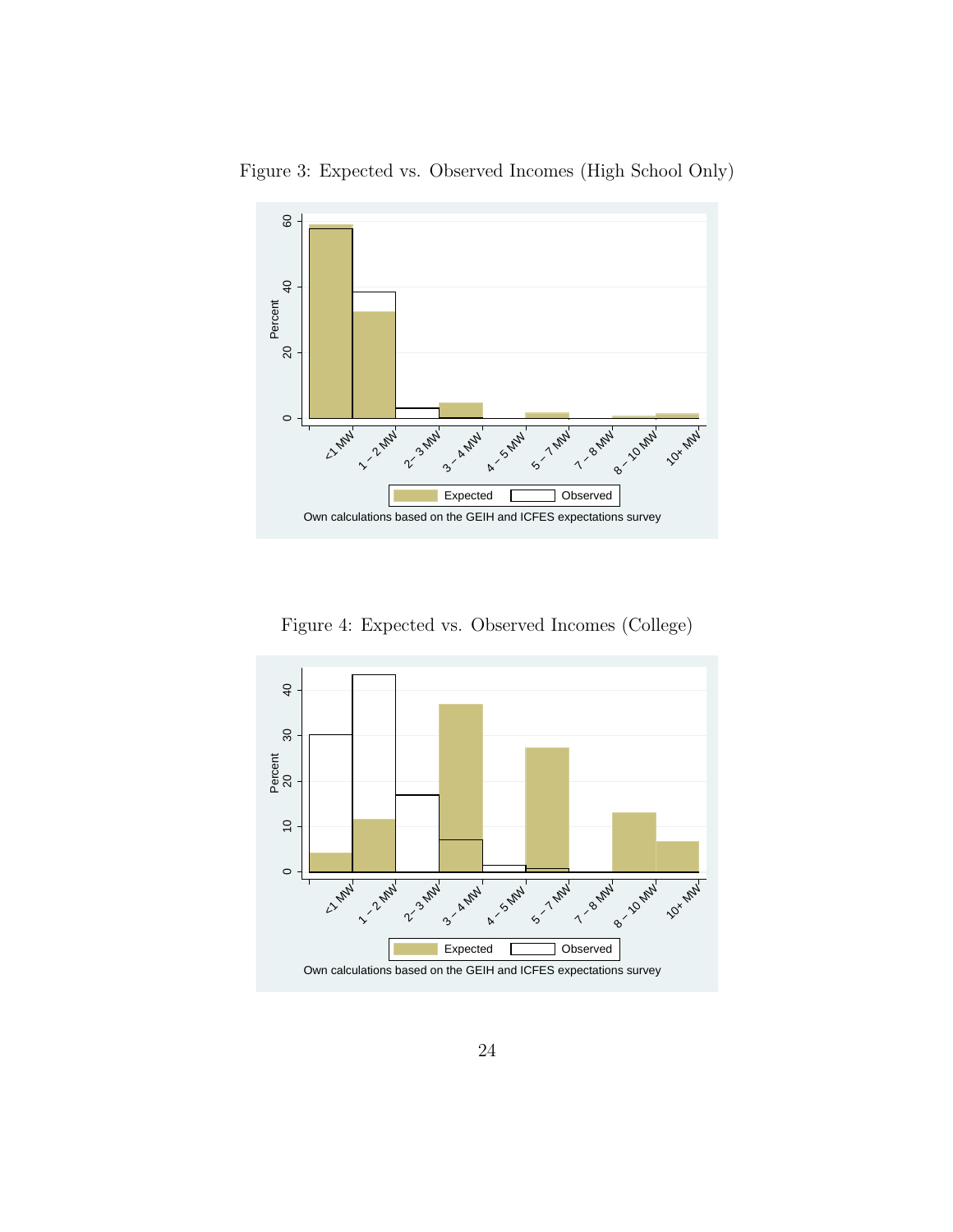<span id="page-25-1"></span>

Figure 5: Predicted income

Table 1: Descriptive Statistics I

<span id="page-25-0"></span>

| Continuous Variables                 | Mean   | <b>SD</b> | Min   | <b>P10</b> | <b>P50</b> | P90    | Max     |
|--------------------------------------|--------|-----------|-------|------------|------------|--------|---------|
| Individual and Family                |        |           |       |            |            |        |         |
| Age                                  | 16.64  | 1.23      | 13.00 | 16.00      | 16.00      | 18.00  | 30.00   |
| SABER11: Verbal                      | 47.83  | 7.45      | 20.00 | 38.00      | 48.00      | 58.00  | 95.00   |
| SABER11: Maths                       | 45.58  | 10.37     | 11.00 | 34.00      | 44.00      | 59.00  | 100.00  |
| Family socio-economic index          | 20.67  | 10.31     | 0.50  | 7.81       | 19.50      | 34.30  | 75.78   |
| School                               |        |           |       |            |            |        |         |
| SABER11: Mean Maths Scores           | 45.55  | 5.24      | 27.14 | 40.47      | 44.41      | 52.09  | 83.07   |
| SABER11: Mean Verbal Scores          | 47.82  | 3.68      | 31.80 | 43.38      | 47.47      | 52.73  | 64.76   |
| School: % Male Test Takers           | 0.45   | 0.16      | 0.00  | 0.29       | 0.46       | 0.62   | 1.00    |
| School: N. Exam-takers               | 92.36  | 86.33     | 2.00  | 25.00      | 74.00      | 168.00 | 1103.00 |
| Municipality                         |        |           |       |            |            |        |         |
| Quality of Life                      | 78.45  | 12.24     | 25.57 | 58.78      | 84.24      | 89.62  | 91.92   |
| MD. Poverty rate                     | 0.47   | 0.21      | 0.14  | 0.24       | 0.41       | 0.80   | 1.00    |
| Homicide rate 2009                   | 37.21  | 32.85     | 0.00  | 4.00       | 27.00      | 82.00  | 417.00  |
| Total Population                     | 16.20  | 25.57     | 0.01  | 0.14       | 2.81       | 68.40  | 68.40   |
| Urban-Rural Ratio                    | 106.19 | 173.15    | 0.02  | 0.51       | 10.82      | 437.22 | 539.18  |
| Total Attacks 2005-2009              | 9.42   | 9.36      | 0.00  | 0.00       | 6.00       | 23.00  | 42.00   |
| Department                           |        |           |       |            |            |        |         |
| Wage premium 16 to 11 years of educ. | 1.60   | 0.25      | 1.25  | 1.27       | 1.60       | 1.96   | 2.23    |
| Avg. wage 11 years of educ.          | 66.55  | 11.39     | 43.84 | 48.94      | 67.84      | 80.03  | 80.03   |
| Total Ind.                           | 44481  |           |       |            |            |        |         |

Source: Own calculations based on a 10% student sample from SABER 11 2013-II.

 $\dagger$  data from ICFES official classification for 2010 if 2011 is not available.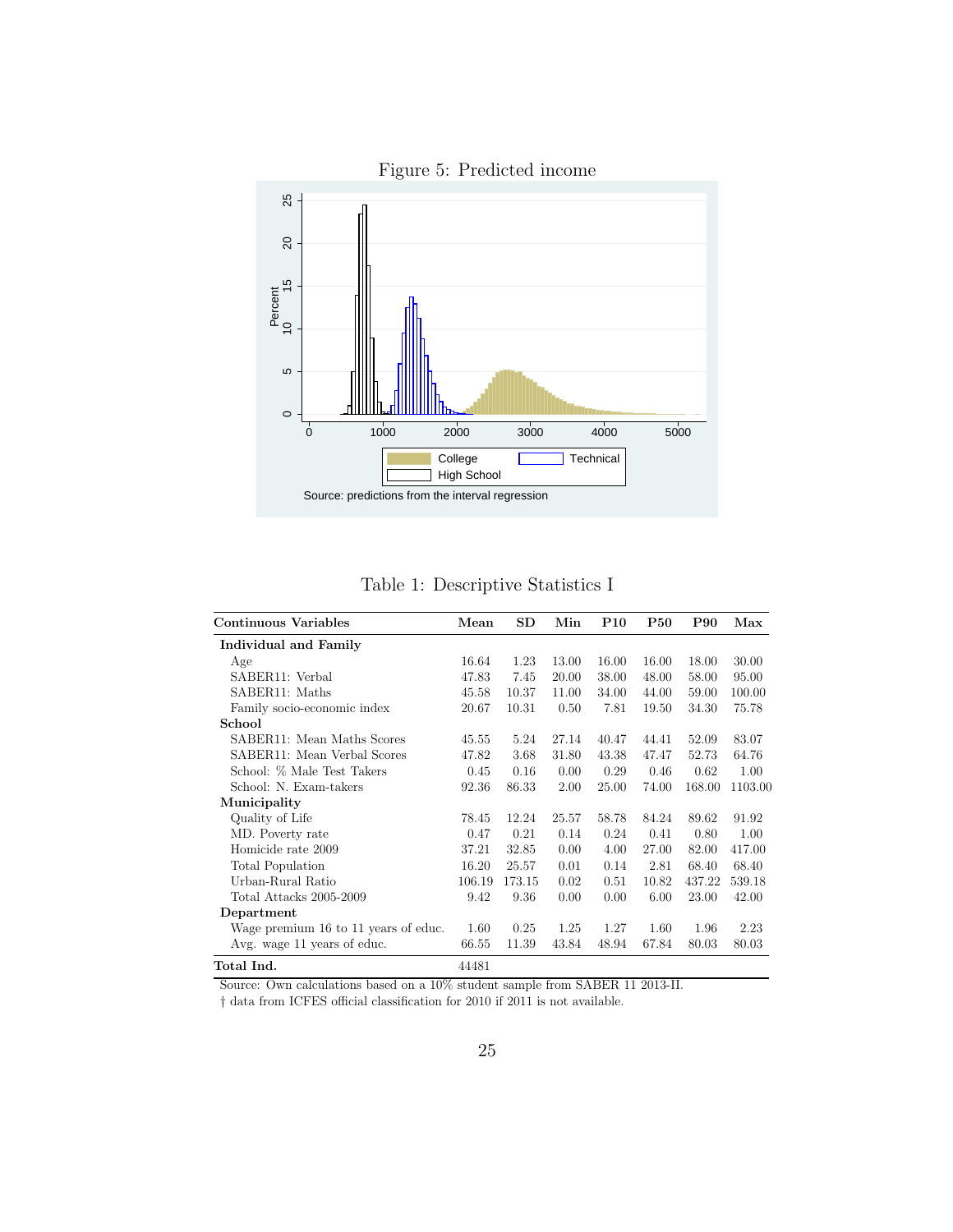<span id="page-26-0"></span>

| <b>Dummy Variables</b>                        | Ones  | Percent  | <b>SD</b>   |
|-----------------------------------------------|-------|----------|-------------|
| Individual                                    |       |          |             |
| Male                                          | 21516 | 45.03%   | 49.75pp.    |
| Any handicap                                  | 153   | $0.31\%$ | 5.60pp.     |
| <b>Father Education</b>                       |       |          |             |
| Less than High School                         | 32361 | 67.72\%  | 46.75pp.    |
| High School                                   | 11262 | 23.98%   | 42.70pp.    |
| Technical Education                           | 730   | 1.58%    | 12.49pp.    |
| Professional Education                        | 3100  | 6.71%    | $25.02$ pp. |
| Mother Education                              |       |          |             |
| Less than High School                         | 29820 | 62.35%   | 48.45pp.    |
| High School                                   | 12805 | 27.27%   | 44.53pp.    |
| Technical Education                           | 908   | 1.93%    | 13.77pp.    |
| Professional Education                        | 3920  | 8.45%    | 27.82pp.    |
| School                                        |       |          |             |
| Full-day journey                              | 14784 | 30.86\%  | $46.19pp$ . |
| Morning journey                               | 24160 | 51.05%   | 49.99pp.    |
| Afternoon, evening or weekends journey        | 8516  | 18.09%   | 38.49pp.    |
| Technical Orientation                         | 18918 | 40.66%   | 49.12pp.    |
| Private Administration                        | 10305 | 23.03%   | $42.10$ pp. |
| Non Mixed Gender                              | 3130  | 7.00%    | 25.52pp.    |
| Classified as superior or above $2011\dagger$ | 10355 | 23.11\%  | $42.16$ pp. |
| Municipality                                  |       |          |             |
| Gold mines                                    | 6101  | 13.01\%  | 33.64pp.    |
| Coal mines                                    | 8253  | 17.62%   | 38.10pp.    |

Table 2: Descriptive Statistics II

Source: Own calculations based on a  $10\%$  student sample from SABER 11 2013-II.

† data from ICFES official classification for 2010 if 2011 is not available.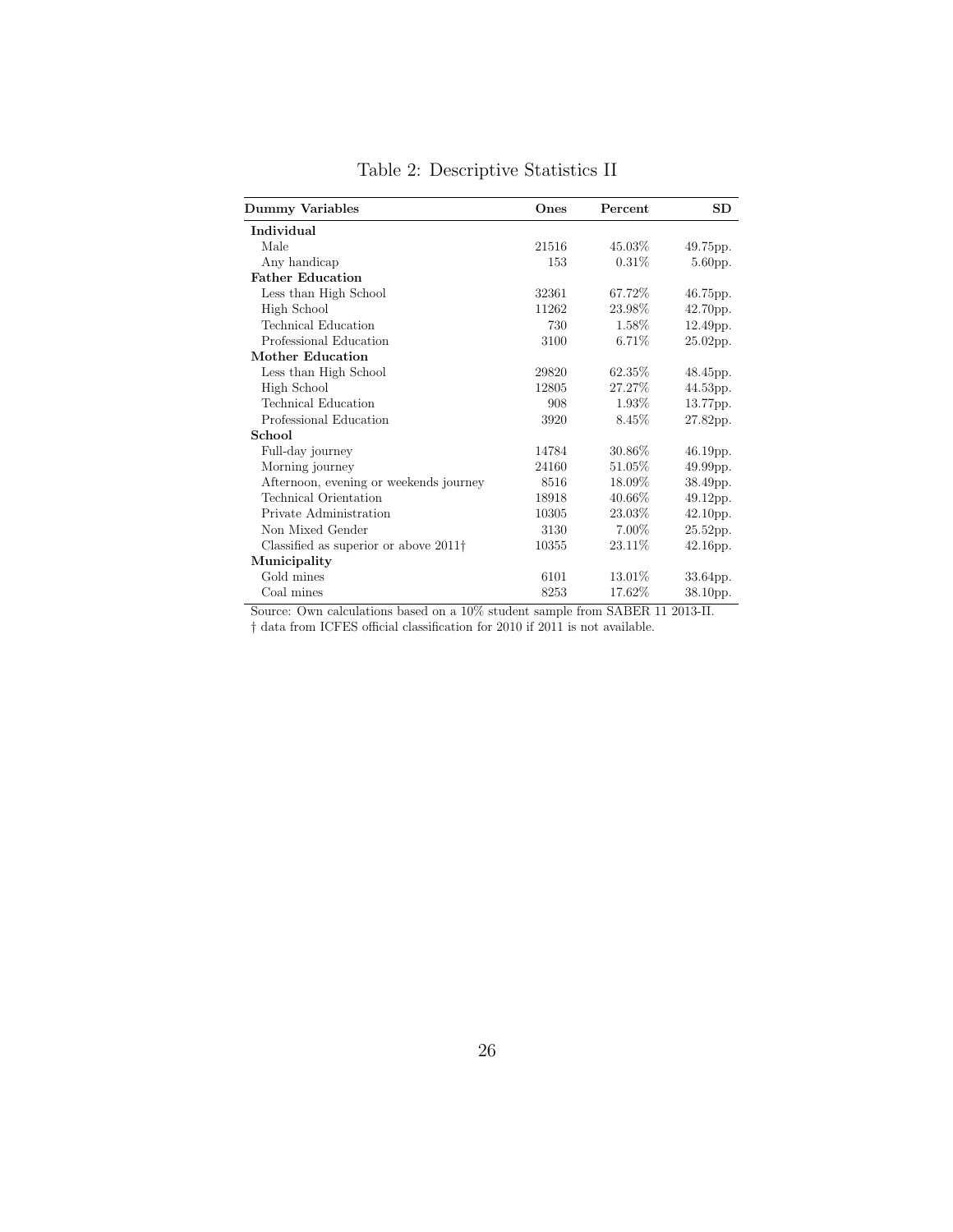<span id="page-27-0"></span>

| <b>Variables</b>      | Year      | Source                      | Description                                                |
|-----------------------|-----------|-----------------------------|------------------------------------------------------------|
| Municipality          |           |                             |                                                            |
| Quality of Life       | 2005      | <b>DNP</b>                  | <i>Indice de Condiciones de Vida</i> . PCA based in-       |
|                       |           |                             | dex which summarizes human and physical capital            |
|                       |           |                             | characteristics                                            |
| MD. Poverty rate      | 2005      | <b>DNP</b>                  | Percentage of people in poverty according to the           |
|                       |           |                             | Multidimensional Poverty Index                             |
| Homicide rate*        | 2009      | Medicina Legal <sup>†</sup> | Per 100,000 inhabitants                                    |
| Total Population*     | 2005      | <b>DANE</b>                 | Total residing population over 100,000 from the            |
|                       |           |                             | National Census                                            |
| Urban-Rural Ratio*    | 2005      | <b>DANE</b>                 | Based on the National Census                               |
| Total Attacks         | 2005-2009 | <b>CINEP</b>                | Total number of attacks                                    |
| Gold mines            | 2000-2007 | SGC                         | Total mining rights                                        |
| Coal mines            | 2000-2007 | SGC                         | Total mining rights                                        |
| Department            |           |                             |                                                            |
| Avg. wage 11 years of | 2013      | <b>GEIH</b>                 | Average monthly wage conditional on having 11              |
| educ.                 |           |                             | years of education                                         |
| Wage premium 16 to 11 | 2013      | <b>GEIH</b>                 | Difference of wages conditional on having 16 and           |
| years of educ.        |           |                             | 11 years of education, over 11 years of education<br>wages |

Table 3: Data Sources

\*Obtained via SIGOT web page. † National Legal Medicine and Forensic Sciences Institute.

DANE: National Statistics Department. DNP: National Planning Department.

SGC (INGEOMINAS): Colombian Geological Service. CINEP: Popular Education and Research Centre.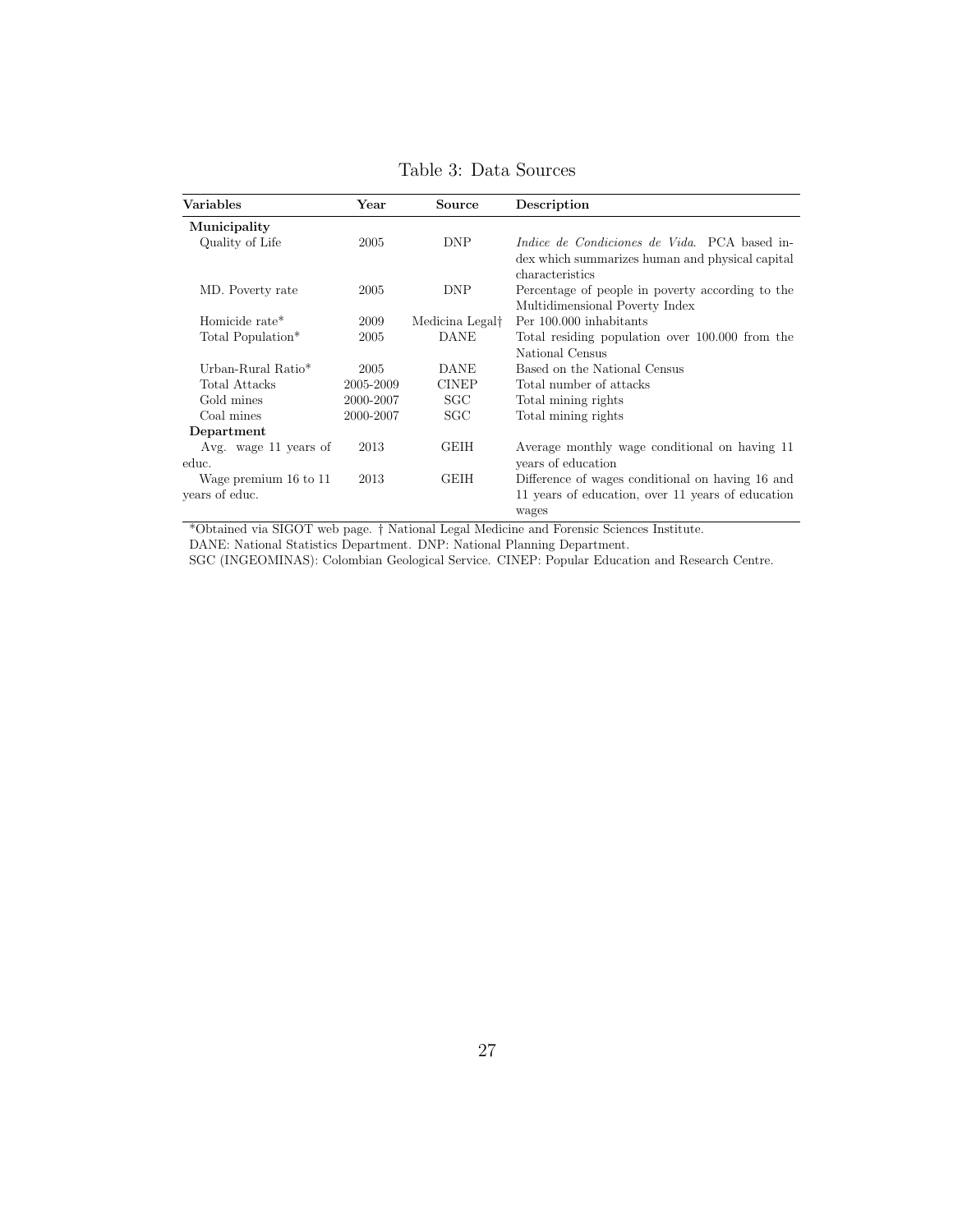<span id="page-28-0"></span>

|                                           |       |         | <b>High School</b> |         | Technical |       | College |       |
|-------------------------------------------|-------|---------|--------------------|---------|-----------|-------|---------|-------|
| <b>Variables</b>                          | N.    | %       | $1 - 2$            | $5-6$   | $1 - 2$   | $5-6$ | $1 - 2$ | $5-6$ |
| Gender                                    |       |         |                    |         |           |       |         |       |
| Male                                      | 20031 | 45.0%   | 90.6               | 2.0     | 59.2      | 2.2   | 16.2    | 20.3  |
| Female                                    | 24450 | 55.0%   | 92.1               | 2.1     | 63.8      | 2.1   | 15.7    | 19.4  |
| Father's education                        |       |         |                    |         |           |       |         |       |
| Less than High School                     | 30124 | 67.7%   | 91.6               | 2.0     | 62.9      | 2.0   | 17.0    | 19.0  |
| High School                               | 10668 | 24.0%   | 91.3               | $2.2\,$ | 60.4      | 2.1   | 14.9    | 20.1  |
| <b>Technical Education</b>                | 705   | 1.6%    | 87.9               | 3.8     | 56.0      | 3.0   | 12.2    | 24.4  |
| Professional Education                    | 2984  | $6.7\%$ | 91.3               | 2.3     | 56.4      | 2.6   | 9.2     | 25.9  |
| Mother's education                        |       |         |                    |         |           |       |         |       |
| Less than High School                     | 27734 | 62.4%   | 91.6               | 2.0     | 62.6      | 2.1   | 17.2    | 19.0  |
| High School                               | 12128 | 27.3%   | 91.1               | 2.1     | 60.5      | 2.0   | 15.3    | 19.9  |
| Technical Education                       | 860   | 1.9%    | 89.5               | $3.1\,$ | 60.8      | 2.7   | 13.3    | 24.9  |
| Professional Education                    | 3759  | $8.5\%$ | 91.4               | 2.5     | 59.8      | 2.3   | 8.9     | 24.7  |
| Nature of the institution                 |       |         |                    |         |           |       |         |       |
| Private                                   | 10245 | 23.0%   | 90.0               | 2.4     | 54.6      | 2.8   | 10.3    | 27.5  |
| Public                                    | 34236 | 77.0%   | 91.8               | 2.0     | 63.9      | 1.9   | 17.6    | 17.5  |
| SABER 11 2010 Classification <sup>†</sup> |       |         |                    |         |           |       |         |       |
| Very Inferior                             | 13    | $0.0\%$ | 100.0              | 0.0     | 69.2      | 0.0   | 15.4    | 7.7   |
| Inferior                                  | 1718  | 3.9%    | 88.9               | 2.3     | 69.0      | 2.9   | 25.0    | 12.8  |
| Low                                       | 7271  | 16.5%   | 90.9               | 2.2     | 66.4      | 2.0   | 21.2    | 14.9  |
| Medium                                    | 13604 | 30.8%   | 92.0               | 1.9     | 64.8      | 1.7   | 19.2    | 16.2  |
| High                                      | 11355 | 25.7%   | 92.0               | 2.1     | 60.8      | 2.0   | 14.1    | 20.5  |
| Superior                                  | 6746  | 15.3%   | 92.2               | 1.8     | 58.0      | 2.1   | 9.8     | 23.2  |
| Very Superior                             | 3464  | 7.8%    | 88.2               | 2.9     | 46.6      | 3.9   | 4.8     | 39.7  |
| Total                                     | 44481 | 100%    | 91.4               | 2.1     | 61.8      | 2.1   | 15.9    | 19.8  |

Table 4: Expected Income Categories by Covariates

Source: Own calculations based on a  $10\%$  student sample from SABER 11 2013-II.

 $\dagger$  data from ICFES oficial classification for 2010 if 2011 is not avialable.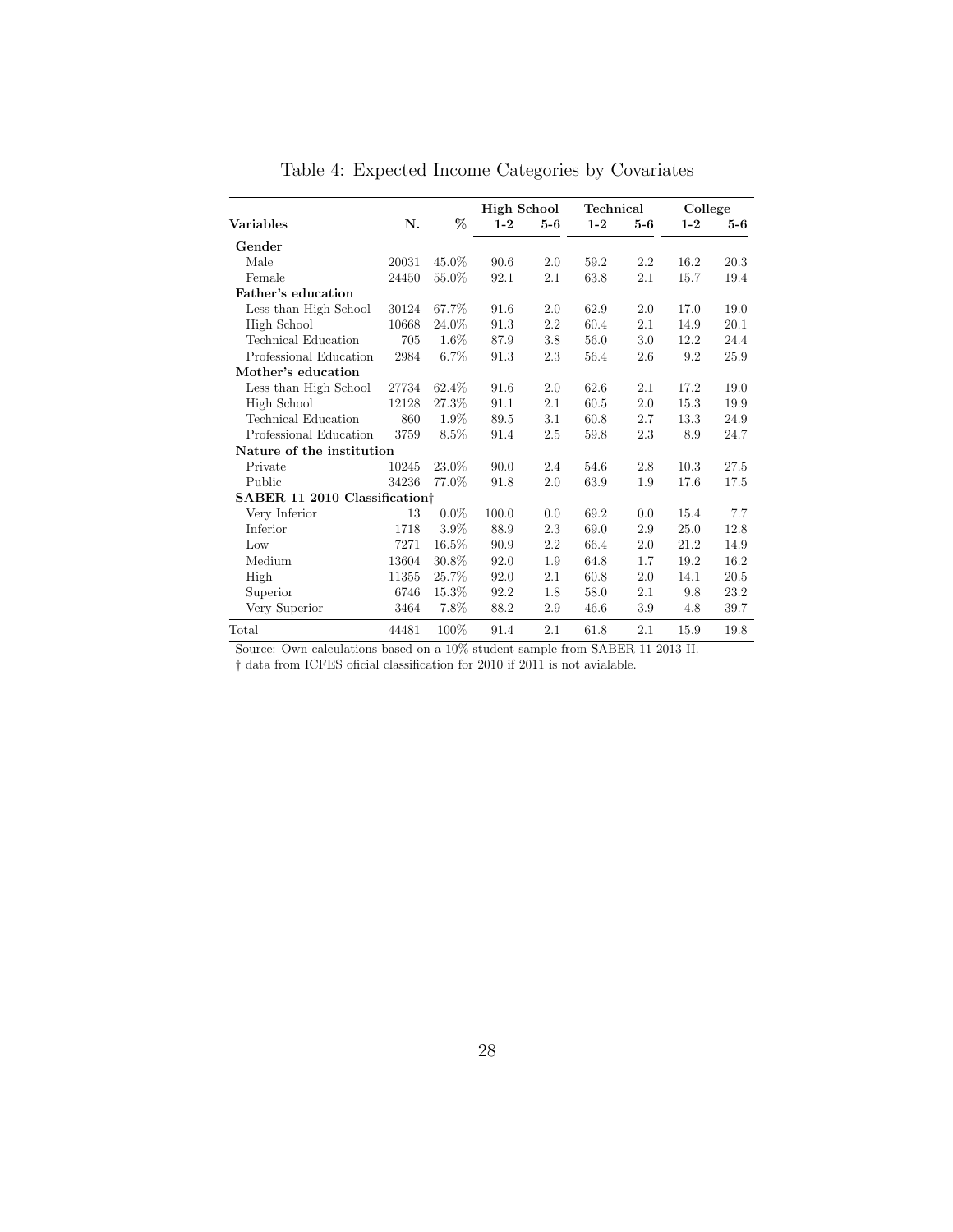<span id="page-29-0"></span>

|                                 |                        | A. Income Levels       |                      | <b>B.</b> Returns |                      |
|---------------------------------|------------------------|------------------------|----------------------|-------------------|----------------------|
| Ed. Level:                      | High<br>School         | Technical              | Professional         | Technical         | Professional         |
| Individual and Family           |                        |                        |                      |                   |                      |
| Age                             | 0.69                   | 1.25                   | $-7.98$              | $-0.01$           | $-1.42$              |
|                                 | (3.66)                 | (3.80)                 | (6.46)               | (0.87)            | (2.01)               |
| Male                            | $45.65***$             | $61.56***$             | 11.61                | $-3.36$           | $-21.31***$          |
|                                 | (9.53)                 | (10.11)                | (16.60)              | (2.05)            | (4.69)               |
| Any handicap                    | $-173.59***$           | $-202.60***$           | $-518.87***$         | 23.01             | 29.92                |
|                                 | (44.92)<br>$-22.35***$ | (66.58)<br>$-25.58***$ | (120.89)             | (16.08)           | (39.19)              |
| SABER11: Verbal Score           |                        |                        | $29.85***$           | $2.35^*$          | $15.77***$           |
| SABER11: Maths Score            | (5.85)<br>$-19.82***$  | (5.95)<br>$-21.57***$  | (9.75)<br>$25.19***$ | (1.37)<br>$2.23*$ | (3.20)<br>$13.82***$ |
|                                 | (5.53)                 |                        | (9.58)               | (1.28)            | (3.03)               |
| Family socio-economic index     | $6.17***$              | $(5.82)$<br>8.68***    | $17.11***$           | $-0.43***$        | $-0.99***$           |
|                                 | (0.56)                 | (0.57)                 | (0.91)               | (0.13)            | (0.30)               |
| <b>Father Education</b>         |                        |                        |                      |                   |                      |
| Less than High School           | $-7.98$                | $-4.61$                | 7.31                 | 1.45              | 5.24                 |
|                                 | (11.65)                | (11.98)                | (19.55)              | (2.74)            | (6.50)               |
| <b>Technical Education</b>      | $97.23**$              | 49.58                  | 25.49                | $-16.29**$        | $-42.56**$           |
|                                 | (44.31)                | (41.61)                | (64.39)              | (8.10)            | (19.28)              |
| Professional Education          | $-10.72$               | $35.76*$               | $105.94***$          | 7.60              | $19.99*$             |
|                                 | (20.78)                | (21.74)                | (34.69)              | (5.03)            | (12.01)              |
| Mother Education                |                        |                        |                      |                   |                      |
| Less than High School           | $-6.49$                | 1.90                   | 10.07                | 1.94              | 4.81                 |
|                                 | (11.19)                | (11.58)                | (18.89)              | (2.63)            | (6.22)               |
| Technical Education             | 26.86                  | $-14.51$               | 30.40                | $-8.52$           | $-9.83$              |
|                                 | (36.93)                | (36.85)                | (59.57)              | (7.64)            | (19.05)              |
| Professional Education          | $-26.78$               | $-56.09***$            | $53.66*$             | $-0.58$           | $22.05*$             |
|                                 | (19.11)                | (19.04)                | (31.08)              | (4.59)            | (11.42)              |
| Number of Obs.                  |                        |                        | 133443               |                   |                      |
| Number of Indiv.                |                        |                        | 44481                |                   |                      |
| LR $\chi^2$ (92) test [p-val]   |                        |                        | 77434.4842 [0.00]    |                   |                      |
| Log-likelihood                  |                        |                        | -267100.2570793371   |                   |                      |
| AIC                             |                        |                        | 534388.51            |                   |                      |
| BIB                             |                        |                        | 535309.85            |                   |                      |
| Percentage of LB hits / UB hits |                        |                        | 65.05 / 64.22        |                   |                      |
|                                 |                        |                        |                      |                   |                      |

Table 5: Interval Regression Marginal Effects I

Significance: \* 10%, \*\* 5%, \*\*\* 1%. Calculated by the Delta method at the averages.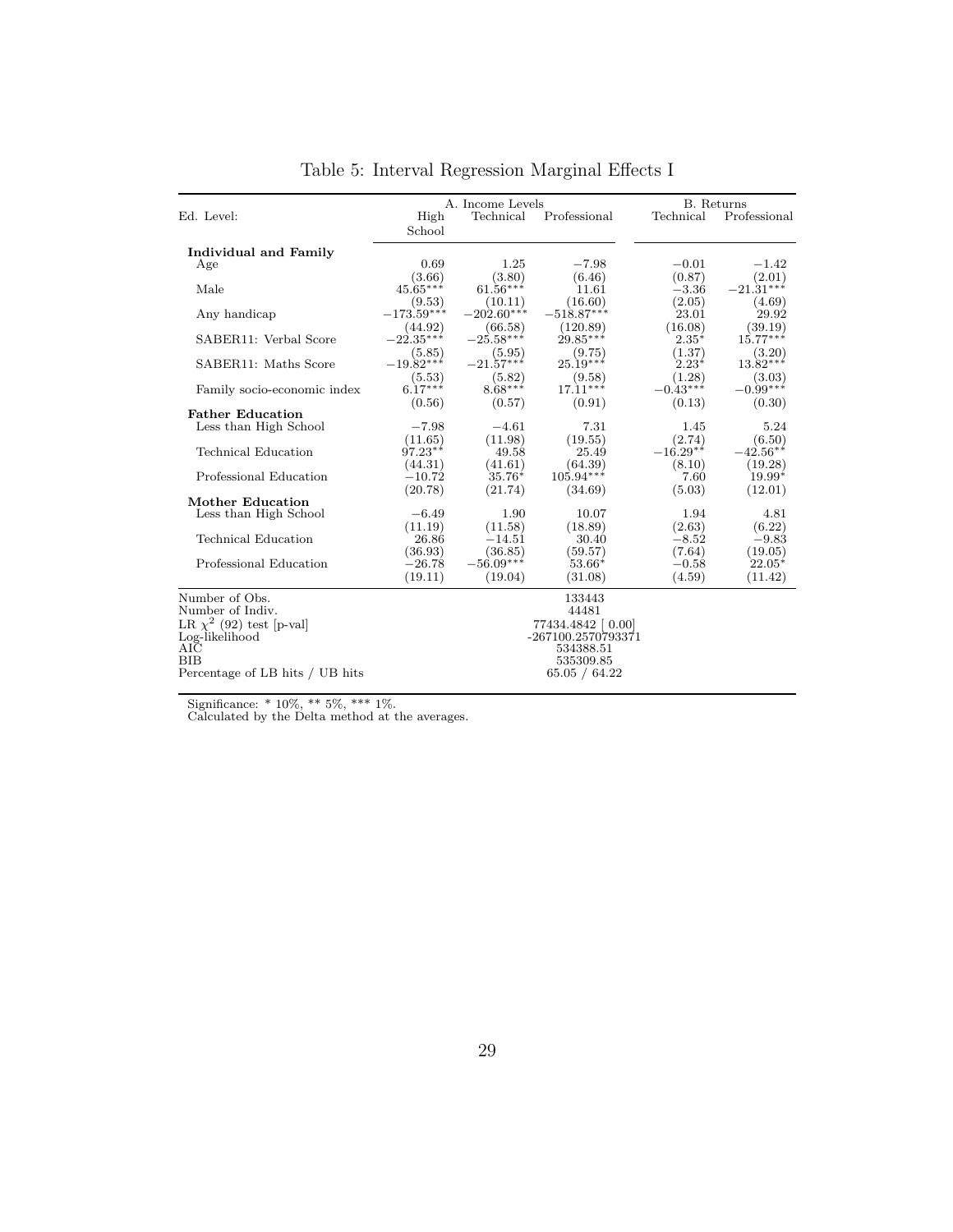<span id="page-30-0"></span>

|                                               |                    | A. Income Levels      |                        | B. Returns        |                   |
|-----------------------------------------------|--------------------|-----------------------|------------------------|-------------------|-------------------|
| Ed. Level:                                    | High<br>School     |                       | Technical Professional | Technical         | Professional      |
| School                                        |                    |                       |                        |                   |                   |
| SABER11: Mean Maths Scores                    | $39.94**$          | 120.44***             | 259.36***              | 5.71              | 13.25             |
|                                               | (20.08)            | (20.94)               | (33.89)                | (4.56)            | (10.97)           |
| SABER11: Mean Verbal Scores                   | $-32.49$           | 5.88                  | $165.91***$            | $9.12*$           | $39.17***$        |
|                                               | (23.07)            | (23.76)               | (38.72)                | (5.29)            | (12.52)           |
| SABER11: % Male Test Takers                   | 21.51              | 56.42                 | $-21.84$               | 1.96              | $-14.27$          |
|                                               | (37.59)            | (37.87)               | (57.26)                | (8.44)            | (19.94)           |
| SABER11: N. Exam-takers                       | 0.03               | $0.21***$             | $0.41***$              | $0.02**$          | 0.04              |
| Afternoon, evening or weekends journey        | (0.05)<br>$-8.95$  | (0.06)<br>9.91        | (0.10)<br>31.52        | (0.01)<br>3.65    | (0.03)<br>9.02    |
|                                               | (11.95)            | (12.59)               | (21.01)                | (2.90)            | (6.80)            |
| <b>Technical Education</b>                    | 7.40               | $-0.39$               | $-19.72$               | $-1.93$           | $-6.46$           |
|                                               | (9.63)             | (9.94)                | (16.38)                | (2.19)            | (5.13)            |
| Private Administration                        | $35.36***$         | 21.69                 | $61.83***$             | $-5.93**$         | $-10.04$          |
|                                               | (12.88)            | (13.57)               | (21.97)                | (2.66)            | (6.53)            |
| Non Mixed Gender                              | 10.26              | $-37.80$              | $-51.01$               | $-7.54$           | $-12.02$          |
|                                               | (22.94)            | (23.37)               | (36.06)                | (4.93)            | (11.79)           |
| Municipality                                  |                    |                       |                        |                   |                   |
| Quality of Life                               | $3.79***$          | $3.31***$             | $10.02***$             | $-0.54*$          | $-0.68$           |
|                                               | (1.32)             | (1.45)                | (2.35)                 | (0.30)            | (0.72)            |
| MD. Poverty rate                              | $253.65***$        | $174.60*$             | $504.87***$            | $-41.97**$        | $-67.23$          |
| Homicide rate 2009                            | (84.17)<br>$-0.21$ | (90.91)<br>$-0.57***$ | (148.03)<br>$-1.14***$ | (19.58)           | (46.09)           |
|                                               | (0.16)             | (0.16)                | (0.26)                 | $-0.02$<br>(0.04) | $-0.04$<br>(0.09) |
| Total Attacks 2005-2009                       | $3.61***$          | $4.55***$             | $7.49***$              | $-0.32$           | $-0.92*$          |
|                                               | (0.93)             | (0.95)                | (1.52)                 | (0.21)            | (0.51)            |
| Total Population                              | $-2.74***$         | $-1.03$               | $2.47**$               | $0.57***$         | $1.78***$         |
|                                               | (0.74)             | (0.74)                | (1.20)                 | (0.17)            | (0.40)            |
| Urban-Rural Ratio                             | $0.14*$            | 0.08                  | $-0.25***$             | $-0.03$           | $-0.11***$        |
|                                               | (0.08)             | (0.08)                | (0.12)                 | (0.02)            | (0.04)            |
| Gold Mines                                    | $-47.52***$        | $-49.05***$           | $-103.62***$           | $6.08*$           | 12.16             |
|                                               | (13.68)            | (14.25)               | (23.62)                | (3.41)            | (8.08)            |
| Coal mines                                    | 6.63               | 21.65                 | $38.46*$               | 1.16              | 1.58              |
|                                               | (12.97)            | (13.38)               | (21.62)                | (2.97)            | (7.01)            |
| Department<br>Avg. wage 11 years of education | $3.19***$          | $3.87***$             | $2.55*$                | $-0.30$           | $-1.35***$        |
|                                               | (0.82)             | (0.82)                | (1.34)                 | (0.19)            | (0.45)            |
| Wage premium 16 to 11 years of educ.          | $51.46*$           | 39.00                 | 74.95                  | $-8.04$           | $-17.28$          |
|                                               | (28.94)            | (29.05)               | (48.17)                | (6.71)            | (15.80)           |
| $_{\rm Constants}$                            |                    | 625.16                | 1402.82                |                   |                   |

Table 6: Interval Regression Marginal Effects II

Significance: \* 10%, \*\* 5%, \*\*\* 1%. Calculated by the Delta method at the averages.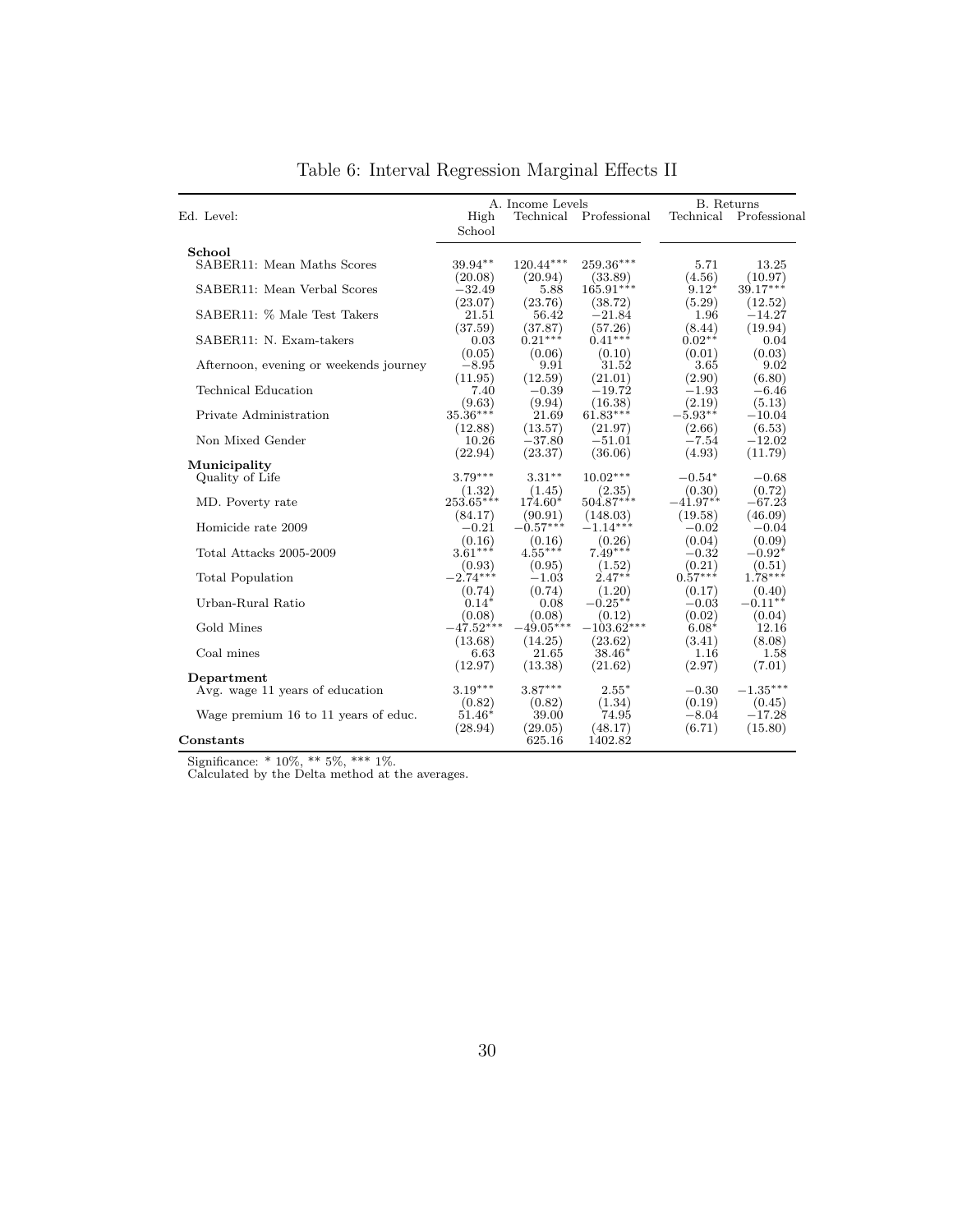<span id="page-31-0"></span>

|                               |                      |                     | Lowest Category      |                      |                      |                      |                      | <b>Highest Category</b> |                      |                      |
|-------------------------------|----------------------|---------------------|----------------------|----------------------|----------------------|----------------------|----------------------|-------------------------|----------------------|----------------------|
|                               |                      | On Income Levels    |                      | Difference           |                      |                      | Income Levels        |                         | Difference           |                      |
|                               | HS                   | Techn.              | Profes.              | Techn.               | Profes.              | HS                   | Techn.               | Profes.                 | Techn.               | Profes.              |
| <b>Individual and Family</b>  |                      |                     |                      |                      |                      |                      |                      |                         |                      |                      |
| Age                           | $-0.45**$            | 0.02                | $0.05**$             | $0.47**$             | $0.50**$             | $0.00**$             | $-0.00$              | $-0.17**$               | $-0.00$              | $-0.17**$            |
|                               | (0.22)               | (0.08)              | (0.02)               | (0.20)               | (0.21)               | (0.00)               | (0.01)               | (0.07)                  | (0.01)               | (0.07)               |
| Male                          | $-4.52***$           | $-1.26***$          | 0.01                 | $3.26***$            | $4.53***$            | $0.01***$            | $0.12***$            | $-0.05$                 | $0.12***$            | $-0.06$              |
| Any handicap                  | (0.56)<br>$10.96***$ | (0.20)<br>$4.19**$  | (0.05)<br>$1.81***$  | (0.51)<br>$-6.77*$   | (0.56)<br>$-9.15**$  | (0.00)<br>$-0.01***$ | (0.02)<br>$-0.30***$ | (0.17)<br>$-4.00***$    | (0.02)<br>$-0.29***$ | (0.17)<br>$-3.99***$ |
| SABER11: Verbal Score         | (3.92)<br>$1.67***$  | (1.85)<br>$0.33***$ | (0.64)<br>$-0.12***$ | (3.53)<br>$-1.35***$ | (3.94)<br>$-1.80***$ | (0.00)<br>$-0.00***$ | (0.10)<br>$-0.03***$ | (0.85)<br>$0.46***$     | (0.10)<br>$-0.03**$  | (0.85)<br>$0.46***$  |
|                               | (0.33)               | (0.12)              | (0.03)               | (0.30)               | (0.33)               | (0.00)               | (0.01)               | (0.10)                  | (0.01)               | (0.10)               |
| SABER11: Maths Score          | $1.33***$            | $0.24**$            | $-0.10***$           | $-1.09***$           | $-1.42***$           | $-0.00***$           | $-0.02**$            | $0.36***$               | $-0.02*$             | $0.36***$            |
|                               | (0.32)               | (0.12)              | (0.03)               | (0.29)               | (0.32)               | (0.00)               | (0.01)               | (0.10)                  | (0.01)               | (0.10)               |
| Family socio-economic index   | $-0.43$ **           | $-0.17***$          | $-0.04***$           | $0.26***$            | $0.39***$            | $0.00***$            | $0.02***$            | $0.16***$               | $0.02***$            | $0.16***$            |
|                               | (0.03)               | (0.01)              | (0.00)               | (0.03)               | (0.03)               | (0.00)               | (0.00)               | (0.01)                  | (0.00)               | (0.01)               |
| <b>Father Education</b>       |                      |                     |                      |                      |                      |                      |                      |                         |                      |                      |
| Less than High School         | 0.92                 | 0.11                | $-0.00$              | $-0.81$              | $-0.92$              | $-0.00$              | $-0.01$              | 0.01                    | $-0.01$              | 0.01                 |
|                               | (0.66)               | (0.24)              | (0.05)               | (0.60)               | (0.66)               | (0.00)               | (0.02)               | (0.20)                  | (0.02)               | (0.20)               |
| Technical Education           | $-3.81*$             | $-0.78$             | $-0.03$              | 3.04                 | $3.78*$              | 0.01                 | 0.08                 | 0.11                    | 0.07                 | 0.10                 |
| Professional Education        | (2.26)<br>0.86       | (0.77)<br>$-0.83**$ | (0.17)<br>$-0.26***$ | (2.04)<br>$-1.69$    | (2.25)<br>$-1.12$    | (0.00)<br>$-0.00$    | (0.08)<br>$0.08*$    | (0.63)<br>$1.06***$     | (0.08)<br>$0.09**$   | (0.63)<br>$1.06***$  |
|                               | (1.16)               | (0.40)              | (0.08)               | (1.04)               | (1.15)               | (0.00)               | (0.04)               | (0.35)                  | (0.04)               | (0.35)               |
| <b>Mother Education</b>       |                      |                     |                      |                      |                      |                      |                      |                         |                      |                      |
| Less than High School         | 0.37                 | 0.08                | $-0.01$              | $-0.29$              | $-0.38$              | $-0.00$              | $-0.01$              | 0.05                    | $-0.01$              | 0.05                 |
|                               | (0.64)               | (0.23)              | (0.05)               | (0.58)               | (0.63)               | (0.00)               | (0.02)               | (0.19)                  | (0.02)               | (0.19)               |
| Technical Education           | $-0.36$              | 0.38                | $-0.07$              | 0.74                 | 0.29                 | 0.00                 | $-0.04$              | 0.26                    | $-0.04$              | 0.26                 |
|                               | (2.01)               | (0.72)              | (0.15)               | (1.82)               | (2.01)               | (0.00)               | (0.07)               | (0.58)                  | (0.06)               | (0.58)               |
| Professional Education        | $2.67**$             | $0.91**$            | $-0.18**$            | $-1.76*$             | $-2.85***$           | $-0.00***$           | $-0.08**$            | $0.69**$                | $-0.08**$            | $0.69**$             |
|                               | (1.07)               | (0.38)              | (0.07)               | (0.96)               | (1.06)               | (0.00)               | (0.03)               | (0.31)                  | (0.03)               | (0.31)               |
| Number of Obs.                |                      |                     |                      |                      | 133443               |                      |                      |                         |                      |                      |
| Number of Indiv.              |                      |                     |                      |                      | 44481                |                      |                      |                         |                      |                      |
| LR $\chi^2$ (92) test [p-val] |                      |                     |                      |                      | 36516.3025 [0.00]    |                      |                      |                         |                      |                      |
| Log-likelihood                |                      |                     |                      |                      | -168191.5554382479   |                      |                      |                         |                      |                      |
| АIČ                           |                      |                     |                      |                      | 336577.11            |                      |                      |                         |                      |                      |
| ВIВ                           |                      |                     |                      |                      | 337527.85            |                      |                      |                         |                      |                      |
|                               |                      |                     |                      |                      |                      |                      |                      |                         |                      |                      |

Table 7: Ordered Probit Marginal Effects I

Significance: \* 10%, \*\*\* 5%, \*\*\* 1%. Calculated by the Delta method at the averages.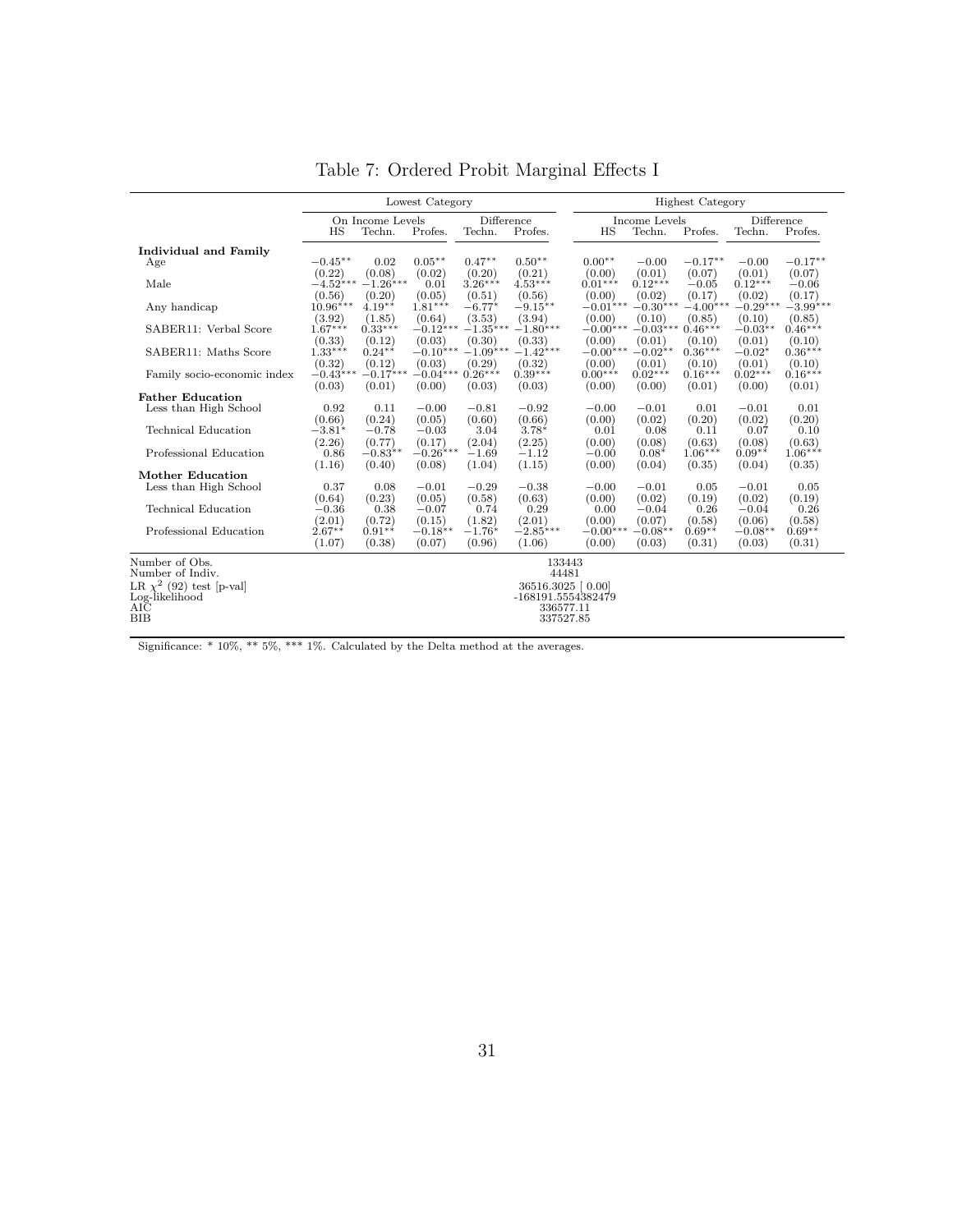<span id="page-32-0"></span>

|                                        |                 |                            | Lowest Category |                                             |                      |                   |                | <b>Highest Category</b>       |                |                     |
|----------------------------------------|-----------------|----------------------------|-----------------|---------------------------------------------|----------------------|-------------------|----------------|-------------------------------|----------------|---------------------|
|                                        | HS              | On Income Levels           |                 | Difference<br>Techn. Profes. Techn. Profes. |                      | ΗS                | Income Levels  | Techn. Profes. Techn. Profes. | Difference     |                     |
| School                                 |                 |                            |                 |                                             |                      | $0.00**$          | $0.22***$      | $2.03***$                     | $0.21***$      | $2.02***$           |
| SABER11: Mean Maths Scores             |                 | $-2.47***-2.25***-0.55***$ |                 | 0.21                                        | $1.92*$              |                   |                |                               |                |                     |
| SABER11: Mean Verbal Scores            | (1.17)<br>2.14  | (0.41)<br>$-0.03$          | (0.09)          | (1.05)<br>$-0.51***-2.17*$                  | (1.16)<br>$-2.65***$ | (0.00)<br>$-0.00$ | (0.04)<br>0.00 | (0.33)<br>$1.88***$           | (0.04)<br>0.01 | (0.33)<br>$1.88***$ |
|                                        | (1.36)          | (0.48)                     | (0.11)          | (1.22)                                      | (1.35)               | (0.00)            | (0.05)         | (0.40)                        | (0.05)         | (0.40)              |
| % Male Test Takers                     | $-1.49$         | $-0.49$                    | 0.07            | 1.00                                        | 1.56                 | 0.00              | 0.05           | $-0.27$                       | 0.04           | $-0.27$             |
|                                        | (1.96)          | (0.71)                     | (0.15)          | (1.74)                                      | (1.94)               | (0.00)            | (0.07)         | (0.56)                        | (0.07)         | (0.56)              |
| N. Exam-takers                         | $-0.00*$        | $-0.00*$                   | $-0.00***$      | 0.00                                        | 0.00                 | 0.00              | $0.00***$      | $0.00***$                     | $0.00***$      | $0.00***$           |
|                                        | (0.00)          | (0.00)                     | (0.00)          | (0.00)                                      | (0.00)               | (0.00)            | (0.00)         | (0.00)                        | (0.00)         | (0.00)              |
| Afternoon, evening or weekends journey | 0.26            | $-0.39$                    | $-0.10*$        | $-0.65$                                     | $-0.35$              | $-0.00$           | 0.04           | $0.36*$                       | 0.04           | $0.36*$             |
|                                        | (0.70)          | (0.25)                     | (0.06)          | (0.64)                                      | (0.70)               | (0.00)            | (0.03)         | (0.22)                        | (0.02)         | (0.22)              |
| Technical Education                    | $-0.26$         | 0.12                       | $0.08*$         | 0.38                                        | 0.34                 | 0.00              | $-0.01$        | $-0.29*$                      | $-0.01$        | $-0.29*$            |
|                                        | (0.56)          | (0.20)                     | (0.05)          | (0.51)                                      | (0.56)               | (0.00)            | (0.02)         | (0.17)                        | (0.02)         | (0.17)              |
| Private Administration                 | $-2.65*$        | $-0.41$                    | $-0.18*$        | $*2.23***$                                  | $2.47***$            | $0.00***$         | 0.04           | $0.68***$                     | 0.04           | $0.67***$           |
|                                        | (0.74)          | (0.26)                     | (0.06)          | (0.66)                                      | (0.73)               | (0.00)            | (0.03)         | (0.22)                        | (0.03)         | (0.22)              |
| Non Mixed Gender                       | $-0.07$         | $0.93**$                   | $0.21**$        | 1.00                                        | 0.28                 | 0.00              | $-0.08**$      | $-0.73**$                     | $-0.08**$      | $-0.73**$           |
|                                        | (1.22)          | (0.46)                     | (0.10)          | (1.09)                                      | (1.21)               | (0.00)            | (0.04)         | (0.33)                        | (0.04)         | (0.33)              |
| Municipality                           |                 |                            |                 |                                             |                      |                   |                |                               |                |                     |
| Quality of Life                        | $-0.21***-0.02$ |                            |                 | $-0.02***0.19***$                           | $0.19**$             | $0.00**$          | 0.00           | $0.07***$                     | 0.00           | $0.07***$           |
|                                        | (0.08)          | (0.03)                     | (0.01)          | (0.07)                                      | (0.08)               | (0.00)            | (0.00)         | (0.03)                        | (0.00)         | (0.03)              |
| MD. Poverty rate                       | $-15.12***0.94$ |                            | $-0.93**$       |                                             | $14.19***14.19***$   | $0.02***$         | 0.09           | $3.44***$                     | 0.07           | $3.41***$           |
|                                        | (4.99)          | (1.87)                     | (0.42)          | (4.48)                                      | (4.95)               | (0.01)            | (0.18)         | (1.55)                        | (0.18)         | (1.55)              |
| Homicide rate 2009                     | 0.01            | $0.01**$                   | $0.00***$       | $-0.01$                                     | $-0.01$              | $-0.00$           | $-0.00*$       | $-0.01*$                      | $*$ -0.00 $*$  | $-0.01***$          |
|                                        | (0.01)          | (0.00)                     | (0.00)          | (0.01)                                      | (0.01)               | (0.00)            | (0.00)         | (0.00)                        | (0.00)         | (0.00)              |
| Total Attacks 2005-2009                | $-0.15***-0.07$ |                            | $-0.02*$        | $^*0.08*$                                   | $0.14***$            | $0.00***$         | $0.01***$      | $0.06***$                     | $0.01***$      | $0.06***$           |
|                                        | (0.05)          | (0.02)                     | (0.00)          | (0.04)                                      | (0.05)               | (0.00)            | (0.00)         | (0.02)                        | (0.00)         | (0.02)              |
| <b>Total Population</b>                | $0.10**$        | 0.01                       | $-0.01*$        | $-0.09**$                                   | $-0.11***$           | $-0.00**$         | $-0.00$        | $0.02*$                       | $-0.00$        | $0.02*$             |
|                                        | (0.04)          | (0.02)                     | (0.00)          | (0.04)                                      | (0.04)               | (0.00)            | (0.00)         | (0.01)                        | (0.00)         | (0.01)              |
| Urban-Rural Ratio                      | $-0.01**$       | $-0.00$                    | 0.00            | $0.01*$                                     | $0.01**$             | 0.00              | 0.00           | $-0.00$                       | 0.00           | $-0.00$             |
|                                        | (0.00)          | (0.00)                     | (0.00)          | (0.00)                                      | (0.00)               | (0.00)            | (0.00)         | (0.00)                        | (0.00)         | (0.00)              |
| Gold Mines                             | $2.04**$        | $0.97***$                  | $0.31***$       | $-1.07$                                     | $-1.73**$            | $-0.00***-0.09*$  |                | $^*$ $-1.07$                  | $^{*}=0.09$ ** | $^*$ - 1.06***      |
|                                        | (0.82)          | (0.31)                     | (0.08)          | (0.73)                                      | (0.81)               | (0.00)            | (0.03)         | (0.23)                        | (0.03)         | (0.23)              |
| Coal Mines                             | 0.67            | $-0.48*$                   | $-0.12**$       | $-1.15*$                                    | $-0.80$              | $-0.00$           | $0.05*$        | $0.47**$                      | $0.05*$        | $0.48**$            |
|                                        | (0.76)          | (0.27)                     | (0.06)          | (0.68)                                      | (0.75)               | (0.00)            | (0.03)         | (0.23)                        | (0.03)         | (0.23)              |
| Department                             |                 |                            |                 |                                             |                      |                   |                |                               |                |                     |
| Avg. wage 11 years of education        |                 | $-0.24***-0.09***-0.01*$   |                 | $0.15***$                                   | $0.23***$            | $0.00***$         | $0.01***$      | $0.03*$                       | $0.01***$      | $0.03*$             |
|                                        | (0.05)          | (0.02)                     | (0.00)          | (0.04)                                      | (0.05)               | (0.00)            | (0.00)         | (0.01)                        | (0.00)         | (0.01)              |
| Wage premium 16 to 11 years of educ.   | 1.96            | $-0.52$                    | $-0.24*$        | $-2.48$                                     | $-2.21$              | $-0.00$           | 0.05           | $0.90*$                       | 0.05           | $0.91*$             |
|                                        | (1.69)          | (0.60)                     | (0.14)          | (1.54)                                      | (1.68)               | (0.00)            | (0.06)         | (0.51)                        | (0.06)         | (0.51)              |

Table 8: Ordered Probit Marginal Effects II

Significance: \* 10%, \*\* 5%, \*\*\* 1%. Calculated by the Delta method at the averages.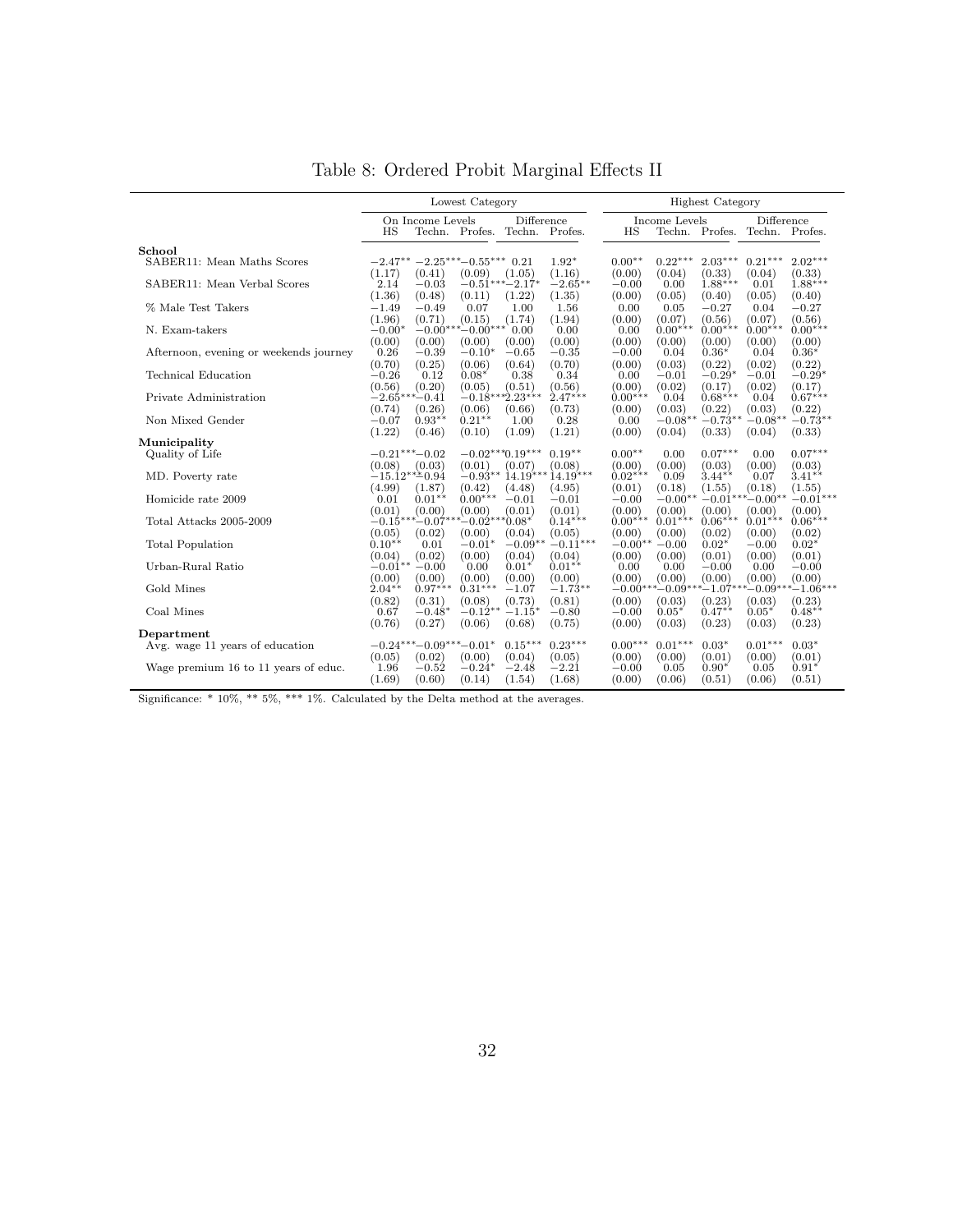# <span id="page-33-1"></span><span id="page-33-0"></span>A Appendix: Tables

| Original Sample                                      | 56822          |          |
|------------------------------------------------------|----------------|----------|
| Sample restrictions                                  |                |          |
| <b>Variables</b>                                     | Obs            | Percent  |
| SABER 11: Verbal Scores of 0 or above 100            | 1393           | 2.45%    |
| SABER 11: Maths Scores of 0 or above 100             | 1390           | 2.45\%   |
| Test-taker aged above 30                             | 3176           | 5.59%    |
| Night journey school                                 | 4902           | 8.63%    |
| Weekends journey school                              | 3097           | 5.45\%   |
| Sample after restrictions (% original sample)        | 47460          | 83.52%   |
| Observations lost due to missings after restrictions |                |          |
| <b>Variables</b>                                     | <b>Obs</b>     | Percent  |
| Father Ed: Less than High School                     | 7              | 0.01%    |
| Father Ed: Technical Education                       | 7              | 0.01%    |
| Father Ed: Professional Education                    | 7              | 0.01%    |
| Mother Ed: Less than High School                     | 7              | 0.01%    |
| Mother Ed: Technical Education                       | 7              | 0.01%    |
| Mother Ed: Professional Education                    | 7              | 0.01%    |
| Wage premium 16 to 11 years of educ.                 | 1219           | 2.57%    |
| Avg. wage 11 years of educ.                          | 1219           | 2.57%    |
| Quality of Life                                      | 76             | $0.16\%$ |
| MD. Poverty rate                                     | 64             | 0.13%    |
| Homicide rate 2009                                   | 62             | 0.13%    |
| Urban-Rural Ratio                                    | 62             | 0.13%    |
| Technical Orientation                                | $\mathfrak{D}$ | $0.00\%$ |
| Private Administration                               | 1771           | 3.73%    |
| Non Mixed Gender                                     | 1771           | 3.73%    |
| Final Sample (% restricted sample)                   | 44481          | 93.7%    |

#### Table 9: Data Restrictions

Source: Own calculations based on a  $10\%$  student sample from SABER 11 2013-II.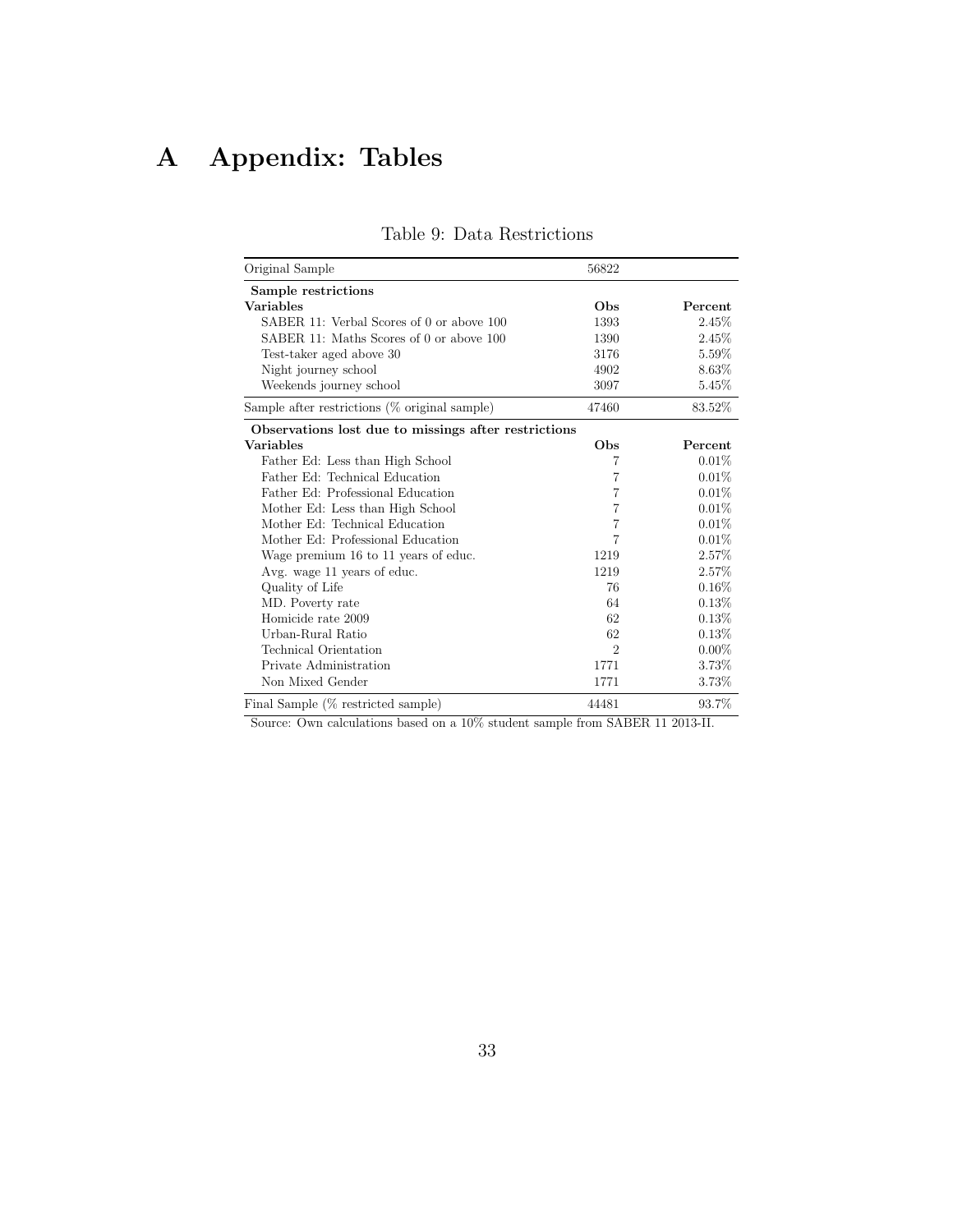Table 10: Interval Regression Other Covariates Part I Table 10: Interval Regression Other Covariates Part I

<span id="page-34-0"></span>

|                                                                              |                                                                                        | Specification                                             |                         |                                                             | Specification 2                                                                             |                                                                           |                                                               | Specification 3                                                                     |                                                                        |                                                                                    |                                                                                                    |                                                                         |
|------------------------------------------------------------------------------|----------------------------------------------------------------------------------------|-----------------------------------------------------------|-------------------------|-------------------------------------------------------------|---------------------------------------------------------------------------------------------|---------------------------------------------------------------------------|---------------------------------------------------------------|-------------------------------------------------------------------------------------|------------------------------------------------------------------------|------------------------------------------------------------------------------------|----------------------------------------------------------------------------------------------------|-------------------------------------------------------------------------|
|                                                                              | H.School                                                                               | Tech.                                                     | Profess.                | H.Schoo                                                     | Tech                                                                                        | Profess.                                                                  | H.Schoo                                                       | Tech.                                                                               | Profess.                                                               | H.School                                                                           | Main Results<br>Tech.                                                                              | Profess                                                                 |
| Individual and Family<br>Age                                                 |                                                                                        | 0.50                                                      | $34.50***$              |                                                             |                                                                                             | $14.35**$                                                                 |                                                               |                                                                                     |                                                                        |                                                                                    |                                                                                                    |                                                                         |
| Male                                                                         | $\ddot{a}$                                                                             | $(3.72)$<br>$580.24***$                                   | $2299.47***$<br>(6.39)  | $(3.65)$<br>47.53***                                        |                                                                                             |                                                                           | $(3.66)$<br>(3.66)<br>45.85***                                |                                                                                     |                                                                        | $(3.66)$<br>45.65***                                                               |                                                                                                    |                                                                         |
| Any handicap                                                                 | $\begin{array}{c} 5.32 \\ 0.58 \\ 39* \\ 0.65^{**} \\ 0.65^{**} \end{array}$<br>$-160$ | $(116.06)$<br>$0.00***$                                   | $(201.04)$<br>$0.00***$ | 174.10*<br>(9.12)                                           | $\begin{array}{c} -0.29 \\ (3.78) \\ 63.25*** \\ (9.61) \\ (9.61) \\ 185.97*** \end{array}$ | $\begin{array}{c} (6.50) \\ -12.56 \\ (15.78) \\ 464.31^{**} \end{array}$ | $^{(9.54)}_{174.68***}$                                       | $\begin{array}{c} 1.63 \\ (3.79) \\ (60.84*** \\ (10.13) \\ (10.13) \\ \end{array}$ | $-7.73$<br>$(6.47)$<br>$9.28$<br>$(16.64)$<br>$(16.64)$<br>$502.73***$ | $\frac{(9.53)}{173.59}$                                                            | $\begin{array}{c} 1.25 \\ (3.80) \\ 61.56^{***} \\ (10.11) \\ (10.11) \\ 202.60^{***} \end{array}$ | $-7.98$<br>$(6.46)$<br>$(1.61)$<br>$(16.60)$<br>$(16.60)$<br>$518.87**$ |
| SABER11: Verbal Score                                                        | (45.08)                                                                                | (0.00)                                                    | (0.00)                  | $(44.88)$<br>$-22.70***$                                    | (66.85)<br>$-8.20$                                                                          | $(122.23)$<br>87.39***                                                    | $\begin{pmatrix} 44.84 \\ 23.01 \end{pmatrix}$                | $(66.60)$<br>$26.63***$                                                             | $(120.94)$<br>$27.46***$                                               | $(44.92)$<br>$22.35***$                                                            | $(66.58)$<br>$25.58***$                                                                            | $(120.89)$<br>29.85***                                                  |
| SABERI1: Maths Score                                                         |                                                                                        |                                                           |                         | $-15.65***$                                                 | $\begin{array}{c} (5.67) \\ 1.80 \\ (5.48) \\ 12.30^{***} \end{array}$                      | $92.22***$                                                                | $20.12***$                                                    | $(5.97)$<br>$(10.37)$                                                               | $(9.77)$<br>$24.50**$                                                  | $-19.82***$                                                                        | $(5.95)$<br>21.57***                                                                               | $(9.75)$<br>25.19***                                                    |
| Family socio-economic index                                                  | $\frac{1}{4}$<br>$\overline{5}$                                                        | $2.17***$                                                 | $81.02***$              | $(5.17)$<br>$6.99***$                                       |                                                                                             | $27.19***$                                                                | $(5.53)$<br>$6.33***$                                         | $(5.83)$<br>$9.26***$                                                               | $(9.60)$<br>18.13***                                                   | $(5.53)$<br>$6.17***$                                                              | $(5.82)$<br>8.68***                                                                                | $^{***}_{17.11***}$                                                     |
| <b>Father Education</b><br>Less than High School                             | (0.49)<br>$-9.95$                                                                      | (0.51)<br>$0.00***$                                       | (0.80)<br>$0.00***$     | $-9.96$<br>(0.51)                                           | (0.53)<br>$-11.54$                                                                          | (0.82)                                                                    | (0.55)                                                        | (0.56)<br>$-8.61$                                                                   | (0.90)<br>$-3.96$                                                      | (0.56)                                                                             | (0.57)<br>$-4.61$                                                                                  | (0.91)                                                                  |
| Technical Education                                                          |                                                                                        | $0.00**000*$                                              | (0.00)                  | $(11.56)$<br>$99.76**$<br>$(44.35)$<br>$-6.48$              |                                                                                             | $-11.62$<br>$(19.60)$<br>$67.39$<br>$(64.80)$<br>$(64.80)$<br>$144.74***$ | $\begin{array}{c}\n -9.30 \\  (11.57) \\  98.66\n\end{array}$ |                                                                                     | 43.00<br>(19.51)                                                       |                                                                                    | (11.98)                                                                                            | $\begin{array}{c} 7.31 \\[-4pt] 19.55 \\[-4pt] 25.49 \end{array}$       |
| Professional Education                                                       | $\begin{array}{c} (11.57) \\ 95.68^{**} \\ (44.37) \\ -14.70 \\ (20.73) \end{array}$   | (0.00)                                                    | (0.00)                  |                                                             | $\begin{array}{c} (11.97)\\ 67.83\\ 41.56)\\ 48.24^{*}\\ (21.71) \end{array}$               |                                                                           | (44.29)                                                       | (1.95)<br>59.30<br>59.76<br>58.73)<br>39.73)                                        | $(64.52)$<br>11.45***                                                  | $\begin{array}{r} -7.98 \\ -1.65) \\ -1.23^{*} \\ -10.72 \\ -10.72 \\ \end{array}$ | $\begin{pmatrix} 49.58 \\ 41.61 \\ 35.76 \\ 21.74 \end{pmatrix}$                                   | (64.39)<br>$105.94***$                                                  |
| Mother Education<br>Less than High School                                    |                                                                                        | (0.00)<br>$0.00***$                                       | (0.00)                  | (20.74)                                                     |                                                                                             | (34.77)                                                                   | (20.77)                                                       |                                                                                     | (34.71)                                                                |                                                                                    |                                                                                                    | (34.69)                                                                 |
| Technical Education                                                          | -7.72<br>11.18)<br>25.99                                                               | (0.00)                                                    | $0.00***$<br>$0.00**$   | $-8.11$<br>$\begin{array}{c} (11.18) \\ 30.66 \end{array}$  | $-2.64$<br>$(11.59)$<br>$-1.45$                                                             | 0.86<br>$\frac{18.98}{64.07}$                                             | $-8.48$<br>$\begin{pmatrix} 11.19 \\ 29.24 \end{pmatrix}$     | $-1.00$<br>(11.58)<br>$-9.56$                                                       | 5.85<br>(18.90)<br>39.99                                               | $\frac{-6.49}{(11.19)}$<br>26.86                                                   | 1.90<br>(11.58)<br>$-14.5j$                                                                        | $\begin{array}{c} 10.07 \\ 18.89 \\ 40.40 \end{array}$                  |
| Professional Education                                                       | 86.97)<br>1.29*                                                                        | (0.00)                                                    | $0.00^{0**}_{0**}$      | $\begin{array}{c} (36.93) \\ -22.55 \\ (19.03) \end{array}$ | $(36.77)$<br>45.82**                                                                        | $(59.86)$<br>92.34***                                                     | $(36.97)$<br>$-26.18$                                         | $\begin{smallmatrix} (36.86) \\ 58.83^{***} \end{smallmatrix}$                      | $(59.77)$<br>50.16                                                     | $(36.93)$<br>$-26.78$                                                              | $(36.85)$<br>$56.09***$                                                                            | $(59.57)$<br>$53.66*$                                                   |
|                                                                              | (18.99)                                                                                | (0.00)                                                    | (0.00)                  |                                                             | (18.99)                                                                                     | (31.26)                                                                   | (19.10)                                                       | (19.03)                                                                             | 31.12                                                                  | (19.11)                                                                            | (19.04)                                                                                            | (31.08)                                                                 |
| Number of Indiv.<br>Number of Obs.                                           |                                                                                        | .33443<br>44481                                           |                         |                                                             | 133443<br>44481                                                                             |                                                                           |                                                               | 133443<br>44481                                                                     |                                                                        |                                                                                    | 133443<br>44481                                                                                    |                                                                         |
| LR $\chi^2 test(df)[p-val]$<br>Log-likelihood<br>AIC                         |                                                                                        | 73068.6720 (32) [0.00]<br>-268333.2032468044<br>536734.41 |                         |                                                             | 74580.8835 (38) [0.00<br>$-268031.9445184394$<br>536143.89                                  |                                                                           |                                                               | 76202.4043 (62) [0.00]<br>-267366.9648388891<br>534861.93                           |                                                                        |                                                                                    | 77434.4843 (92) 0.00<br>$-267100.2570793371$<br>534388.51                                          |                                                                         |
| Percentage of LB hits / UB hits                                              |                                                                                        | 64.32 / 63.40<br>537067.66                                |                         |                                                             | 64.57 / 63.67<br>536535.95                                                                  |                                                                           |                                                               | 64.90 / 64.05<br>535489.22                                                          |                                                                        |                                                                                    | 65.05 / 64.22<br>535309.85                                                                         |                                                                         |
| Calculated by the Delta method at the<br>Significance: * 10%, ** 5%, *** 1%. | averages.                                                                              |                                                           |                         |                                                             |                                                                                             |                                                                           |                                                               |                                                                                     |                                                                        |                                                                                    |                                                                                                    |                                                                         |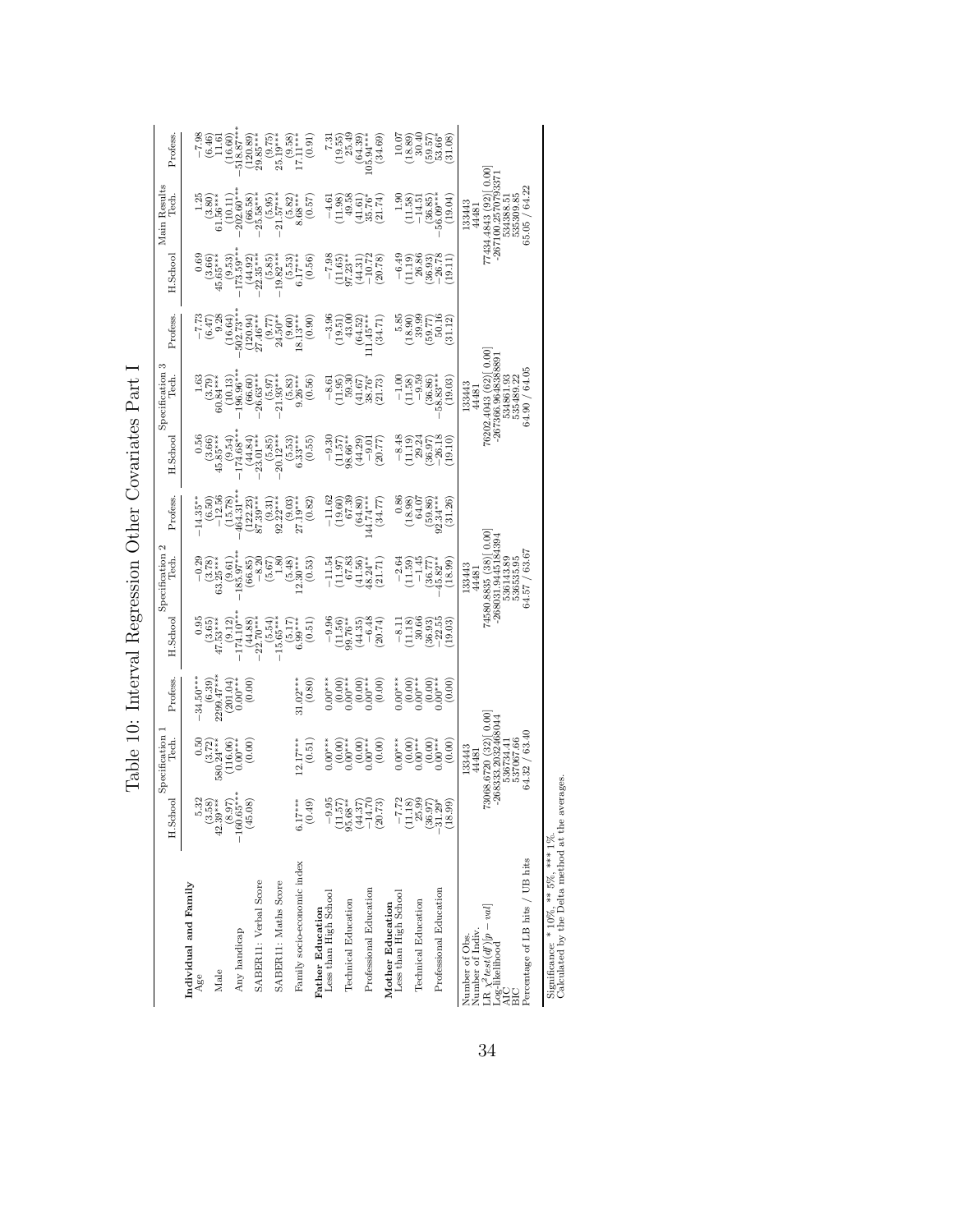<span id="page-35-0"></span>

| i<br>ļ                                                                                                                 |
|------------------------------------------------------------------------------------------------------------------------|
| $\frac{1}{2}$<br>$\mathfrak{c}$                                                                                        |
| くくもく<br>Í<br>ׇ֚֚֘֝֝<br>j<br>J<br>ζ                                                                                     |
| $\frac{1}{2}$<br>$\frac{1}{2}$                                                                                         |
| ֧֧֧֧֧֧֧֧֧֧֧֧֧֧֧֧֧֧֧֧֧֧֧֧֛֧֧֧֧֧֛֚֚֚֚֚֚֚֚֚֚֚֚֚֚֚֚֚֚֚֚֚֚֚֚֚֚֚֝֝֓֝֓֝֬֝֓֝֓֝֓֝֬֝֓֝֬֝֬֝֬֝֬֝֬֝֬֝֬֝֬֝֬<br>くうていてく<br>)<br>l<br>ļ |
| j<br>$\frac{1}{2}$<br>í<br>j<br>l<br>l<br>j<br>ŀ                                                                       |
| ł<br>۲<br>I                                                                                                            |
| )<br>}<br>}<br>l<br>Ï                                                                                                  |

|                                                                             | H.Schoo | Specification<br>Tech. | Profess. | H.Schoo | $\mathbf{\Omega}$<br>Specification<br>Tech. | Profess. | H.Schoo                                                                                                                                                                                                                                                                                                                            | Specification 3<br>Tech.                                           | Profess.                                                                                 | H.School                                                                                                                                                                                                                                                                                                                        | Main Results<br>Tech.                                                                                                                                                                                                                                                                                | Profess.                                                                                                                                                                                                                                                                                                                             |
|-----------------------------------------------------------------------------|---------|------------------------|----------|---------|---------------------------------------------|----------|------------------------------------------------------------------------------------------------------------------------------------------------------------------------------------------------------------------------------------------------------------------------------------------------------------------------------------|--------------------------------------------------------------------|------------------------------------------------------------------------------------------|---------------------------------------------------------------------------------------------------------------------------------------------------------------------------------------------------------------------------------------------------------------------------------------------------------------------------------|------------------------------------------------------------------------------------------------------------------------------------------------------------------------------------------------------------------------------------------------------------------------------------------------------|--------------------------------------------------------------------------------------------------------------------------------------------------------------------------------------------------------------------------------------------------------------------------------------------------------------------------------------|
| SABER11: Std Mean Maths Scores<br>School                                    |         |                        |          |         |                                             |          |                                                                                                                                                                                                                                                                                                                                    | $90.30***$                                                         |                                                                                          | $39.94***$                                                                                                                                                                                                                                                                                                                      | $-20.44***$                                                                                                                                                                                                                                                                                          | $259.36***$                                                                                                                                                                                                                                                                                                                          |
| SABERI1: Std Mean Verbal Scores                                             |         |                        |          |         |                                             |          | $\begin{array}{c} 34.73\\ -34.35\\ -19.35\\ -20.97\\ 19.87\\ 19.87 \end{array}$                                                                                                                                                                                                                                                    | $(20.33)$<br>$64.85***$<br>$(22.00)$<br>$70.18*$                   | $\begin{array}{c} 208.74^{***} \ (32.85) \ 259.68^{***} \ (35.46) \ (35.46) \end{array}$ | $\begin{array}{l} (20.08)\\[-2pt] (-32.49\\[-2pt] (-23.07)\\[-2pt] (-31.50)\\[-2pt] (-30.03)\\[-2pt] (-30.05)\\[-2pt] (-30.05)\\[-2pt] (-30.05)\\[-2pt] (-30.05)\\[-2pt] (-30.05)\\[-2pt] (-30.05)\\[-2pt] (-30.05)\\[-2pt] (-30.05)\\[-2pt] (-30.05)\\[-2pt] (-30.05)\\[-2pt] (-30.05)\\[-2pt] (-30.05)\\[-2pt] (-30.05)\\[-2$ | $\begin{smallmatrix} (20.94)\\ 5.88\\ 13.76)\\ (23.76)\\ 56.42\\ (37.87)\\ (37.87)\\ (37.87)\\ \end{smallmatrix}$                                                                                                                                                                                    | $\begin{smallmatrix} (33.89)\\ 165.91**\\ 28.72)\\ (38.72)\\ -21.84\\ (57.26)\\ (57.26)\\ (51.24)\\ (0.10)\\ (0.11)\\ 31.52 \end{smallmatrix}$                                                                                                                                                                                       |
| School: % Male Test Takers                                                  |         |                        |          |         |                                             |          |                                                                                                                                                                                                                                                                                                                                    |                                                                    |                                                                                          |                                                                                                                                                                                                                                                                                                                                 |                                                                                                                                                                                                                                                                                                      |                                                                                                                                                                                                                                                                                                                                      |
| School: N. Exam-takers                                                      |         |                        |          |         |                                             |          | $(37.42)$<br>$(0.05)$<br>$(0.05)$<br>$-1.54$                                                                                                                                                                                                                                                                                       | $\left( \begin{smallmatrix} 37.67 \\ 27 \end{smallmatrix} \right)$ | $(56.96)$<br>$0.56***$                                                                   |                                                                                                                                                                                                                                                                                                                                 |                                                                                                                                                                                                                                                                                                      |                                                                                                                                                                                                                                                                                                                                      |
| Afternoon, evening or weekends journey                                      |         |                        |          |         |                                             |          |                                                                                                                                                                                                                                                                                                                                    | $(0.05)$<br>34.94***                                               | (0.09)<br>$90.08***$                                                                     |                                                                                                                                                                                                                                                                                                                                 | (12.59)<br>(0.06)                                                                                                                                                                                                                                                                                    |                                                                                                                                                                                                                                                                                                                                      |
| Technical Orientation                                                       |         |                        |          |         |                                             |          | $\begin{array}{c} (11.59) \\ (05.7) \\ (07.9) \\ (07.9) \\ (08.4) \\ (09.5) \\ (09.5) \\ (09.5) \\ (09.5) \\ (09.5) \\ (09.5) \\ (09.5) \\ (09.5) \\ (09.5) \\ (09.5) \\ (09.5) \\ (09.5) \\ (09.5) \\ (09.5) \\ (09.5) \\ (09.5) \\ (09.5) \\ (09.5) \\ (09.5) \\ (09.5) \\ (09.5) \\ (09.5) \\ (09.5) \\ (09.5) \\ (09.5) \\ (0$ | $\begin{array}{c} (12.15) \\ -15.98^{*} \\ (9.63) \\ \end{array}$  | $(20.32)$<br>$59.07***$                                                                  |                                                                                                                                                                                                                                                                                                                                 | $\begin{array}{c} -0.39 \\ -0.94 \end{array}$                                                                                                                                                                                                                                                        |                                                                                                                                                                                                                                                                                                                                      |
| Private Administration                                                      |         |                        |          |         |                                             |          |                                                                                                                                                                                                                                                                                                                                    |                                                                    | $(15.96)$<br>119.53***                                                                   |                                                                                                                                                                                                                                                                                                                                 |                                                                                                                                                                                                                                                                                                      |                                                                                                                                                                                                                                                                                                                                      |
| Non Mixed Gender                                                            |         |                        |          |         |                                             |          | $(12.76)$<br>$12.00$<br>(22.76)                                                                                                                                                                                                                                                                                                    | (23.16)<br>$(13.34)$<br>-45.18*                                    | $\begin{array}{c} (21.59) \\ -55.22 \\ (35.75) \end{array}$                              | $(11.95) \newline (9.63) \newline (9.63) \newline (9.63) \newline (12.88) \newline (12.80) \newline (10.26)$                                                                                                                                                                                                                    | $\begin{array}{c} (13.57) \\ -37.80 \\ (23.37) \end{array}$                                                                                                                                                                                                                                          | $\begin{array}{c} (21.01)\\ -19.72\\ -19.33\\ (16.33)\\ 01.837\\ (21.97)\\ -51.01\\ (36.06) \end{array}$                                                                                                                                                                                                                             |
| $\begin{array}{c} \rm{Municipality}\\ \rm{Quality\ of\ Life}\\ \end{array}$ |         |                        |          |         |                                             |          |                                                                                                                                                                                                                                                                                                                                    |                                                                    |                                                                                          | $3.79***$                                                                                                                                                                                                                                                                                                                       | $3.31**$                                                                                                                                                                                                                                                                                             | $\begin{array}{c} 10.02***\\ (2.35)\\ 504.87*** \end{array}$                                                                                                                                                                                                                                                                         |
| MD. Poverty rate                                                            |         |                        |          |         |                                             |          |                                                                                                                                                                                                                                                                                                                                    |                                                                    |                                                                                          | $(1.32)$<br>$253.65***$                                                                                                                                                                                                                                                                                                         | $\frac{(1.45)}{(1.45)}$                                                                                                                                                                                                                                                                              |                                                                                                                                                                                                                                                                                                                                      |
| Homicide rate 2009                                                          |         |                        |          |         |                                             |          |                                                                                                                                                                                                                                                                                                                                    |                                                                    |                                                                                          | $\begin{array}{c} (84.17) \\ -0.21 \\ \left(0.16\right) \\ 3.61^{***} \end{array}$                                                                                                                                                                                                                                              | $-0.57***$                                                                                                                                                                                                                                                                                           |                                                                                                                                                                                                                                                                                                                                      |
| Total Attacks 2005-2009                                                     |         |                        |          |         |                                             |          |                                                                                                                                                                                                                                                                                                                                    |                                                                    |                                                                                          |                                                                                                                                                                                                                                                                                                                                 | $(0.16)$<br>4.55***                                                                                                                                                                                                                                                                                  |                                                                                                                                                                                                                                                                                                                                      |
| Total Population                                                            |         |                        |          |         |                                             |          |                                                                                                                                                                                                                                                                                                                                    |                                                                    |                                                                                          | $\begin{array}{r} (0.93) \\ -2.74** \\ (0.74) \\ (0.74) \\ 0.14* \end{array}$                                                                                                                                                                                                                                                   |                                                                                                                                                                                                                                                                                                      | $\begin{array}{c} (148.03) \\ -1.14*** \\ (0.26) \\ (1.52) \\ (1.52) \\ (1.52) \\ (1.20) \\ (1.20) \\ (1.21) \\ (1.20) \\ (1.21) \\ (1.22) \\ (1.23) \\ (1.24) \\ (1.25) \\ (1.25) \\ (1.26) \\ (1.27) \\ (1.28) \\ (1.29) \\ (1.20) \\ (1.21) \\ (1.22) \\ (1.23) \\ (1.24) \\ (1.25) \\ (1.25) \\ (1.26) \\ (1.27) \\ (1.28) \\ ($ |
| Urban-Rural Ratio                                                           |         |                        |          |         |                                             |          |                                                                                                                                                                                                                                                                                                                                    |                                                                    |                                                                                          |                                                                                                                                                                                                                                                                                                                                 |                                                                                                                                                                                                                                                                                                      |                                                                                                                                                                                                                                                                                                                                      |
| Gold mines                                                                  |         |                        |          |         |                                             |          |                                                                                                                                                                                                                                                                                                                                    |                                                                    |                                                                                          | $\begin{array}{r} (0.08) \\ -47.52^{**} \\ (13.68) \\ (13.63) \\ (12.97) \end{array}$                                                                                                                                                                                                                                           | $\begin{array}{c} (0.95)\\ -1.03\\ -1.03\\ (0.64)\\ (0.08)\\ (0.01)\\ (0.01)\\ (0.01)\\ (0.01)\\ (0.01)\\ (0.01)\\ (0.01)\\ (0.01)\\ (0.01)\\ (0.01)\\ (0.01)\\ (0.01)\\ (0.01)\\ (0.01)\\ (0.01)\\ (0.01)\\ (0.01)\\ (0.01)\\ (0.01)\\ (0.01)\\ (0.01)\\ (0.01)\\ (0.01)\\ (0.01)\\ (0.01)\\ (0.01$ | $\begin{array}{c} (0.12) \\ 103.62^* \\ (23.62) \\ 38.46^* \end{array}$                                                                                                                                                                                                                                                              |
| Coal mines                                                                  |         |                        |          |         |                                             |          |                                                                                                                                                                                                                                                                                                                                    |                                                                    |                                                                                          |                                                                                                                                                                                                                                                                                                                                 |                                                                                                                                                                                                                                                                                                      | (21.62)                                                                                                                                                                                                                                                                                                                              |
| Department $Avg.$ wage 11 years of educ.                                    |         |                        |          |         |                                             |          |                                                                                                                                                                                                                                                                                                                                    |                                                                    |                                                                                          | $3.19***$                                                                                                                                                                                                                                                                                                                       | $3.87***$                                                                                                                                                                                                                                                                                            | $\begin{pmatrix} 2.55^* \\ (-34) \\ 74.95 \end{pmatrix}$                                                                                                                                                                                                                                                                             |
| Wage premium 16 to 11 years of educ                                         |         |                        |          |         |                                             |          |                                                                                                                                                                                                                                                                                                                                    |                                                                    |                                                                                          | $\begin{pmatrix} 0.82 \\ 51.46^* \\ 28.94 \end{pmatrix}$                                                                                                                                                                                                                                                                        | $\begin{array}{c} (0.82) \\ 39.00 \\ (29.05) \end{array}$                                                                                                                                                                                                                                            | (48.17)                                                                                                                                                                                                                                                                                                                              |

Significance: \* 10%, \*\* 5%, \*\*\* 1%. Significance: \* 10%, \*\* 5%, \*\*\* 1%.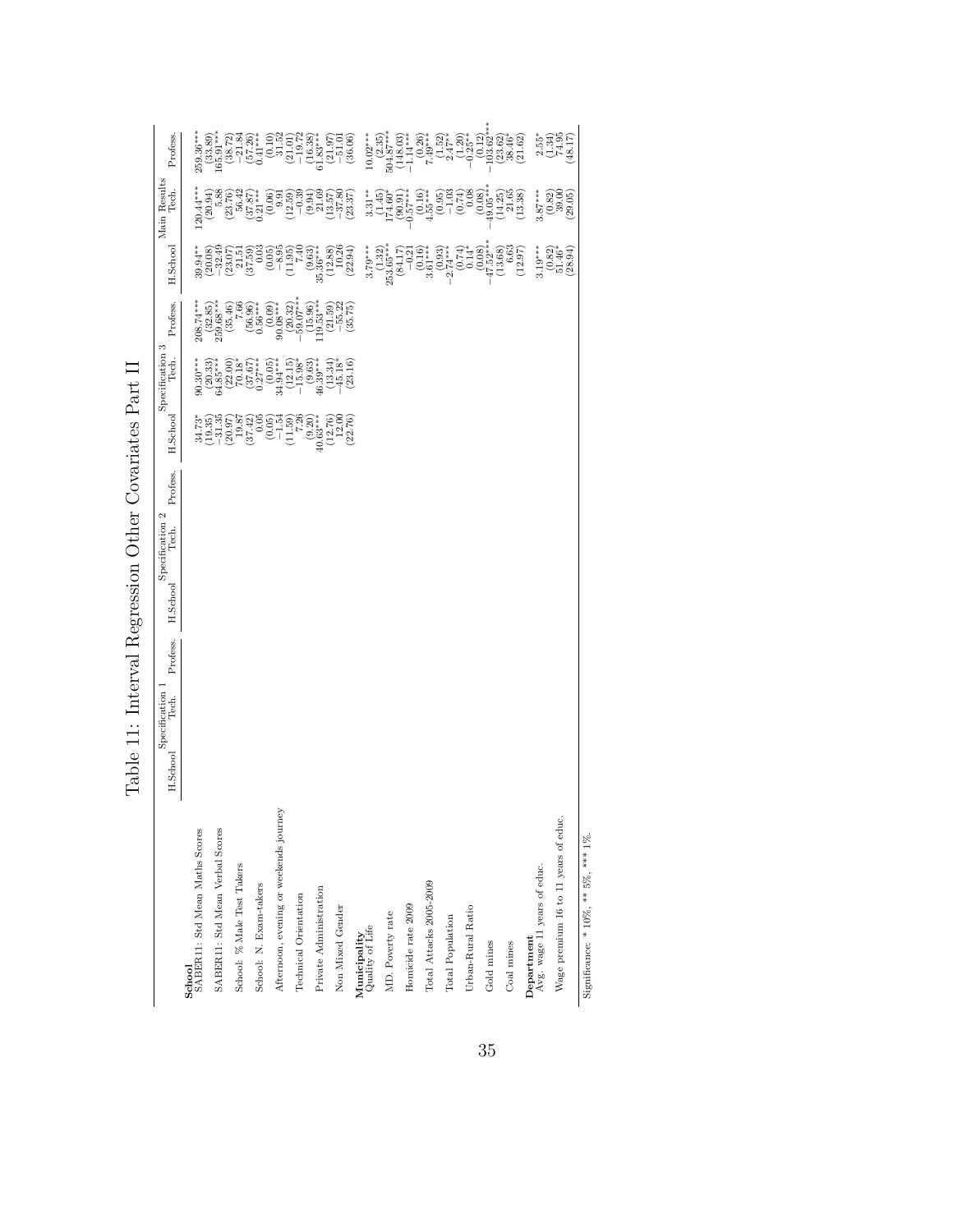<span id="page-36-0"></span>Table 12: Interval Regression Other Cutoffs Part I Table 12: Interval Regression Other Cutoffs Part I

|                                                  | H.School                                                                                                            | Main Results<br>Tech.                                          | Profess.                                                               | H.Schoo                                                                                                                                                                                                                                                                                    | Lower Cutoffs<br>Tech.                                                    | Profess.                                                                              | H.Schoo                                             | Cutoffs<br>Tech.<br>High                                      | Profess.                                                                    | H.Schoo                                                              | Midpoint Cutoffs<br>Tech.                                 | Profess.                                                                        |
|--------------------------------------------------|---------------------------------------------------------------------------------------------------------------------|----------------------------------------------------------------|------------------------------------------------------------------------|--------------------------------------------------------------------------------------------------------------------------------------------------------------------------------------------------------------------------------------------------------------------------------------------|---------------------------------------------------------------------------|---------------------------------------------------------------------------------------|-----------------------------------------------------|---------------------------------------------------------------|-----------------------------------------------------------------------------|----------------------------------------------------------------------|-----------------------------------------------------------|---------------------------------------------------------------------------------|
| Individual and Family<br>Age                     | 0.69                                                                                                                |                                                                |                                                                        |                                                                                                                                                                                                                                                                                            |                                                                           | $-5.51$                                                                               |                                                     |                                                               |                                                                             |                                                                      |                                                           |                                                                                 |
| Male                                             |                                                                                                                     | $\begin{array}{c} 1.25 \\ (3.80) \\ (61.56^{***}) \end{array}$ | $-7.98$<br>$(6.46)$<br>$(1.61)$<br>$(16.60)$<br>$(16.60)$<br>$(16.60)$ | $-0.58$<br>$-0.342$<br>$39.04***$                                                                                                                                                                                                                                                          | $47.95***$                                                                | $(6.45)$<br>11.27                                                                     | $(3.92)$<br>58.84***                                | $(3.93)$<br>$60.83***$                                        | $-9.5$<br>$(6.45)$                                                          | $\begin{pmatrix} 1.01 \\ 3.66 \\ 48.89^{***} \end{pmatrix}$          | $54.31***$                                                | $\frac{-7.57}{(6.45)}$                                                          |
|                                                  |                                                                                                                     | $(10.11)$<br>$202.60***$                                       |                                                                        | $(8.90)$<br>$165.31***$                                                                                                                                                                                                                                                                    | $178.84***$                                                               | $\begin{array}{c} (16.78) \\ 505.28*** \end{array}$                                   | $\begin{array}{c} (10.18) \\ 193.98*** \end{array}$ | $\frac{(10.35)}{205.61***}$                                   | $(16.48)$<br>$499.53**$                                                     | $^{*2.62}_{179.57}$                                                  | $\begin{array}{c} (9.56) \\ 191.80*** \end{array}$        | $(16.62)$<br>503.45**                                                           |
| Any handicap                                     |                                                                                                                     |                                                                |                                                                        |                                                                                                                                                                                                                                                                                            |                                                                           |                                                                                       |                                                     |                                                               |                                                                             |                                                                      |                                                           |                                                                                 |
| SABER11: Verbal Score                            |                                                                                                                     | $(66.58)$<br>$25.58***$                                        | $(120.89)$<br>$29.85***$                                               | $(38.04)$<br>17.61***                                                                                                                                                                                                                                                                      | $(54.75)$<br>$22.66***$                                                   | $\frac{(118.58)}{25.37}$                                                              | $(53.03)$<br>$25.28***$                             | $(69.84)$<br>$23.39***$                                       | $(119.75)$<br>32.61***                                                      | $\frac{(45.45)}{21.39***}$                                           | $\begin{pmatrix} 61.98 \\ 23.03*** \end{pmatrix}$         |                                                                                 |
| SABERI1: Maths Score                             |                                                                                                                     | $(5.95)$<br>$(5.95)$                                           | $(9.75)$<br>25.19***                                                   |                                                                                                                                                                                                                                                                                            | $-19.40***$                                                               |                                                                                       | $(6.21)$<br>$22.02***$                              | $-19.07***$                                                   |                                                                             | $-19.57***$                                                          | $-19.24***$                                               |                                                                                 |
| Family socio-economic index                      | $\begin{array}{r} (3.66) \\ 45.65 \\ 45.65 \\ -173.59 \\ -173.59 \\ -22.81 \\ -1.08 \\ -1.08 \\ \hline \end{array}$ | $(5.82)$<br>8.68***<br>(0.57)                                  | (0.91)<br>$\binom{9.58}{66.6}$                                         | $\begin{smallmatrix} (5.50)\\ (5.10)^{*}\\ (5.19)^{*}\\ (5.19)\\ 5.48^{***} \end{smallmatrix}$<br>(0.52)                                                                                                                                                                                   | (0.50)<br>$7.39***$                                                       | $\begin{array}{c} (9.86) \\ 21.98^{**} \\ (9.71) \\ 7.38^{***} \end{array}$<br>(0.93) | (66.5)<br>(0.59)                                    | (0.58)<br>$(5.95)$<br>8.88***                                 | $\frac{(9.65)}{27.46**}$<br>$\frac{(9.46)}{(9.46)}$<br>$16.82***$<br>(0.90) | $(5.52)$<br>$6.25***$<br>(0.55)                                      | $(5.50)$<br>8.12***<br>(0.54)                             | (0.91)<br>$(119.09)$<br>$(9.75)$<br>$(9.75)$<br>$(9.59)$<br>$(9.59)$<br>$(1.3)$ |
| <b>Father Education</b><br>Less than High School |                                                                                                                     | $-4.61$                                                        | 7.31                                                                   | $-9.29$                                                                                                                                                                                                                                                                                    | $-3.0$                                                                    |                                                                                       | $-11.93$                                            | $-4.36$                                                       | $\frac{3}{6}$                                                               | $-10.64$                                                             |                                                           |                                                                                 |
| Technical Education                              | $\begin{array}{r} -7.98 \\ (11.65) \\ 97.23^{**} \\ (44.31) \\ -10.72 \\ \end{array}$                               | (11.98)<br>49.58                                               | $(19.55)$<br>$25.49$                                                   | $(10.98)$<br>35.36**                                                                                                                                                                                                                                                                       | (10.55)<br>41.60                                                          | $\begin{array}{c} 12.60 \\ (19.81) \\ 21.5 \end{array}$                               | $(12.39)$<br>$6.31**$                               | $(12.24)$<br>$47.44$                                          | $(19.35)$<br>$20.8$                                                         | $\begin{array}{c} (11.63) \\ 90.13** \end{array}$                    | $\frac{-3.70}{11.34}$                                     | $\begin{array}{c} 9.38 \\ (19.58) \\ 21.42 \end{array}$                         |
|                                                  |                                                                                                                     | (41.61)                                                        | (64.39)                                                                | (41.45)                                                                                                                                                                                                                                                                                    | (37.02)                                                                   | (65.73)                                                                               | (46.44)                                             | $(42.32)$<br>$39.57*$                                         | (63.35)                                                                     | (43.77)                                                              | $(39.52)$<br>$35.55*$                                     | (64.55)                                                                         |
| Professional Education                           |                                                                                                                     | (21.74)<br>35.76 <sup>4</sup>                                  | (34.69)<br>$05.94***$                                                  | (19.57)<br>$-10.65$                                                                                                                                                                                                                                                                        | 31.66<br>(19.37)                                                          | (35.76)<br>$05.96***$                                                                 | (22.05)<br>$-13.37$                                 | (22.05)                                                       | (34.04)<br>$04.89**$                                                        | (20.72)<br>$-12.01$                                                  | (20.63)                                                   | (34.90)<br>$105.64***$                                                          |
| Mother Education<br>Less than High School        | $-6.49$                                                                                                             | $rac{5}{1}$                                                    | 10.07                                                                  | $-4.85$                                                                                                                                                                                                                                                                                    | 3.06                                                                      | 12.41                                                                                 | $-6.29$                                             | 0.80                                                          | 8.98                                                                        | $-5.55$                                                              | 1.98                                                      |                                                                                 |
| Technical Education                              | $\begin{array}{c} (11.19) \\ 26.86 \\ (36.93) \\ -26.78 \end{array}$                                                | (11.58)<br>$-14.5i$                                            | $(18.89)$<br>$30.40$                                                   |                                                                                                                                                                                                                                                                                            | $\begin{array}{c} (10.18) \\ -5.80 \end{array}$                           | $(19.15)$<br>$34.03$                                                                  | $\frac{(11.91)}{22.67}$                             | $\frac{(11.83)}{-12.75}$                                      | $\frac{18.71}{30.27}$                                                       | $\begin{array}{c} (11.16) \\ 22.03 \\ (36.52) \\ -29.42 \end{array}$ | (10.96)<br>$-9.2$                                         | $\begin{array}{c} 10.64 \\ 10.93 \\ 22.24 \\ 59.64 \\ 51.65 \end{array}$        |
| Professional Education                           | (9.11)                                                                                                              | $(36.85)$<br>$56.09***$<br>(19.04)                             | $(59.57)$<br>$53.66*$<br>(31.08)                                       | $\begin{array}{l} (10.52)\\ 21.53\\ 24.35\\ (34.35)\\ (10.52)\\ (10.52)\\ (10.52)\\ (10.52)\\ (10.52)\\ (10.52)\\ (10.52)\\ (10.52)\\ (10.52)\\ (10.52)\\ (10.52)\\ (10.52)\\ (10.52)\\ (10.52)\\ (10.52)\\ (10.52)\\ (10.52)\\ (10.52)\\ (10.52)\\ (10.52)\\ (10.52)\\ (10.52)\\ (10.52)$ | (16.83)<br>$(32.61)$<br>45.05***                                          | $(60.86)$<br>$(47.91)$<br>(31.97)                                                     | $(38.96)$<br>$34.54*$<br>(20.23)                    | $\begin{array}{c} (37.38) \\ 51.69*** \end{array}$<br>(19.35) | $(58.41)$<br>$54.84$ <sup>\$</sup><br>30.51                                 | (19.05)                                                              | $(34.85)$<br>$48.35***$<br>18.01                          | (31.24)                                                                         |
| Number of Indiv.<br>Number of Obs.               |                                                                                                                     | 33443<br>44481                                                 |                                                                        |                                                                                                                                                                                                                                                                                            | 133443<br>44481                                                           |                                                                                       |                                                     | 133443<br>44481                                               |                                                                             |                                                                      | 133443<br>44481                                           |                                                                                 |
| LR $\chi^2 test(df)[p - val]$ Log-likelihood     |                                                                                                                     | $77434.4843(92)[0.00]$<br>-267100.2570793371<br>534388.51      |                                                                        |                                                                                                                                                                                                                                                                                            | $\overline{0.00}$<br>$-230546.1182243704$<br>61668.4833 (92)<br>461280.24 |                                                                                       |                                                     | 86231.6987 (92)[0.00]<br>-208132.1712545286<br>416452.34      |                                                                             |                                                                      | 73790.9027 (92) 0.00<br>$-216302.5017330518$<br>432793.00 |                                                                                 |
| Percentage of LB hits / UB hits<br>ВIС           |                                                                                                                     | 65.05 / 64.22<br>535309.85                                     |                                                                        |                                                                                                                                                                                                                                                                                            | 64.83 / 64.07<br>462201.57                                                |                                                                                       |                                                     | 65.24 / 64.27<br>417373.68                                    |                                                                             |                                                                      | 65.10 / 64.23<br>433714.34                                |                                                                                 |

Significance: \* 10%, \*\* 5%, \*\*\* 1%. Calculated by the Delta method at the averages. Calculated by the Delta method at the averages. Significance:  $*$  10%,  $**$  5%,  $**$  1%.